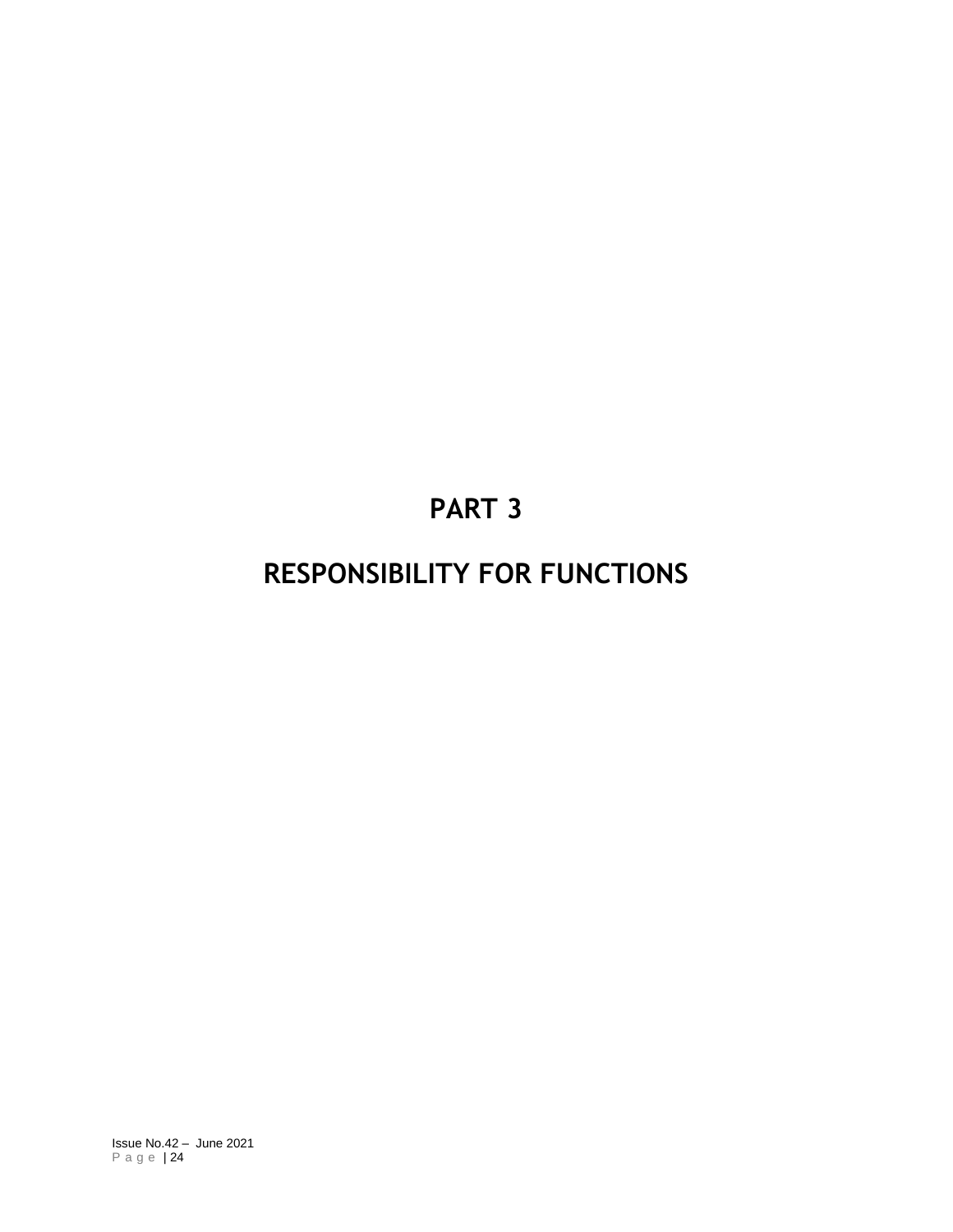#### **RESPONSIBILITY FOR FUNCTIONS**

#### **Introduction**

The Local Government Act 2000 and regulations made under the Act, distribute responsibility for the Council's functions between the full Council and the Executive (which is known as the "Cabinet"). The law therefore specifies certain Council functions and by whom decisions in respect of those functions may or may not be taken. Any functions not specified by the law are the responsibility of the Cabinet. The allocation of functions within this Constitution is intended to reflect the law but in the event of any conflict, the law shall prevail.

The volume of the Council's business makes it quite impracticable for the full Council of 53 Members to make every decision that lies within its remit. The full Council has therefore delegated certain of its functions to other "Council bodies", which are known as "Committees". Under the law, the full Council and the Cabinet may also delegate power to Officers, Cabinet Members and Joint Committees to make decisions that they could make. The distribution of these powers to Officers and Cabinet Members is set out in what is known as the "Scheme of Delegation", which is set out in Sections 4, 5 and 6 of Part 3 of the Constitution.

The dispersal of responsibility for making decisions is necessary because it assists the effective and efficient administration of local government. The Council, however, recognises that those who exercise power on behalf of the Council ought to be accountable for the decisions that they make. This part of the Constitution describes the powers that may be exercised by the full Council, the Cabinet and other Council bodies, and sets out the scheme of delegation of those functions. From this, the public may discover who may make decisions about various matters.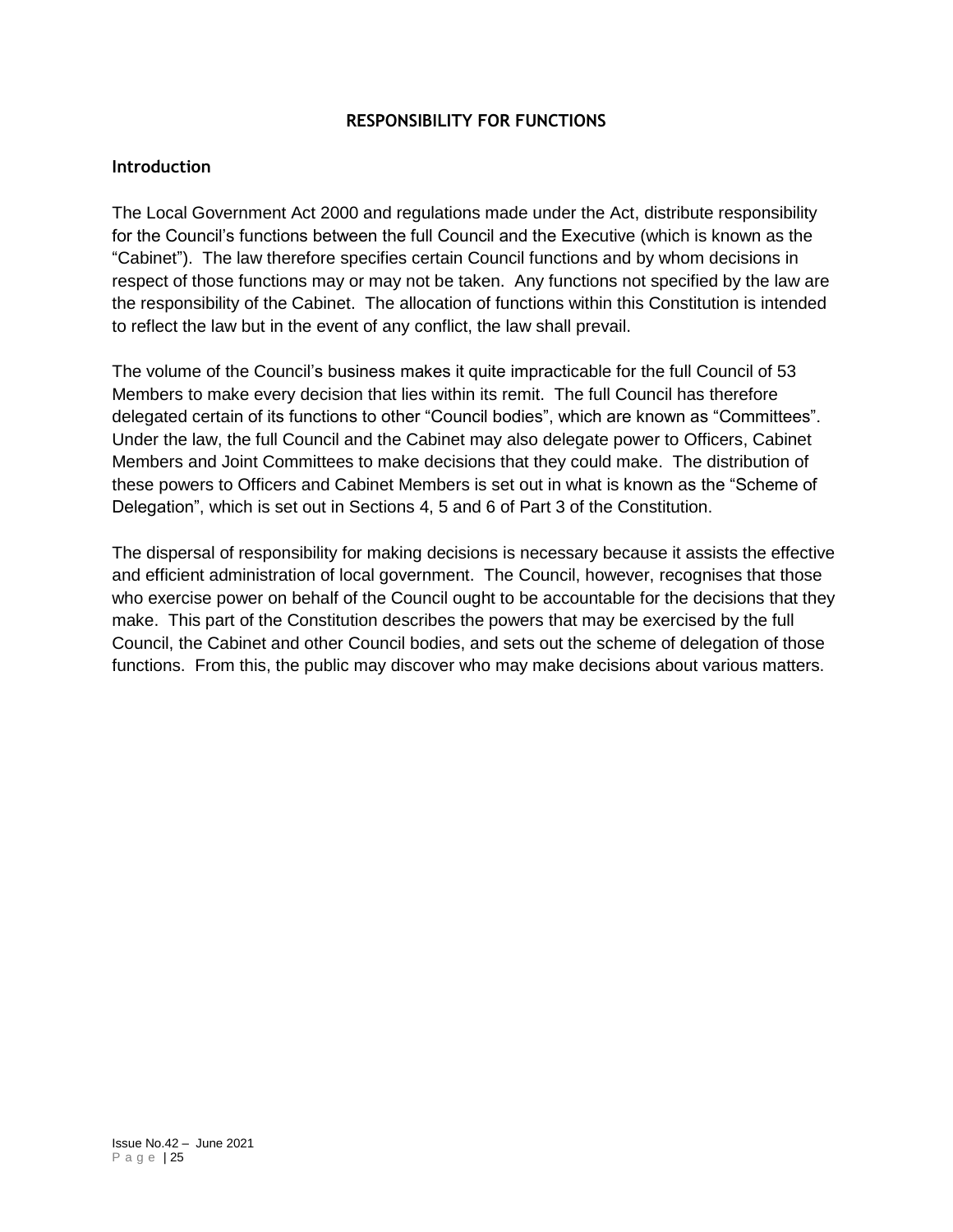## **SECTION 1 - THE FUNCTIONS OF THE FULL COUNCIL**

The full Council has responsibility for making decisions in respect of each of the functions that are set out in Table 3.1.

# **Table 3.1: The functions of the full Council**

| (a) | Adopting and changing the Constitution.                                                 |  |
|-----|-----------------------------------------------------------------------------------------|--|
| (b) | Approving or adopting or making material change to the Policy Framework and the         |  |
|     | budget.                                                                                 |  |
| (c) | Making decisions about any matter in the discharge of a Cabinet function, which is      |  |
|     | covered by the Policy Framework or the budget where the Cabinet is minded to            |  |
|     | make it in a manner, which would be contrary to, or not wholly in accordance with,      |  |
|     | the Policy Framework or the budget.                                                     |  |
| (d) | Appointing and removing the Leader.                                                     |  |
| (e) | Appointing the Chairs and Vice-chairs of the Scrutiny Committees.                       |  |
| (f) | Determining and amending the terms of reference of committees established by the        |  |
|     | full Council, determining their composition and making appointments to them.            |  |
| (g) | Appointing representatives to outside bodies unless the appointment is a Cabinet        |  |
|     | function or has been delegated by the full Council to another Council body or an        |  |
|     | Officer.                                                                                |  |
| (h) | Adopting a Members' Allowances Scheme under Article 2.                                  |  |
| (i) | Changing the name of the area.                                                          |  |
| (j) | Conferring the title of Honorary Alderman.                                              |  |
| (k) | Confirming the appointment of the Head of Paid Service.                                 |  |
| (1) | Approving the dismissal of the Head of Paid Service, the Monitoring Officer or the      |  |
|     | <b>Chief Finance Officer</b>                                                            |  |
| (m) | Arranging for the exercise of those local choice functions set out in Section 2 of this |  |
|     | part of the Constitution, which the full Council decides should be undertaken by itself |  |
|     | rather than the Cabinet.                                                                |  |
| (n) | Making, amending, revoking or re-enacting or adopting byelaws and promoting or          |  |
|     | opposing the making of local legislation or personal Bills in Parliament.               |  |
| (0) | Making the decision described in Article 11.02 of this Constitution on joint            |  |
|     | arrangements.                                                                           |  |
| (p) | All other matters, which by law, must be reserved to full Council.                      |  |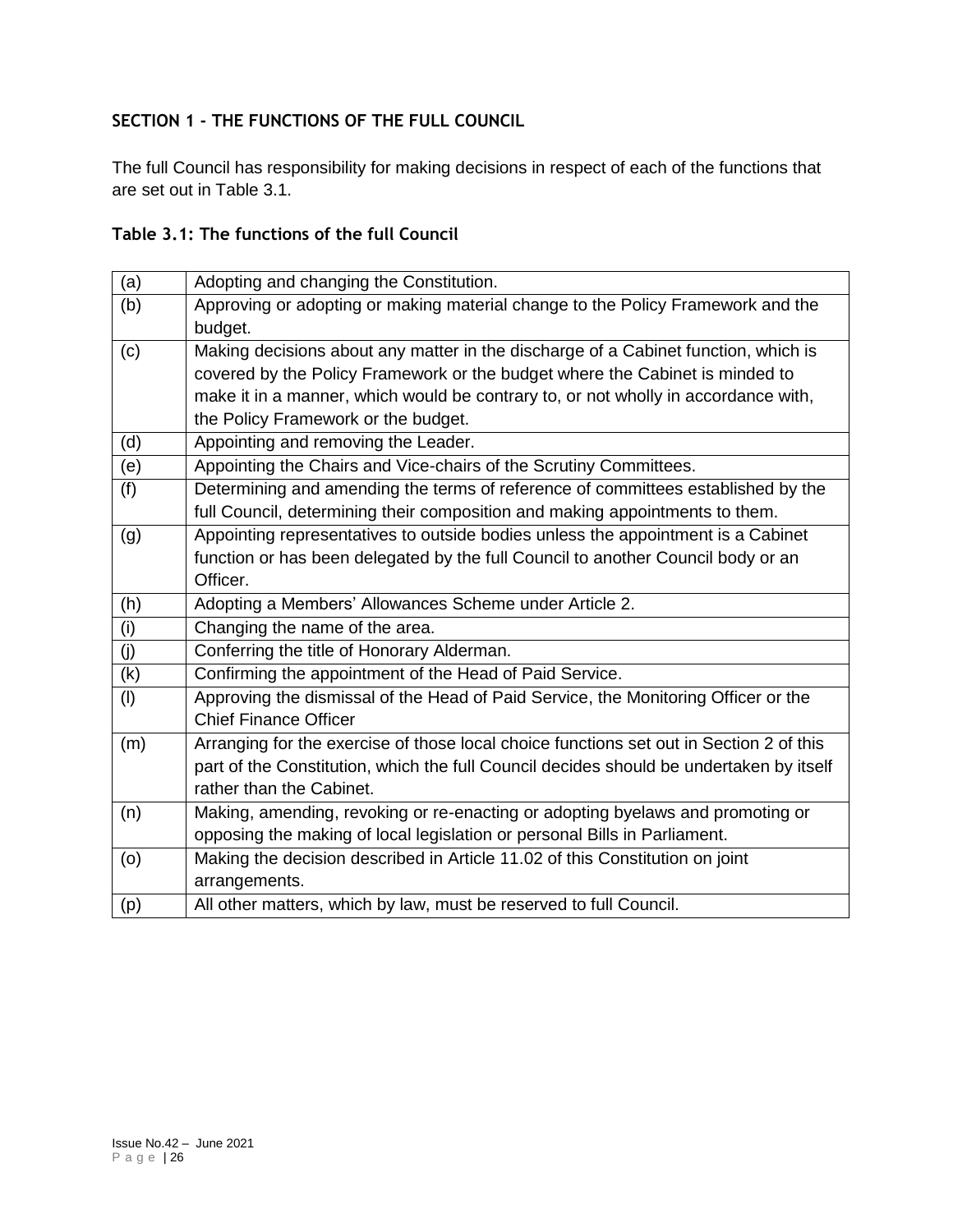# **SECTION 2 - LOCAL CHOICE FUNCTIONS**

2.1 The law allows the full Council to decide whether some functions (known as "local choice functions"), should be exercised by the full Council, the Cabinet or another Council body. Table 3.2 therefore describes how local choice functions have been allocated.

| Table 3.2: The allocation of Local Choice Functions |
|-----------------------------------------------------|
|-----------------------------------------------------|

|     | <b>Function</b>                                      | Who will be responsible for       |
|-----|------------------------------------------------------|-----------------------------------|
|     |                                                      | these functions                   |
|     |                                                      |                                   |
| (a) | The exercise of functions under local Acts (at       | <b>Constitution Committee (to</b> |
|     | present there are none).                             | advise Council on allocation of   |
|     |                                                      | responsibilities that may arise). |
| (b) | The determination of appeals (where a right of       | Appeals Committee.                |
|     | appeal exists either by law or where the Council     |                                   |
|     | has expressly determined there shall be a right of   |                                   |
|     | appeal) against executive or non-executive           |                                   |
|     | decisions made by or on behalf of the County         |                                   |
|     | Council.                                             |                                   |
| (c) | The making of arrangements for the determination     | Appeals Committee.                |
|     | of the review of a decision to exclude pupils.       |                                   |
| (d) | The making of arrangements for the determination     | Appeals Committee.                |
|     | of school admission appeals.                         |                                   |
| (e) | The making of arrangements for the determination     | Appeals Committee.                |
|     | of appeals by Governing Bodies against decisions     |                                   |
|     | made by or on behalf of the County Council to        |                                   |
|     | admit a child to whom Section 87(2) of the           |                                   |
|     | Schools Standards and Framework Act 1998             |                                   |
|     | applies.                                             |                                   |
| (f) | The conduct of best value reviews.                   | Cabinet.                          |
| (g) | Any function related to contaminated land.           | Planning Committee.               |
| (h) | Any function relating to the control of pollution or | Planning Committee.               |
|     | the management of air quality.                       |                                   |
| (i) | Obtaining information under Section 330 of the       | Planning Committee.               |
|     | Town and Country Planning Act 1990 as to             |                                   |
|     | interests in land.                                   |                                   |
| (j) | Obtaining particulars of persons interested in land; | <b>Planning Committee</b>         |
|     | Section 16 of the Local Government                   |                                   |
|     | (Miscellaneous Provisions) Act 1976.                 |                                   |
| (k) | The appointment (and the revocation of any such      | The full Council or, where the    |
|     | appointment) of any individual:                      | appointment relates to a Cabinet  |
|     |                                                      | function, the Cabinet.            |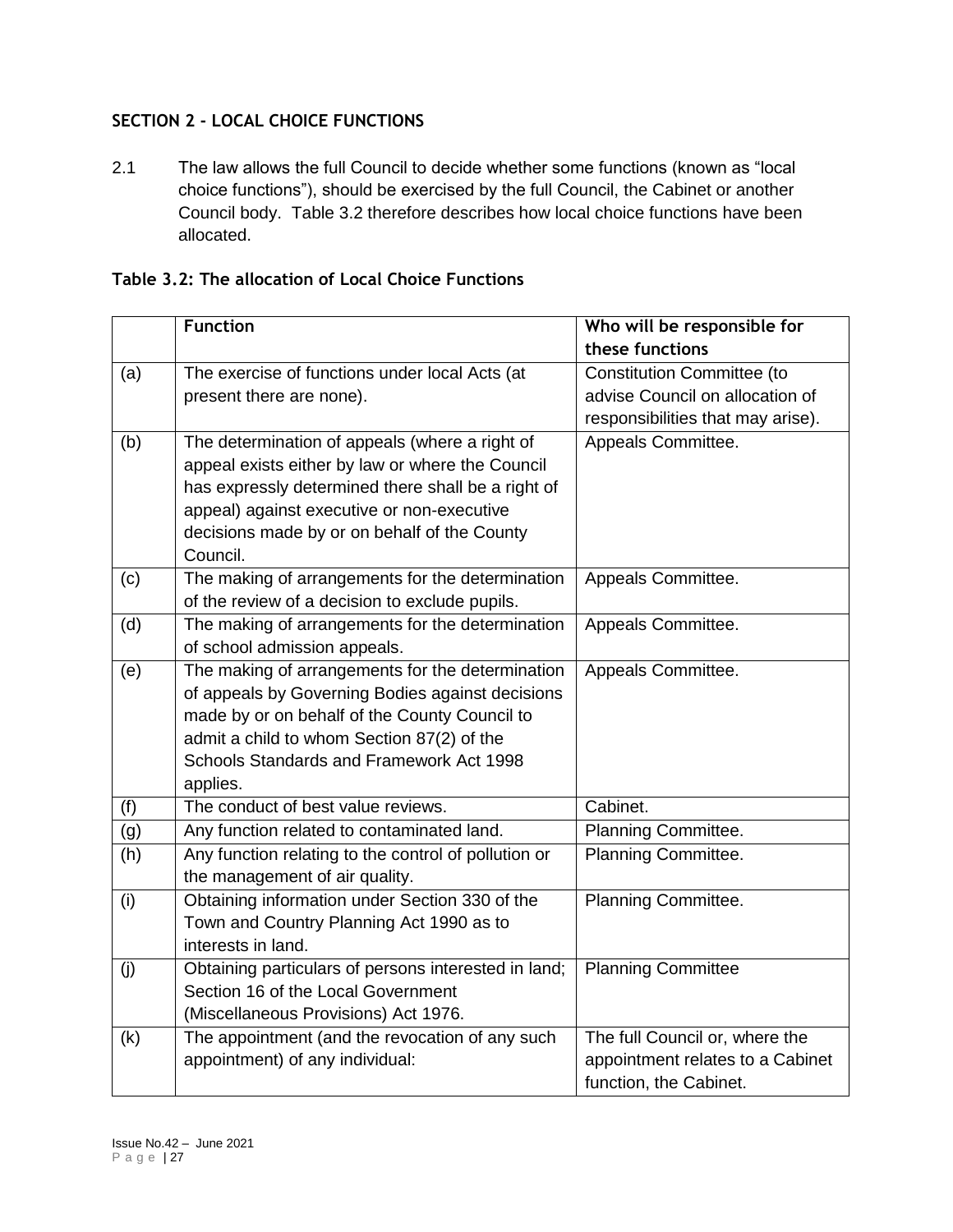| • To any office other than an office in which they<br>are employed by the Authority; |  |
|--------------------------------------------------------------------------------------|--|
| • To any body other than:                                                            |  |
| - The County Council;<br>- A joint committee of two or more Authorities;             |  |
| or to any committee or sub-committee of such<br>a body.                              |  |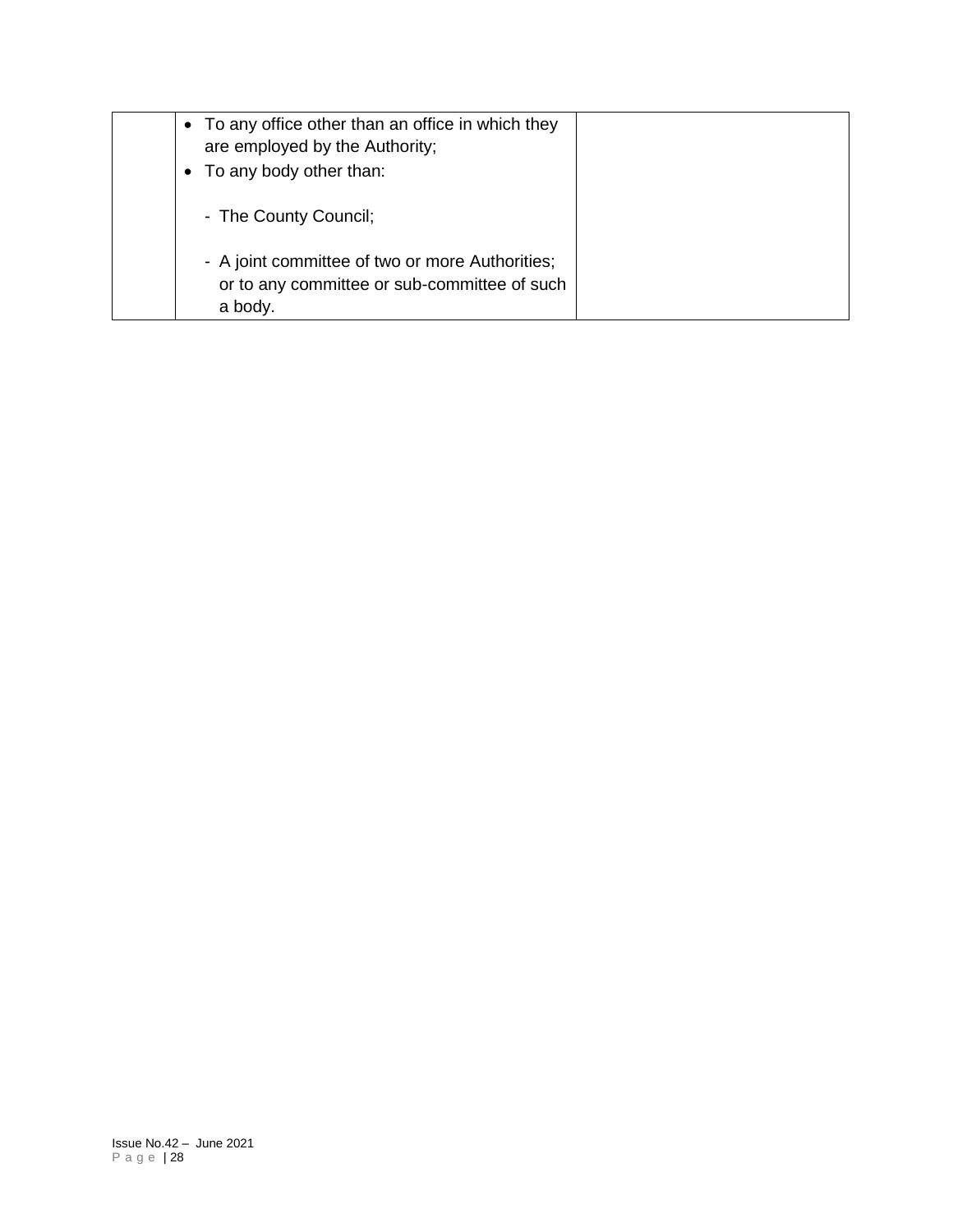# **SECTION 3 - FULL COUNCIL FUNCTIONS OF A REGULATORY NATURE (NON-CABINET FUNCTIONS)**

The full Council has established the following Council bodies to exercise certain of its functions:

- 3.1 Appeals Committee
- 3.2 Appointments Committee
- 3.3 Constitution Committee
- 3.4 Pensions Committee
- 3.5 Pensions Board
- 3.6 Planning Committee
- 3.7 Safety & Licensing Committee
- 3.8 Commons & Rights of Way Committee
- 3.9 Traffic Regulation Committee
- 3.10 Audit & Governance Committee
- 3.11 Scrutiny Committees
- 3.12 Health and Wellbeing Board
- 3.13 Gloucestershire Police and Crime Panel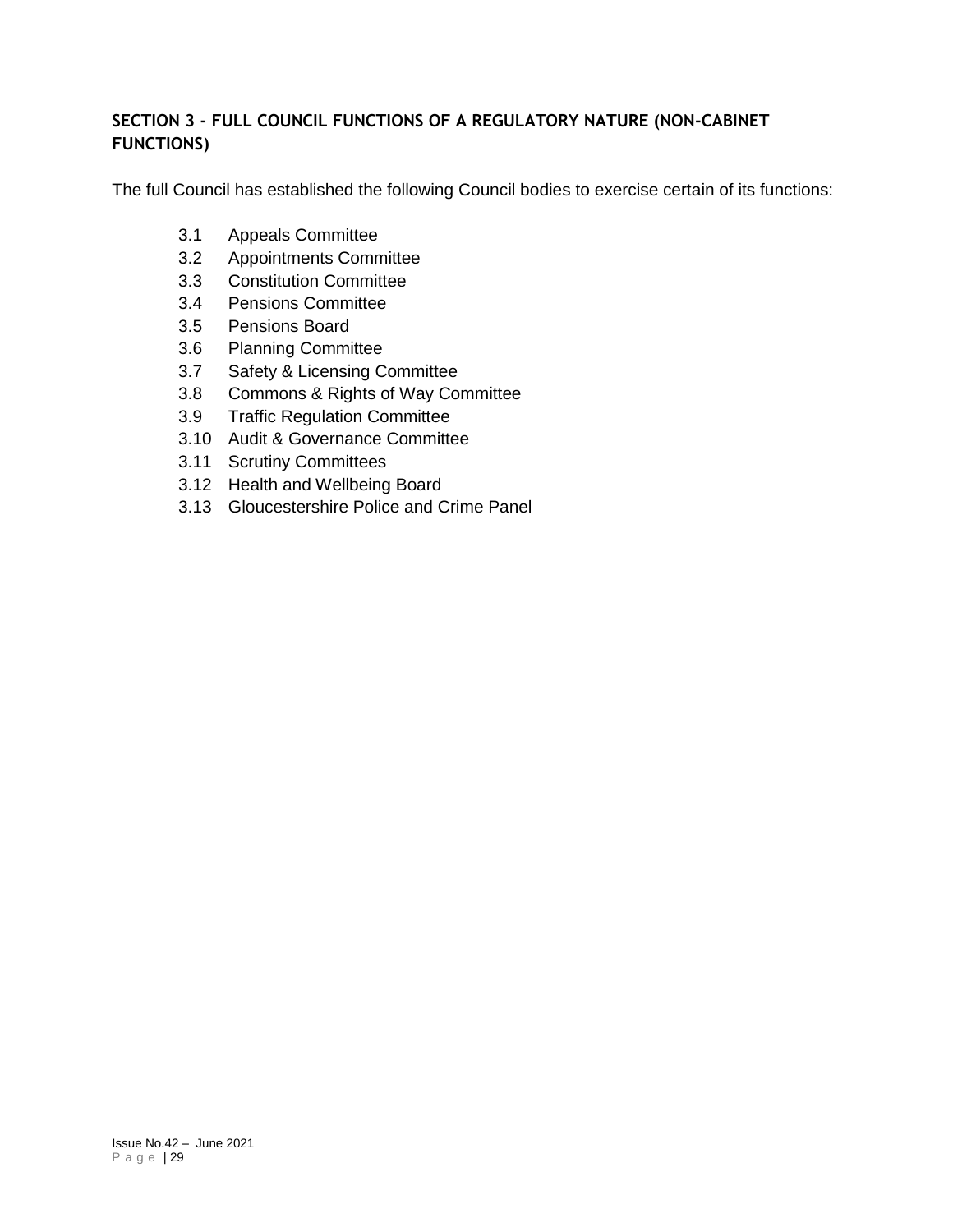## **3.1 APPEALS COMMITTEE**

The role of the Appeals Committee is, in essence, to act as a forum for hearing and determining complaints by employees, pupils and other individuals and to make arrangements for the determination of certain appeals in accordance with the law and under the Council's own grievance and other procedures. The duties of the Appeals Committee are set out in Table 3.01.

## **Table 3.01: The duties of the Appeals Committee**

| 1. | Individual appeals by the Chief Executive or Directors reporting directly to the Chief      |
|----|---------------------------------------------------------------------------------------------|
|    | Executive under the Council's Managing Performance Improvement Procedure and any            |
|    | other employment related procedure that expressly provides for a right of appeal to elected |
|    | members.                                                                                    |
| 2. | The making of arrangements for the determination of admission appeals in accordance with    |
|    | Section 94(1) and (4) of and Schedule 24 to the School Standards and Framework Act          |
|    | 1998.                                                                                       |
| 3. | The making of arrangements for the determination of appeals by Governing Bodies             |
|    | concerning children to whom Section 87 of the School Standards and Framework Act 1998       |
|    | applies in accordance with Section 95(2) of and Schedule 25 to that Act.                    |
| 4. | The making of arrangements for the review of decision to exclude pupils in accordance with  |
|    | Section 52 of the Education Act 2002 and regulations made thereunder.                       |
| 5. | Appeals under Regulation 11 of the Access to Personal Files (Social Services) Regulations   |
|    | 1989.                                                                                       |
| 6. | Appeal against the exercise of the Council's functions as a Social Services Authority.      |
| 7. | Act as an independent appeal panel and assess appeals lodged by parents, guardians,         |
|    | carers and other professionals against the decision of the County Council to decline        |
|    | requests for transport.                                                                     |
| 8. | Subject to any other requirements of the Constitution, any other appeals (where a right of  |
|    | appeal exists either by law or where the Council has expressly determined there shall be a  |
|    | right of appeal) against executive or non-executive decisions made by or on behalf of the   |
|    | Council.                                                                                    |
|    |                                                                                             |

#### **Appeals Committee Membership:**

15 County Councillors

County Councillors shall have completed training approved by the Monitoring Officer before taking part in decisions by this Committee

Note: For the purpose of hearing appeals relating to home to school transport there shall be a panel of three members taken from the 15 trained members of the committee.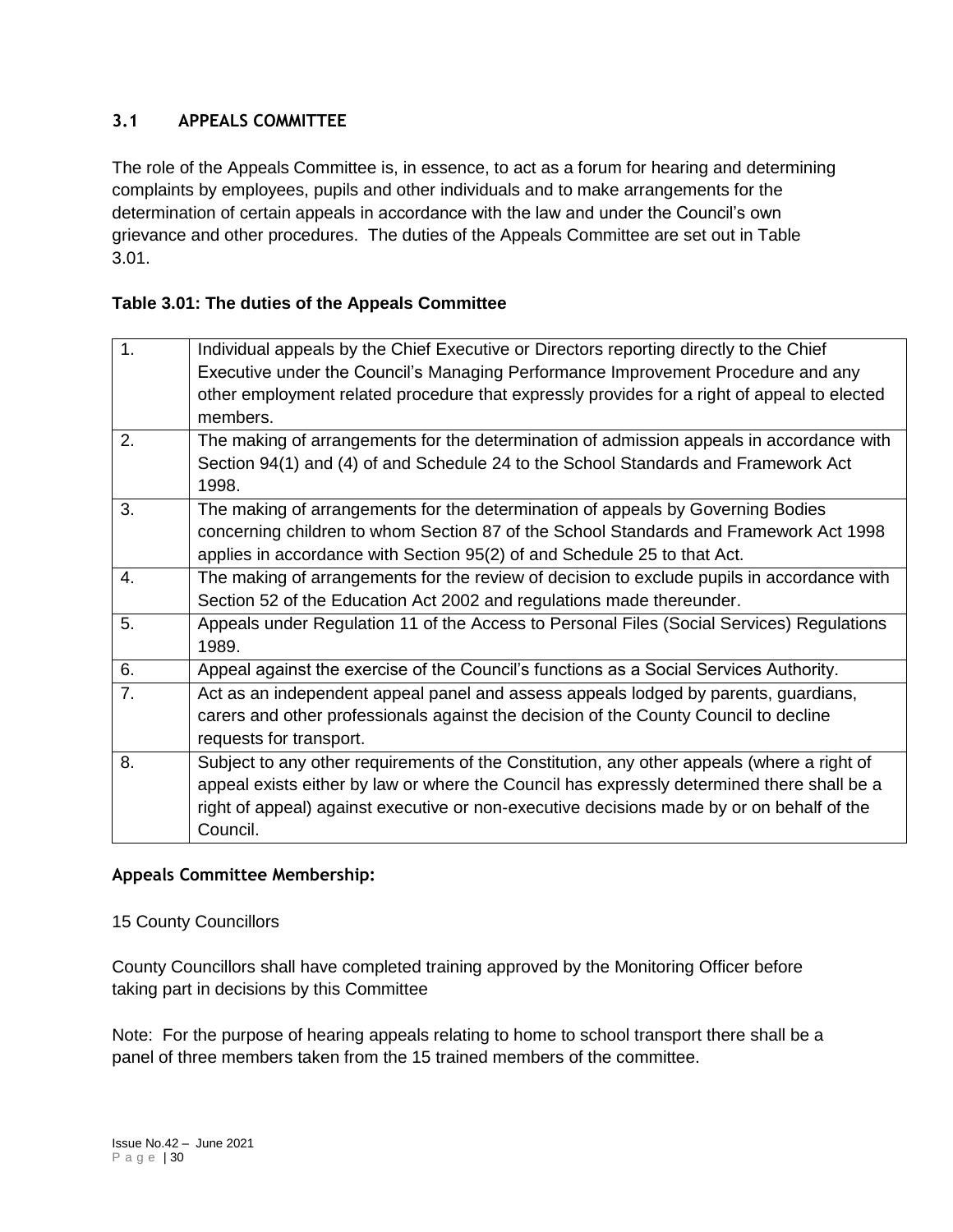## **3.2 APPOINTMENTS COMMITTEE**

The purpose of the Appointments Committee is to enable Members to play a full role in deciding which persons should be employed, or not, as the Council's most senior Officers and to determine terms of employment.

## **Table 3.02: The duties of the Appointments Committee**

To be responsible for:

- 1. Recommending to the full Council the appointment (on a permanent or temporary or acting up basis) of the Chief Executive/Head of Paid Service.
- 2. Determining any disciplinary matters short of dismissal in relation to the Head of Paid Service, Monitoring Officer and Chief Financial Officer.
- 3. Making recommendations to full Council regarding dismissal of the Head of Paid Service, Monitoring Officer and Chief Financial Officer.
- 4. The appointment (on a permanent or temporary or acting up basis) of the Chief Finance Officer, Monitoring Officer, the Chief Fire Officer and all Executive Directors, including the statutory posts of Director of Childrens Services, Director of Adult Social Care and Director of Public Health.
- 5. The dismissal of the Chief Fire Officer, the Executive Director of Children's Services, the Executive Director of Adult Social Care and Public Health and the Executive Director of Economy, Environment and Infrastructure.
- 6. Determining the terms of employment and any variation to those terms of employees of the Council including terms of employment and exercising employer discretions in relation to pensions.
- 7. Subject to any other provisions of the Council's Constitution, determining any other matters affecting employees of the Council.

# **Appointments Committee Membership:**

7 County Councillors

- 1. At least one of whom must be a Member of the Cabinet;
- 2. At least one of whom should be a Cabinet Member whose portfolio of duties includes responsibility for the service in which an appointed Officer would be employed. This requirement should be met by a County Councillor appointed to membership of the Appointments Committee being substituted by the appropriate Cabinet Member of the same political party in order to meet political balance requirements. This requirement will not apply in connection with the appointment (on a permanent or temporary or acting up basis) of the Chief Executive/Head of Paid Service (including their terms and conditions of employment and any variation to those terms and conditions). Failure to comply with this requirement will not invalidate any proceedings of the Appointments Committee.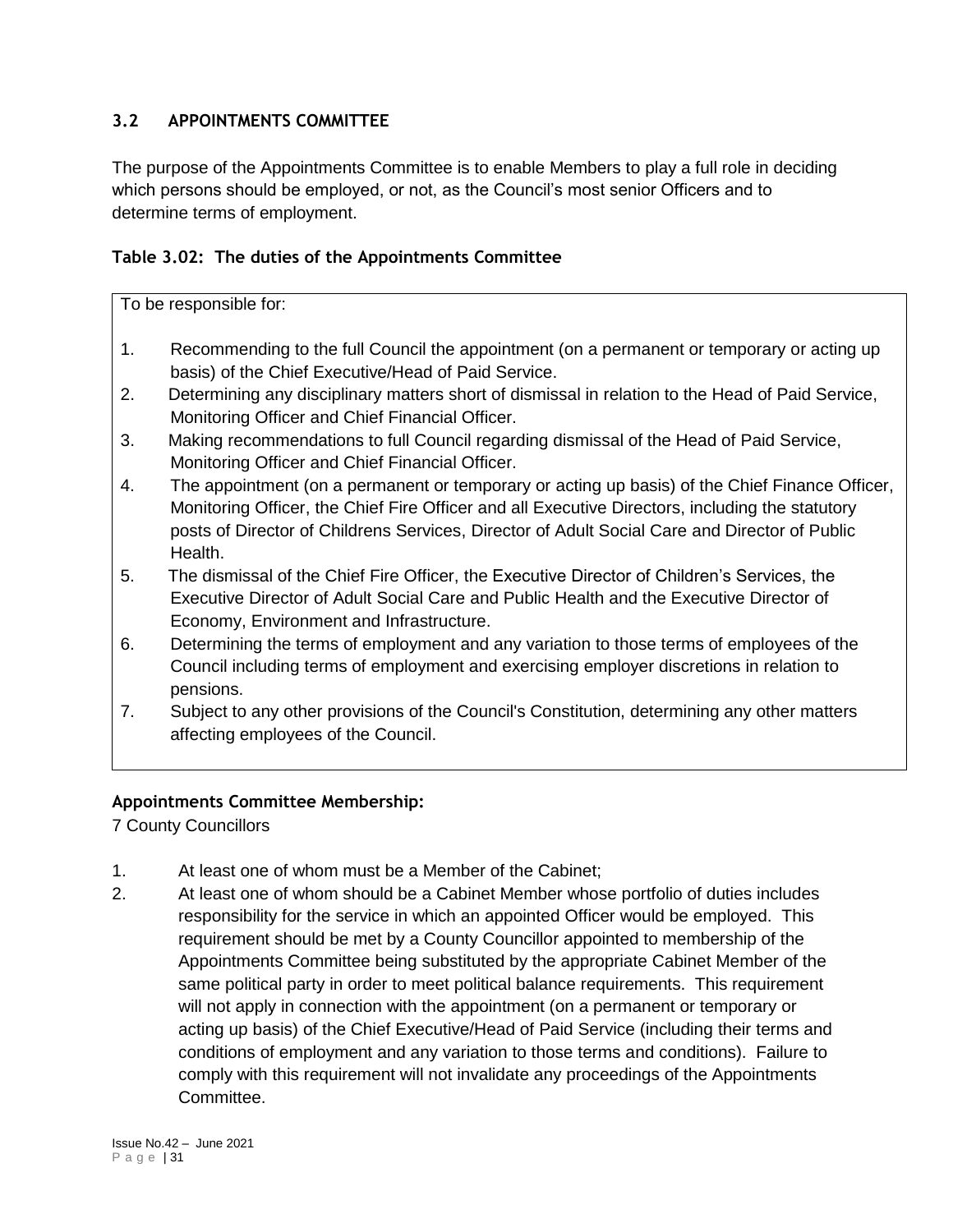- 3. For decisions relating to the conduct and capability of those officers listed under items 2 and 3 in Table 3.02 above the Appointments Committee will operate through a politically-balanced sub-committee acting as an Investigating and Disciplinary panel comprising up to 5.
- 4. For decisions on the appointment of those officers detailed at item 4 in Table 3.02 above the Appointments Committee will operate through a sub-committee acting as an interviewing panel comprising up to 5 (politically balanced).
- 5. Council has resolved that for joint appointments with the NHS in Gloucestershire, which are within the remit of the Appointments Committee, a sub-committee should be established comprising up to 5 members to be drawn from the Appointments Committee's membership and shall be politically balanced.
- *Note 1: Reference should be made to the consultation required under paragraph 2 of the Officer Employment Rules to be found in Part 4 of the Constitution.*
- *Note 2: There is granted to the Chief Executive express delegated authority (in consultation with Cabinet Members, Group Leaders and relevant Scrutiny Chair) to appoint on an interim basis to the position of Director within the employment of the Council for a maximum period of up to six months.*

# **3.3 CONSTITUTION COMMITTEE**

The role of the Constitution Committee is primarily to keep the Constitution under review to ensure the structures and procedures that it contains continue to promote the effective and efficient administration of the Authority and open, accountable decision making.

## **Table 3.03: The duties of the Constitution Committee**

| $\overline{1}$ . | To oversee, review and make recommendations to full Council on changes to and the              |
|------------------|------------------------------------------------------------------------------------------------|
|                  | effectiveness and operation of Council bodies and the Constitution and any of its provisions.  |
| $\overline{2}$ . | To advise the full Council on the Scheme of Members' Allowances.                               |
| $\overline{3}$ . | To advertise for, interview and appoint persons as members of an Independent Remuneration      |
|                  | Panel.                                                                                         |
| $\overline{4}$ . | To make recommendations to the full Council on the making, amendment or revocation of          |
|                  | byelaws.                                                                                       |
| 5.               | To make recommendations to the full Council on the promotion of, or opposition to, local Bills |
|                  | and personal Bills.                                                                            |
| 6.               | To undertake and make recommendations on the Council's functions in relation to elections.     |
| $\overline{7}$ . | To make recommendations to the full Council on the name and status of the Council's area.      |

## **Constitution Committee Membership:**

9 County Councillors

# **3.4 PENSIONS COMMITTEE**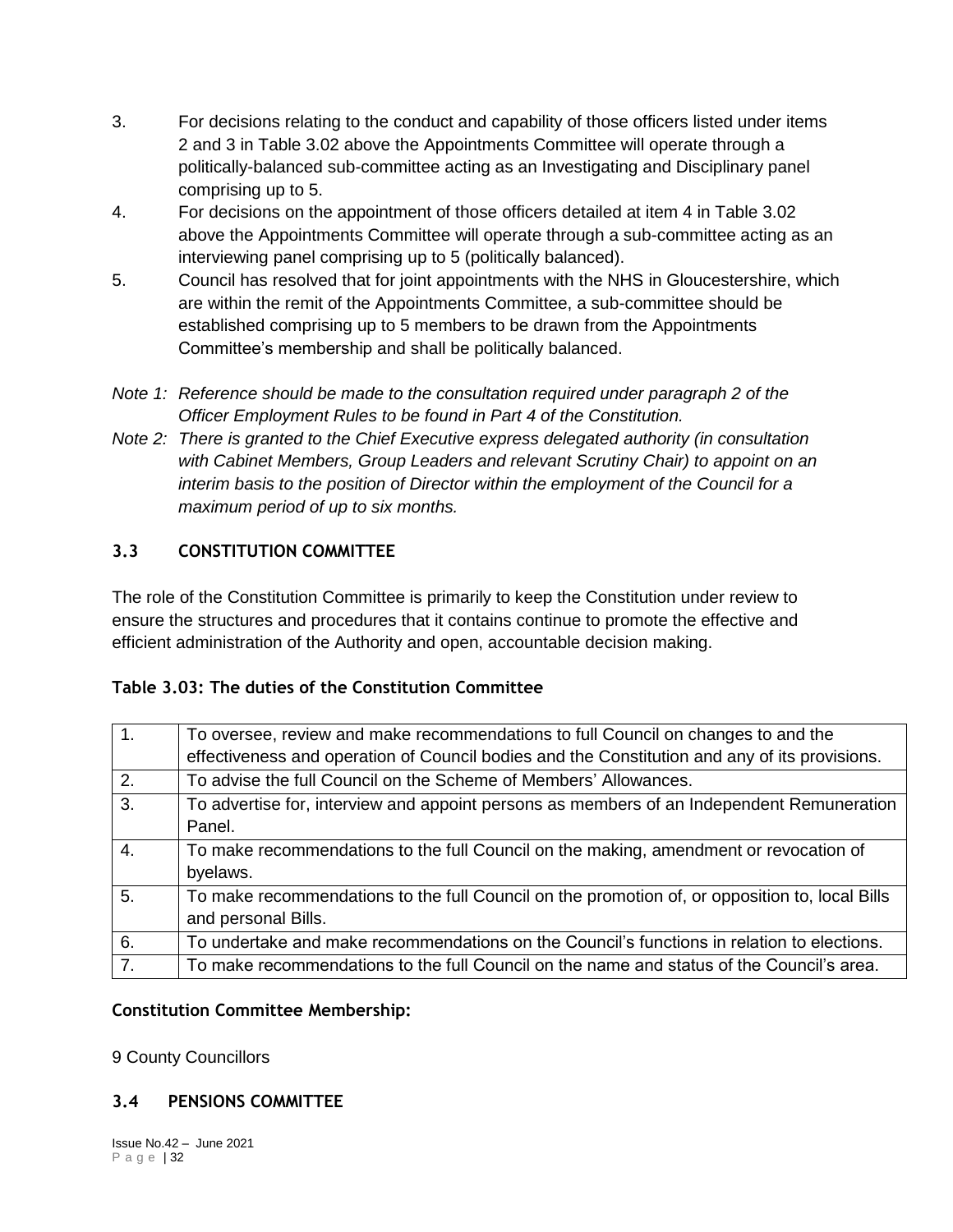The purpose of the Pensions Committee is to give advice on the proper management of the Gloucestershire Pension Fund and carry out the function of the Council as Administering Authority.

## **Table 3.04: The duties of the Pensions Committee**

In accordance with the policies and budget of the Council from time to time:

- 1. To set the investment strategy and policies of the Fund, including the establishment and maintenance of a strategic benchmark for asset allocation, drawing upon appropriate professional advice.
- 2. To appoint and review the performance of all Fund Managers and associated professional service providers.
- 3. To consider any other matter relevant to the proper operation and management of the Fund.
- 4. To approve and keep under review the funding Strategy Statement.
- 5. To approve and keep under review the Investment Strategy Statement.
- 6. To report annually to the full Council.
- 7. To review the County Council's performance as Administering Authority.
- 8. To decide upon arrangements for managing the Administering Authority's relationship with employers in the fund, e.g. agreeing contribution rates, establishing dispute resolution procedures and ensuring employers have established policies as required by Regulations.
- 9. To decide upon requests for admission of qualifying organisations wishing to join the Fund.
- 10. To decide upon key pension policy and discretions that is the responsibility of the Administering Authority.
- 11. To consider advice and recommendations from the Pension Board on areas that may improve the governance of the Pension Fund (the remit of the Pension Board is detailed in its Terms of Reference).
- 12. To consider the Pension Board's proposed business plan for the forthcoming financial year and annual budget request.
- 13. To undertake such tasks as the Committee thinks appropriate to progress implementation of investment pooling, and to take such decisions and do all other things deemed necessary in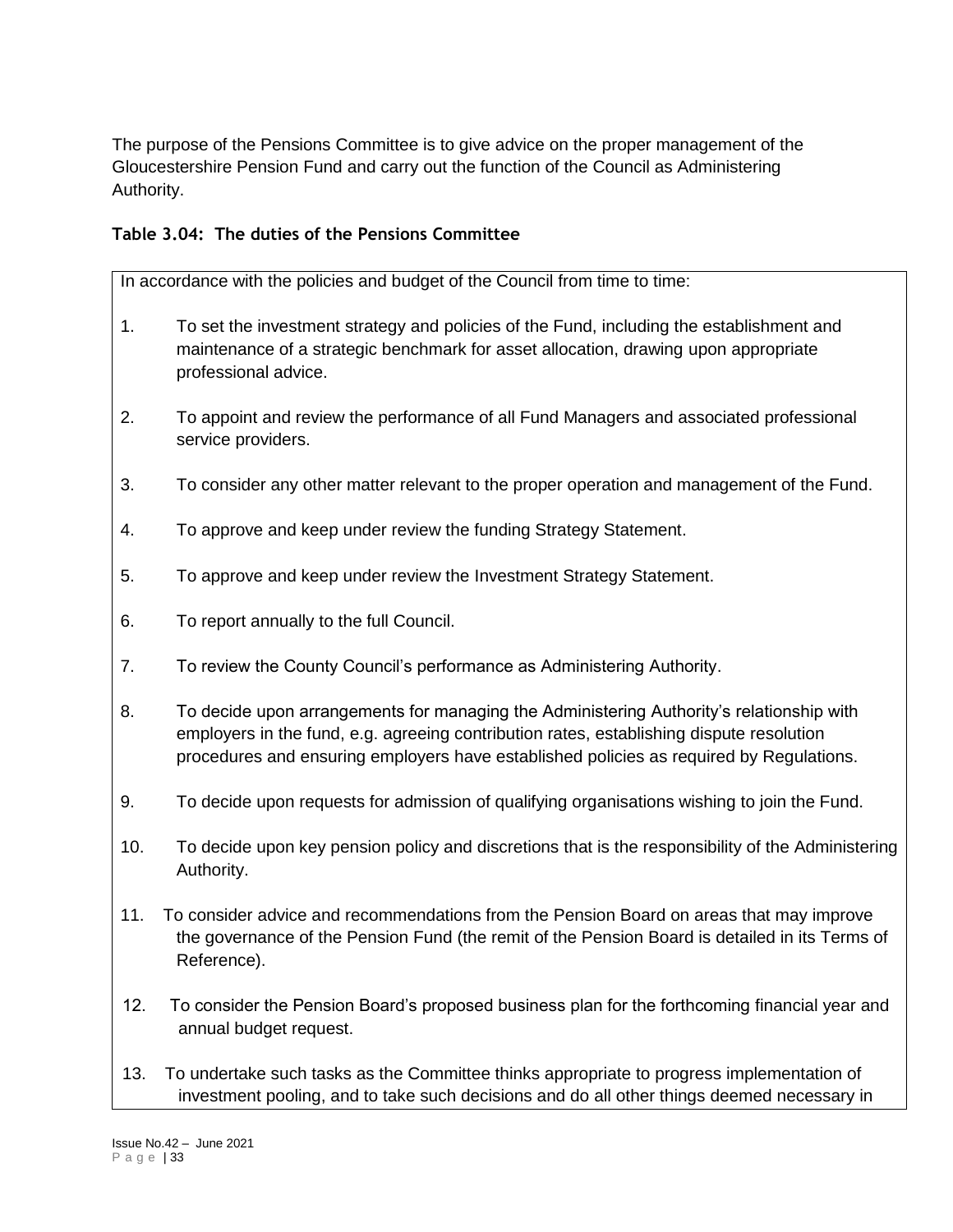order to promote the interests of the County Council with respect to investment pooling, which without limitation shall include agreeing and authorising any documentation, contracts, terms of reference, financial expenditure or investment that may be required consequential upon the County Council's participation in the Brunel Pension Partnership.

#### **Pensions Committee Membership:**

#### 7 County Councillors

One Member with voting rights to be co-opted by the Pensions Committee following nomination by the Gloucestershire branch of the Local Government Association to represent the interests of District Councils.

One staff representative without voting rights to be co-opted by the Pensions Committee following nomination by the unions.

Note: *Because of the specialist nature of this work, no substitution is permitted.*

#### **3.5 PENSIONS BOARD**

#### **1. Role of the Pension Board**

- 1.1 The role of the local Pension Board as defined by sections 5 (1) and (2) of the Public Service Pensions Act 2013, is to –
	- Assist Gloucestershire County Council as Scheme Manager;
		- to secure compliance with the Local Government Pension Scheme (LGPS) Regulations and any other legislation relating to the governance and administration of the LGPS
		- to secure compliance with requirements imposed in relation to the LGPS by the Pensions Regulator
		- in such other matters as the LGPS regulations may specify
	- Provide the Scheme Manager with such information as it requires to ensure that any member of the Pension Board or person to be appointed to the Pension Board does not have a conflict of interest.
- 1.2 In addition the LGPS (Amendment) (Governance) Regulations 2015 expect the Pension Board to assist the Scheme Manager to secure the effective and efficient governance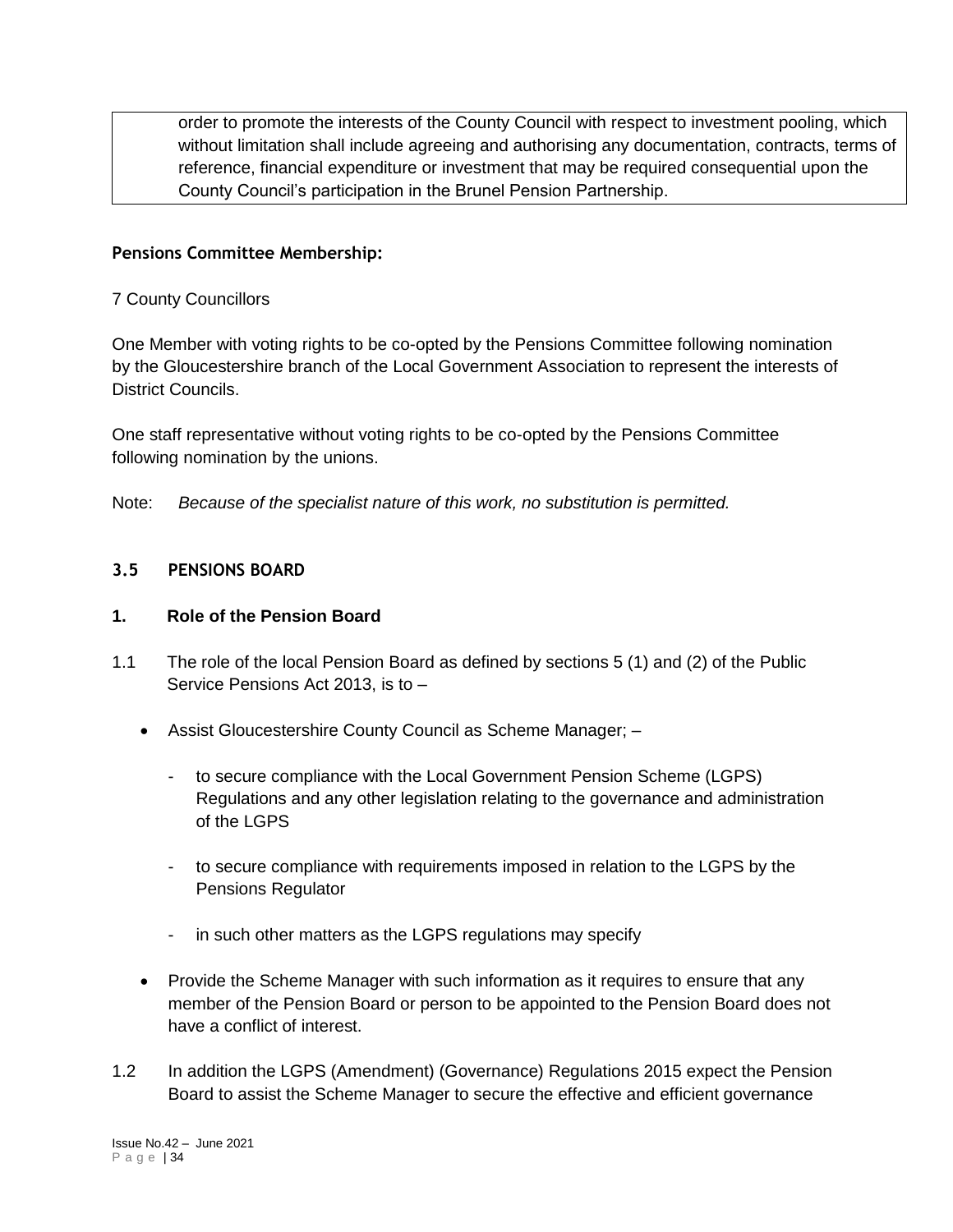and administration of the LGPS for the Gloucestershire Local Government Pension Fund.

- 1.3 The Board shall provide an annual report to the Pension Committee and then to a full meeting of Gloucestershire County Council. The report will include information on the business conducted by the Pension Board with any risks or concerns identified and mitigation steps proposed. The report will also be published on the Pension Fund's website. Any concerns requiring reporting outside the annual process should be raised with the Pensions Committee.
- 1.4 The Pension Board will ensure it effectively and efficiently complies with the code of practice on the governance and administration of public service pension schemes issued by the Pension Regulator.
- 1.5 The Pension Board will also help ensure that the Gloucestershire Local Government Pension Fund is managed and administered effectively and efficiently and complies with the code of practice on the governance and administration of public service pension schemes issued by the Pension Regulator.
- 1.6 The cost of running the Pension Board will be met from the Pension Fund.

## **2. Appointment of members of the Pension Board**

2.1 The Pension Board shall consist of seven members and be constituted as follows:

## a) The Chair

The Chair of the Pension Board, who can demonstrate their knowledge and understanding of the Local Government Pension Scheme will be appointed by the Scheme Manager taking due regard of the Appointment of Other Members guidance, as set out in the LGPS Guidance on the creation and operation of Local Pension Boards in England and Wales. The Chair of the Pension Board cannot be a Gloucestershire County Councillor.

b) Three employer representatives who can demonstrate their capacity to represent other scheme employers, and their knowledge and understanding of the Local Government Pension Scheme. To be appointed by the Scheme Manager taking due regard of the process for appointing Employer and Member Representatives guidance, as set out in the LGPS Guidance on the creation and operation of Local Pension Boards in England and Wales.

c) Three scheme member representatives who can demonstrate, their capacity to represent other scheme members, and their knowledge and understanding of the Local Government Pension Scheme. To be appointed by the Scheme Manager taking due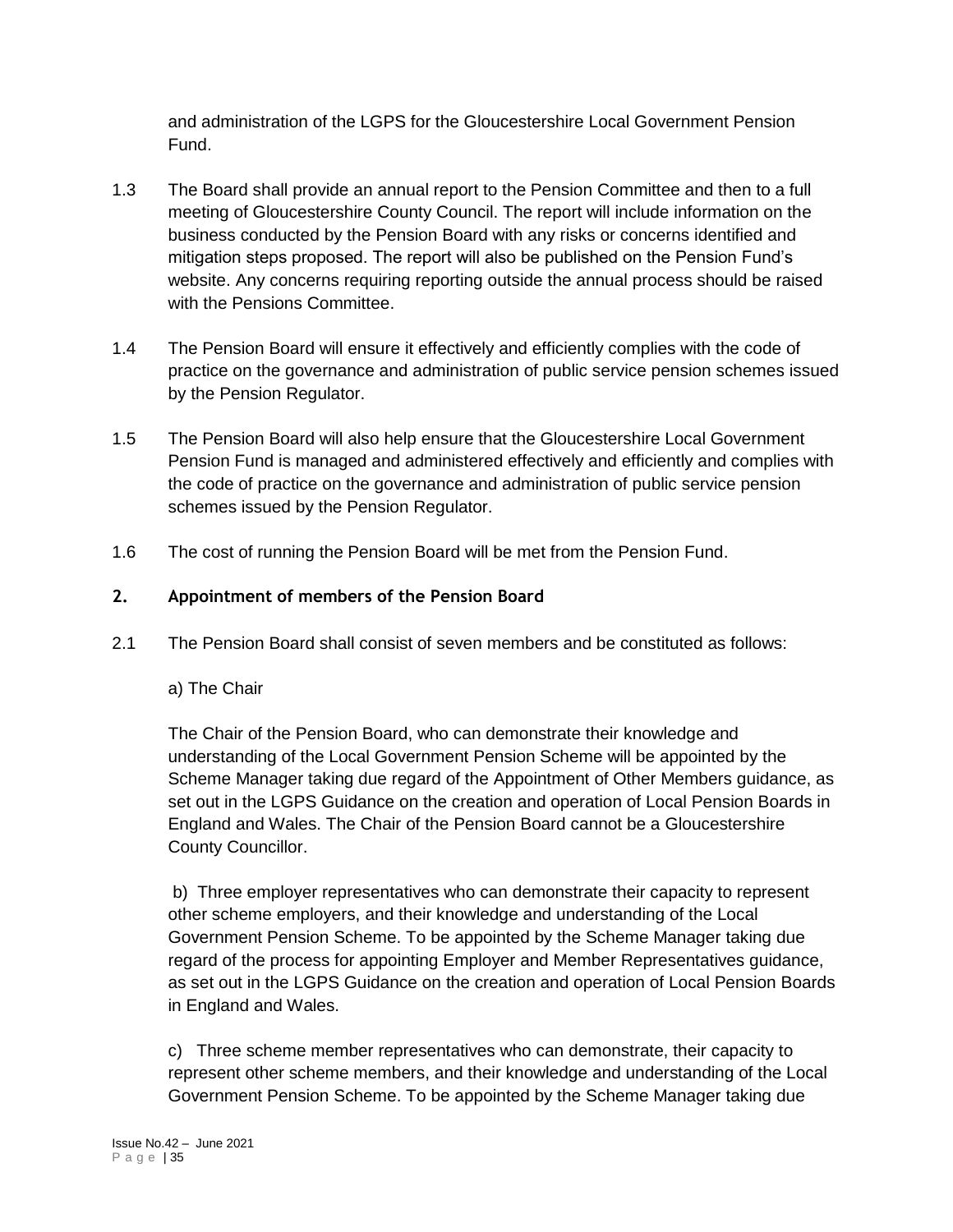regard of the process for appointing Employer and Member Representatives guidance, as set out in the LGPS Guidance on the creation and operation of Local Pension Boards in England and Wales.

One of the employer or member representatives should be a County Councillor appointed annually at a meeting of Full Council.

In order to ensure that effective Board Members are appointed who can demonstrate their capacity to represent other scheme employers or members (as appropriate), a direct appointment process will be followed wherever possible, with member representative being selected through nominations made by recognised trade unions, and employer representatives being selected through nominations made from established employers within the Fund.

#### **3. Length of term and removal:**

- 3.1 The Chair, each employer representative, and scheme member representative so appointed shall serve initially for a 4 year term, which may be extended for further 4 year terms subject to taking due regard of the process for appointing Employer and Member Representatives guidance, and other Members, as set out in the LGPS Guidance on the creation and operation of Local Pension Boards in England and Wales
- 3.2 Board members can be removed on grounds of non-attendance, breach of code of conduct and non-participation in training.
- 3.3 Each Board member should endeavour to attend all Board meetings during the year and is required to attend at least one of the scheduled meetings each financial year. In the event of a Board member failing to do this, or other persistent non-attendance then the tenure of that member should be reviewed by the other Board members.
- 3.4 Other than by ceasing to be eligible, a Board member may only be removed from office during a term of appointment by the unanimous agreement of all of the other members in attendance at the Board Meeting where this is being considered. The removal of the Chair also requires the consent of the Scheme Manager.

## **4. Quorum**

The Board shall have a formal quorum of 3 to include one employer representative and one member representative.

Because of the specialist nature of their work, no substitution is permitted.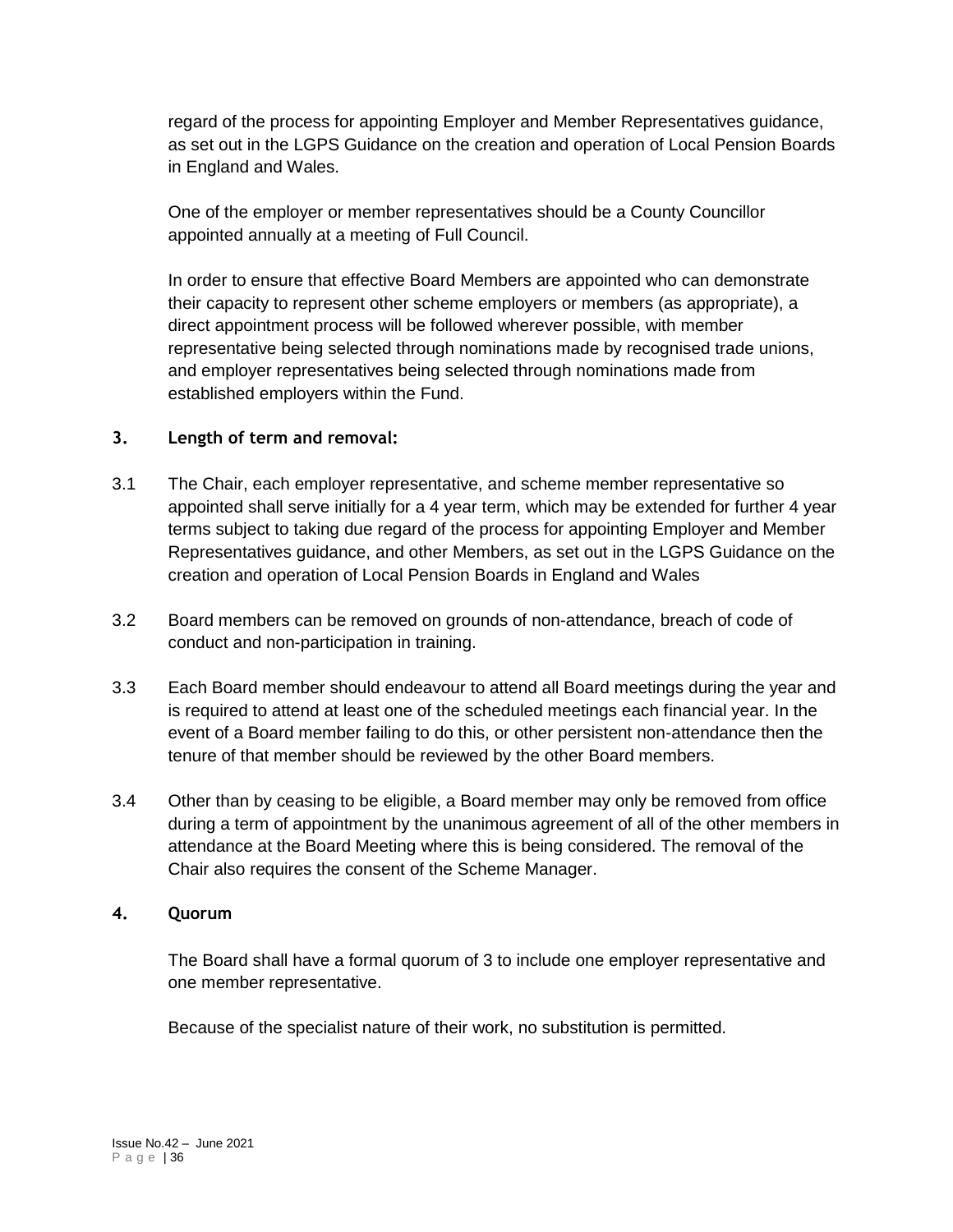Meetings of the Local Pension Board will always be chaired by the appointed Chair of the Board when in attendance. Where the Chair is not in attendance at a meeting, those members present will elect a temporary chairperson for that meeting.

#### **5. Code of Conduct and Conflicts of Interest**

The principles included in the County Council's Member Code of Conduct applies to all members of the Local Pension Board. Likewise, all other relevant County Council policies shall apply to members of the Pension Board.

#### **6. Knowledge and Skills**

A member of the Pension Board will be conversant with –

- The legislation and associated guidance of the Local Government Pension Scheme (LGPS).
- Any document recording policy about the administration of the LGPS which is for the time being adopted by the Gloucestershire Local Government Pension Fund.

A member of the Pension Board must have knowledge and understanding of –

- The law relating to pensions, and
- Any other matters which are prescribed in regulations.

#### **7. Board Meetings and Publication of Board Information**

- 7.1 The Board shall meet no less than twice per annum. If there is a need for an additional meetings these will be determined by the Chair of the Board.
- 7.2 The agenda and supporting papers shall be distributed to members of the board 5 clear working days prior to each meeting
- 7.3 Pension Board papers, agendas and minutes of meetings will be published on the Gloucestershire Local Government Pension Fund website subject to the Rules on Access to Information and the Data Protection Act 1998.
- 7.4 The reimbursement of reasonable expenses for attendance at Board meetings and approved training events will be made to Board Members.

#### **8. Remit of the Board**

Issue No.42 – June 2021 P a g e | 37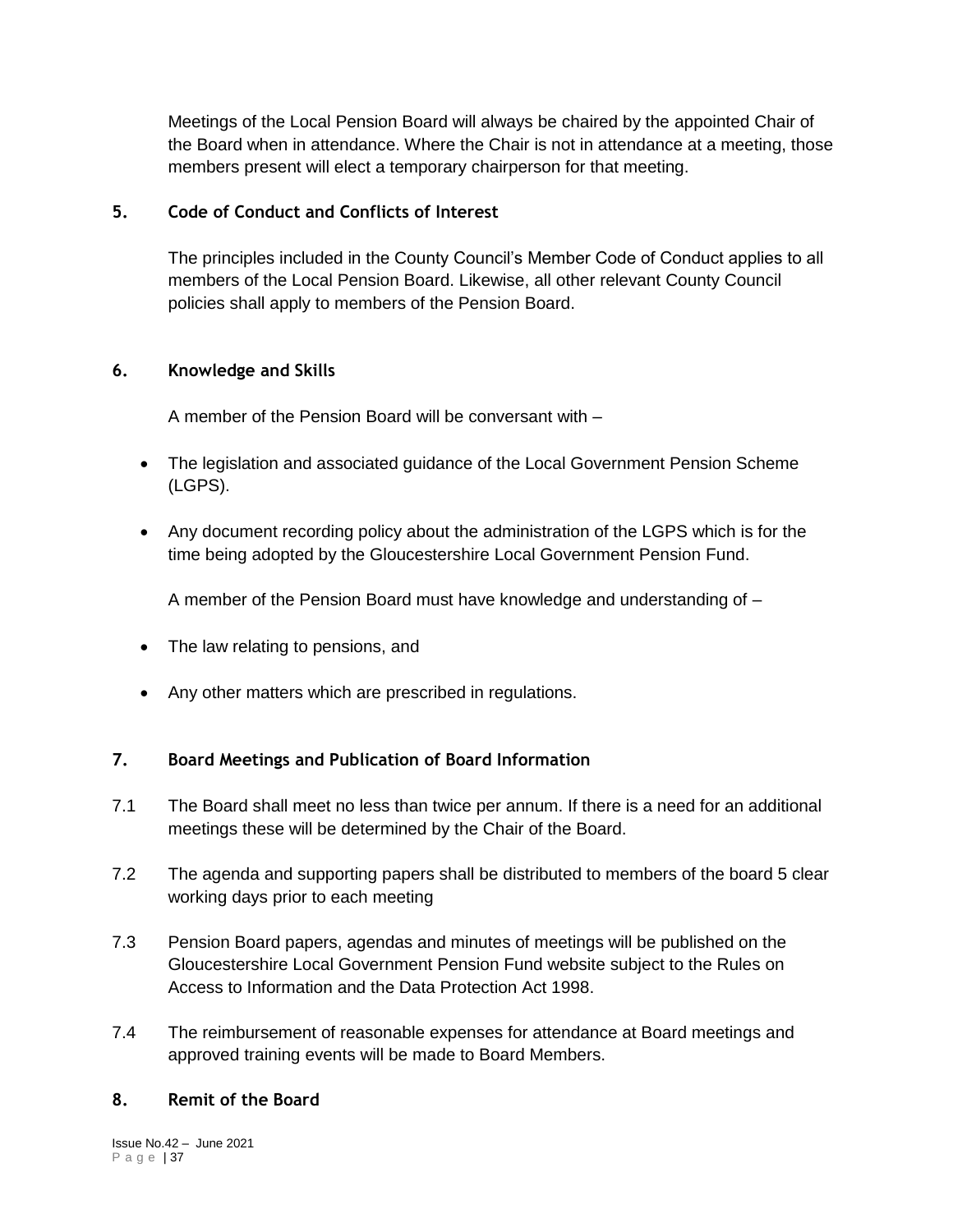The Board shall:

- i. Ensure the Pension Fund's strategy and policy documents are in place and have been maintained in accordance with the LGPS Regulations. These documents are the: communications policy statement; funding strategy statement; governance compliance statement; pensions administration strategy; Pension Fund annual report and accounts; statement of investment principles.
- ii. Ensure the Pension Fund's internal Risk Register is in place and reviewed at least annually.
- iii. Review the Pension Fund's performance in complying with the requirements of the LGPS Regulations and any other legislation relating to the governance and administration of the LGPS.
- iv. Review the Pension Fund's performance in complying with the requirements of the Pension Regulator.
- v. Provide advice and make recommendations when required, to the Pensions Committee, on areas that may improve the governance of the Pension Fund.
- vi. Formulate and agree an annual work plan for the Board.
- vii. To carry out any other activities relating to the efficient governance and administration of the Pension Fund, which the Pensions Committee may request the Pension Board to undertake.

## **9. Voting Rights and Decision making**

- 9.1 Only members of the Pension Board who are employer or member representatives will have an individual voting right but it is expected the Pension Board will as far as possible reach a consensus.
- 9.2 A majority of Board members, with a voting right and present at a meeting, will be required to agree any decision of the Board, including any referrals back to the Pensions Committee.

# **10. Accountability**

The Pension Board will be collectively and individually accountable to the Scheme Manager.

## **Definitions**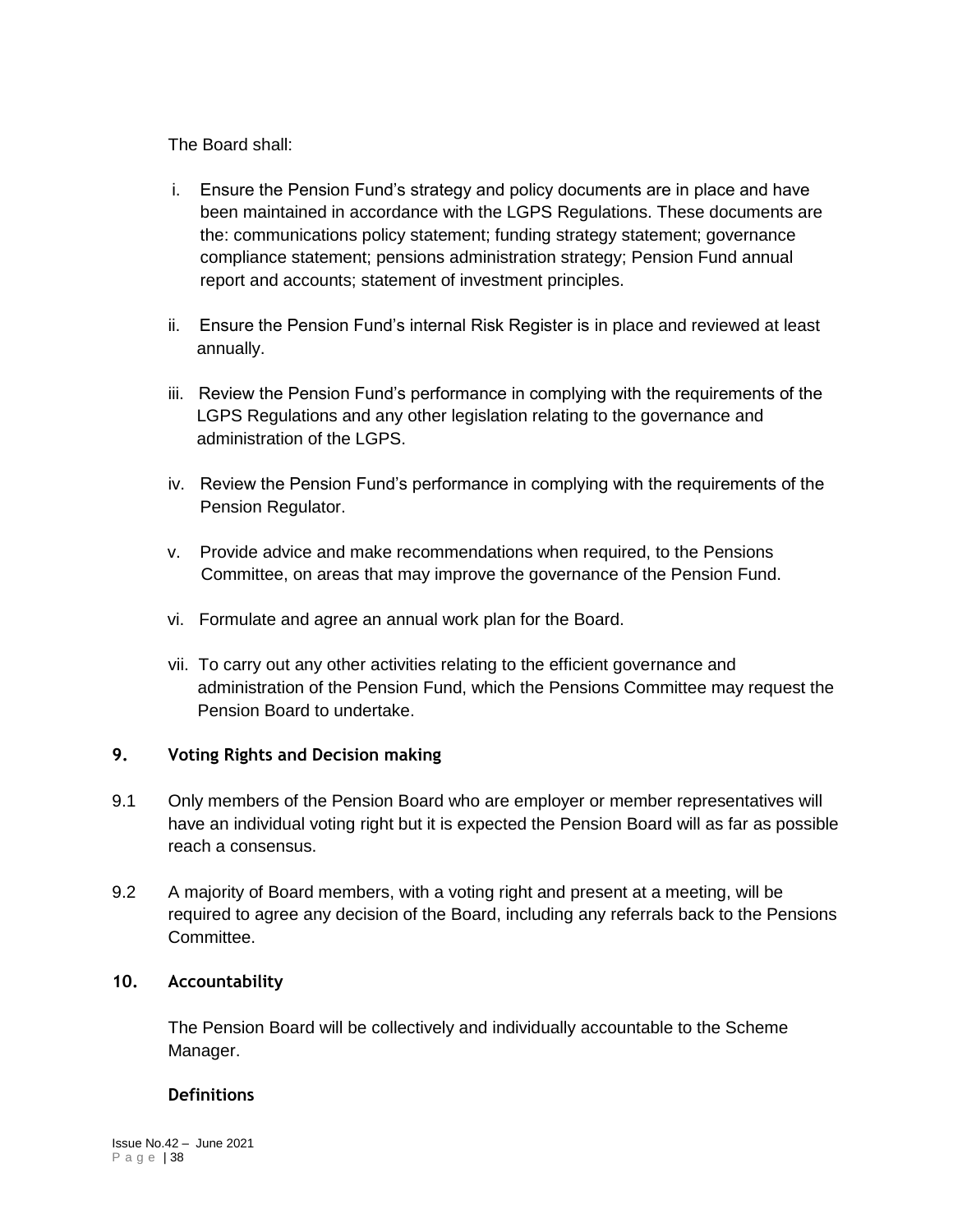The undernoted terms shall have the following meaning when used in this document:

| "Pension Board"  |                                                                                                                                                                                                                                                                                                                                |
|------------------|--------------------------------------------------------------------------------------------------------------------------------------------------------------------------------------------------------------------------------------------------------------------------------------------------------------------------------|
| or "Board"       | Means the local Pension Board for Gloucestershire County<br>Council as administering authority for the Gloucestershire Local<br>Government (LGPS) Pension Fund as required under the Public<br>Service Pensions Act 2013                                                                                                       |
| "Scheme Manager" | Means Gloucestershire County Council as administering authority<br>of the Gloucestershire Local Government (LGPS) Pension Fund                                                                                                                                                                                                 |
| "LGPS"           | The Local Government Pension Scheme as constituted by the<br>Local Government Pension Scheme Regulations 2013, the Local<br>Government Pension Scheme (Transitional Provisions, Savings<br>and Amendment) Regulations 2014 and The Local Government<br>Pension Scheme (Management and Investment of Funds)<br>Regulations 2009 |
| "Scheme"         | Means the Local Government Pension Scheme as defined under<br>"LGPS"                                                                                                                                                                                                                                                           |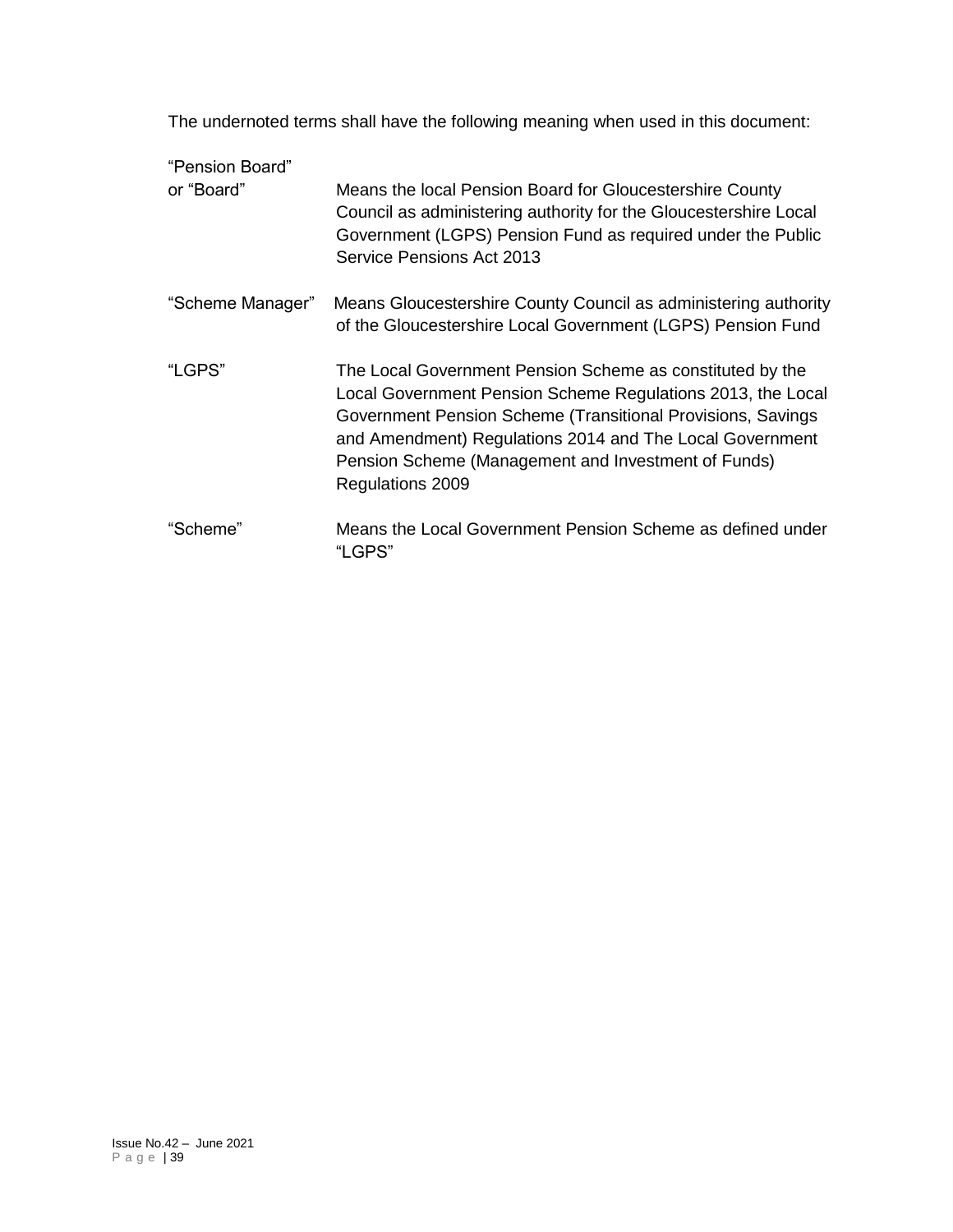## **3.6 PLANNING COMMITTEE**

Parliament has decided that the Cabinet should not be responsible for determining applications for permissions, approvals, licenses, consents and certificates under the Town and Country Planning Act 1990 and other related statutes. The Council has therefore established the Planning Committee to carry out these functions.

|                  | (1)                                    | (2)                                                    |
|------------------|----------------------------------------|--------------------------------------------------------|
|                  | <b>Function</b>                        | Provision of Act or Statutory Instrument               |
| $\overline{1}$ . | Power to determine application for     | Sections 70(1)(a) and (b) and 72 of the Town and       |
|                  | planning permission.                   | Country Planning Act 1990 (c.8).                       |
| $\overline{2}$ . | Power to determine applications to     | Section 73 of the Town and Country Planning Act        |
|                  | develop land without compliance        | 1990.                                                  |
|                  | with conditions previously attached.   |                                                        |
| $\overline{3}$ . | Power to grant planning permission     | Section 73A of the Town and Country Planning Act       |
|                  | for development already carried        | 1990.                                                  |
|                  | out.                                   |                                                        |
| $\overline{4}$ . | Power to decline to determine          | Section 70A of the Town and Country Planning Act       |
|                  | application for planning permission.   | 1990                                                   |
| 5.               | Duties relating to the making of       | Sections 69 and 92 of the Town and Country Planning    |
|                  | determinations of planning             | Act 1990 and Articles 8 to 22 of the Town and Country  |
|                  | applications.                          | Planning (General Development Procedure) Order         |
|                  |                                        | 1995 (S.I.1995/419)) and directions made thereunder.   |
| 6.               | Power to determine applications for    | Section 316 of the Town and Country Planning Act       |
|                  | planning permission made by a          | 1990 and the Town and Country Planning General         |
|                  | Local Authority, alone or jointly with | Regulations 1992 (S.I.1992/1492).                      |
|                  | another person.                        |                                                        |
| $\overline{7}$ . | Power to make determinations, give     | Parts 6, 7, 11, 17, 19, 20, 21 to 24, 26, 30 and 31 of |
|                  | approvals and agree certain other      | Schedule 2 to the Town and Country Planning            |
|                  | matters relating to the exercise of    | (General Permitted Development) Order 1995             |

| Table 3.05: The duties of the Planning Committee |  |  |
|--------------------------------------------------|--|--|
|--------------------------------------------------|--|--|

|     | Local Authority, alone or jointly with<br>another person.                                                                                       | Regulations 1992 (S.I.1992/1492).                                                                                                                                      |
|-----|-------------------------------------------------------------------------------------------------------------------------------------------------|------------------------------------------------------------------------------------------------------------------------------------------------------------------------|
| 7.  | Power to make determinations, give<br>approvals and agree certain other<br>matters relating to the exercise of<br>permitted development rights. | Parts 6, 7, 11, 17, 19, 20, 21 to 24, 26, 30 and 31 of<br>Schedule 2 to the Town and Country Planning<br>(General Permitted Development) Order 1995<br>(S.I.1995/418). |
| 8.  | Power to enter into agreement<br>regulating development or use of<br>land.                                                                      | Section 106 of the Town and Country Planning Act<br>1990.                                                                                                              |
| 9.  | Power to issue a certificate of<br>existing or proposed lawful use or<br>development.                                                           | Sections 191(4) and 192(2) of the Town and Country<br>Planning Act 1990.                                                                                               |
| 10. | Power to serve a completion notice.                                                                                                             | Section 94(2) of the Town and Country Planning Act<br>1990.                                                                                                            |
| 11. | Power to authorise entry onto land.                                                                                                             | Section 196A of the Town and Country Planning Act<br>1990.                                                                                                             |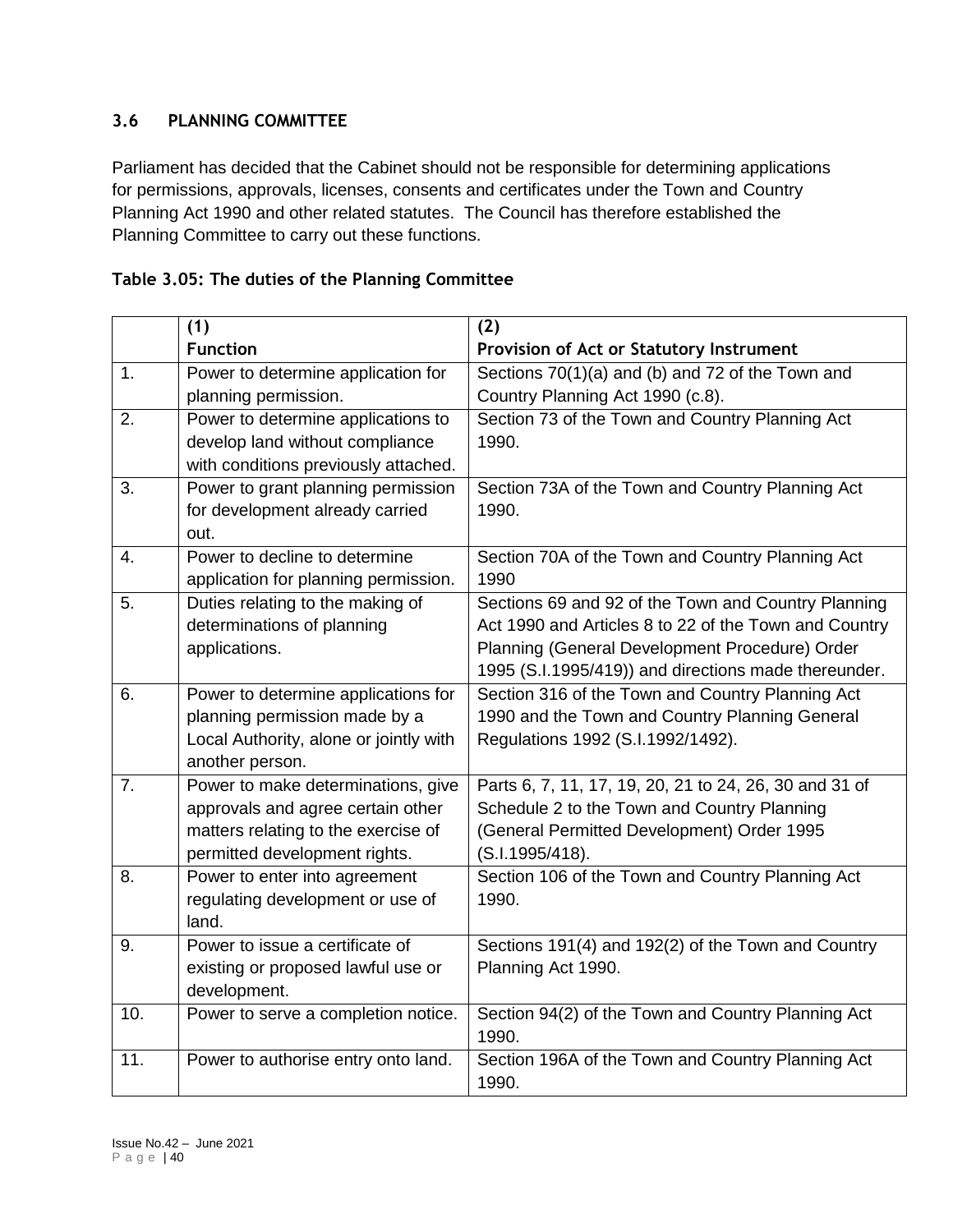| 12.        | Power to require the discontinuance<br>of a use of land.                                                                                                                                                                                                          | Section 102 of the Town and Country Planning Act<br>1990.                                                                                                                                    |
|------------|-------------------------------------------------------------------------------------------------------------------------------------------------------------------------------------------------------------------------------------------------------------------|----------------------------------------------------------------------------------------------------------------------------------------------------------------------------------------------|
| 13.        | Power to authorise the issue and<br>service by the Assistant Director of<br>Legal Services of a planning<br>contravention notice, breach of<br>condition notice or stop notice.                                                                                   | Sections 171C, 183(1) and 187A of the Town and<br>Country Planning Act 1990.                                                                                                                 |
| <b>13A</b> | Power to authorise the issue and<br>service by the Assistant Director of<br>Legal Services of a temporary stop<br>notice.                                                                                                                                         | Sections 171E of the Town and Country Planning Act<br>1990.                                                                                                                                  |
| 14.        | Power to authorise the issue and<br>service by the Assistant Director of<br>Legal Services of an enforcement<br>notice.                                                                                                                                           | Section 172 of the Town and Country Planning Act<br>1990.                                                                                                                                    |
| 15.        | Power to apply for an injunction<br>restraining a breach of planning<br>control.                                                                                                                                                                                  | Section 187B of the Town and Country Planning Act<br>1990                                                                                                                                    |
| 16.        | Power to determine applications for<br>hazardous substances consent and<br>related powers.                                                                                                                                                                        | Sections 9(1) and 10 of the Planning (Hazardous<br>Substances) Act 1990 (c.10).                                                                                                              |
| 17.        | Duty to determine conditions to<br>which old mining permissions,<br>relevant planning permissions<br>relating to dormant sites or active<br>Phase I or II sites, or mineral<br>permissions relating to mining sites,<br>as the case may be, are to be<br>subject. | Paragraph 2(6)(a) of Schedule 2 to the Planning and<br>Compensation Act 1991, paragraph 9(6) of Schedule<br>13 of the Environment Act 1995 and paragraph 6(5) of<br>Schedule 14 to that Act. |
| 18.        | Power to require proper<br>maintenance of land.                                                                                                                                                                                                                   | Section 215(1) Town and Country Planning Act 1990.                                                                                                                                           |
| 19.        | The obtaining of information on<br>interests in land.                                                                                                                                                                                                             | Section 330 of the Town and Country Planning Act<br>1990.                                                                                                                                    |
| 20.        | The obtaining of particulars of<br>persons interested in land.                                                                                                                                                                                                    | Section 16 of the Local Government (Miscellaneous<br>Provisions) Act 1976.                                                                                                                   |
| 21.        | Powers relating to the preservation<br>of trees.                                                                                                                                                                                                                  | Sections 197 to 214D of the Town and Country<br>Planning Act 1990 and the Trees Regulations 1999<br>(S.I.1999/1892).                                                                         |
| 22.        | Powers relating to the protection of<br>important hedgerows.                                                                                                                                                                                                      | The Hedgerows Regulations 1997 (S.I.1997/1160).                                                                                                                                              |
| 23.        | Any function in relation to<br>contaminated land.                                                                                                                                                                                                                 |                                                                                                                                                                                              |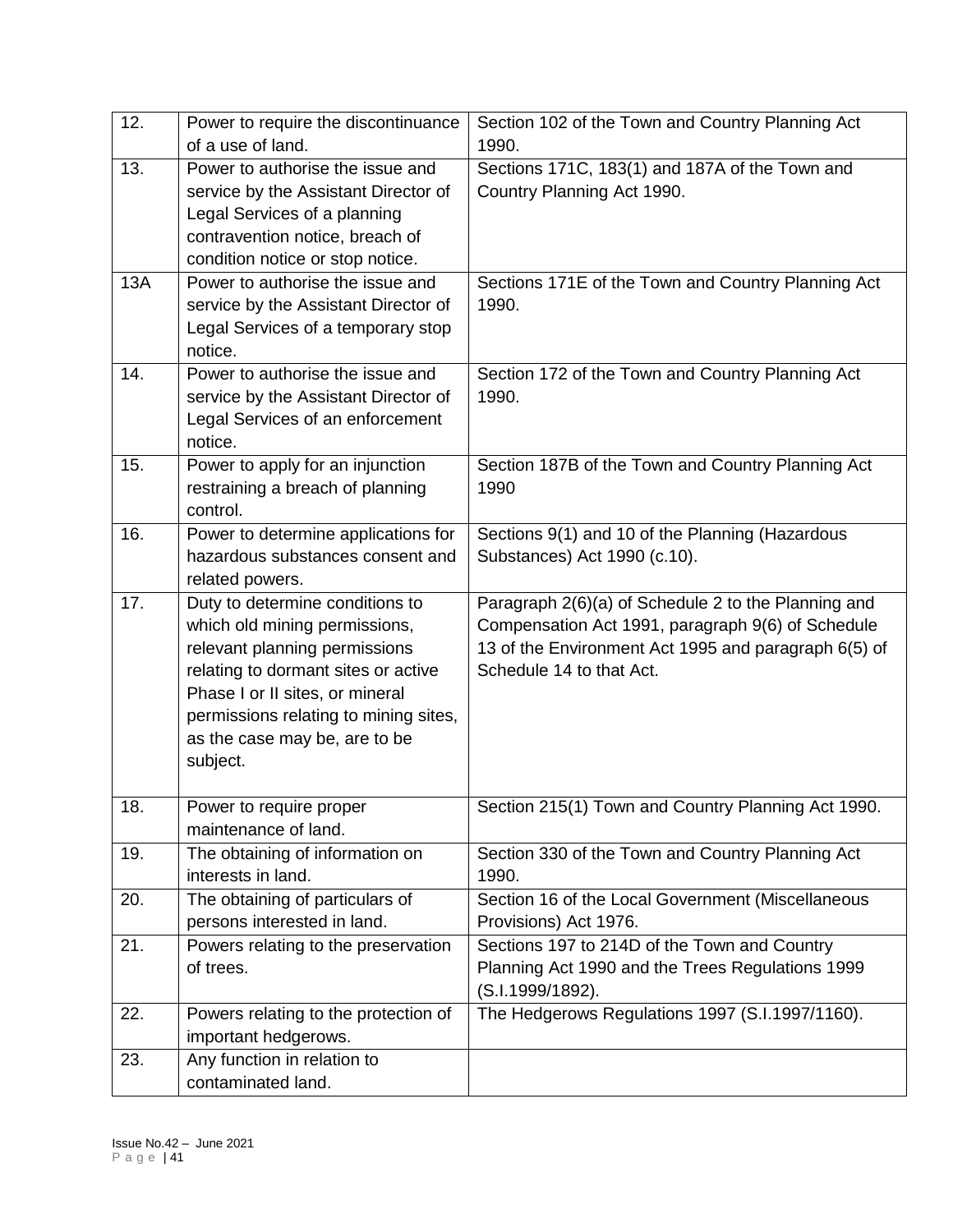| 24. | Any function relating to the control<br>of pollution or management of air<br>quality.                                                                                                                                                                                                                                                                                                                 |                                                                                                                                                                                                                                          |
|-----|-------------------------------------------------------------------------------------------------------------------------------------------------------------------------------------------------------------------------------------------------------------------------------------------------------------------------------------------------------------------------------------------------------|------------------------------------------------------------------------------------------------------------------------------------------------------------------------------------------------------------------------------------------|
| 25. | Power to consider applications to<br>assess environmental effects in<br>relation to applications to develop<br>land.                                                                                                                                                                                                                                                                                  | Section 71A of the Town and Country Planning Act<br>1990, the Town and Country Planning (Environmental<br>Impact Assessment) (England and Wales) Regulations<br>1999 (SI 1999/293) or any regulations amending or<br>replacing the same. |
| 26. | Any other function relating to town<br>and country planning that is the<br>responsibility of the County Council<br>as Local Planning Authority arising<br>under any Act of Parliament now or<br>in the future and any statutory<br>instrument or order made<br>thereunder and which is not<br>reserved by the law or the<br>Constitution to the full Council, the<br>Cabinet or another Council body. |                                                                                                                                                                                                                                          |

#### **Planning Committee Membership:**

#### 15 County Councillors

County Councillors shall have completed training approved by the Monitoring Officer before taking part in decisions by this Committee.

#### **Council Regulatory Functions**

Parliament has decided that a wide range of powers connected with the granting, revocation and variation of permissions, licenses, consents and certificates should not be exercised by the Cabinet. The Council has therefore delegated these functions to the Safety and Licensing Committee, Commons and Rights of Way Committee and Traffic Regulation Committee.

## **3.7 SAFETY AND LICENSING COMMITTEE**

The duties of the Safety and Licensing Committee are set out in Table 3.06.

#### **Table 3.06: The duties of the Safety and Licensing Committee**

| Functions in relation to sports grounds, | The Safety of Sports Grounds Act 1975 (c.52) (as   |
|------------------------------------------|----------------------------------------------------|
| including the power to issue, amend or   | amended by the Fire Safety and Safety of Places of |
| replace safety certificates (whether     | Sport Act 1987).                                   |
| general or special) for sports grounds.  |                                                    |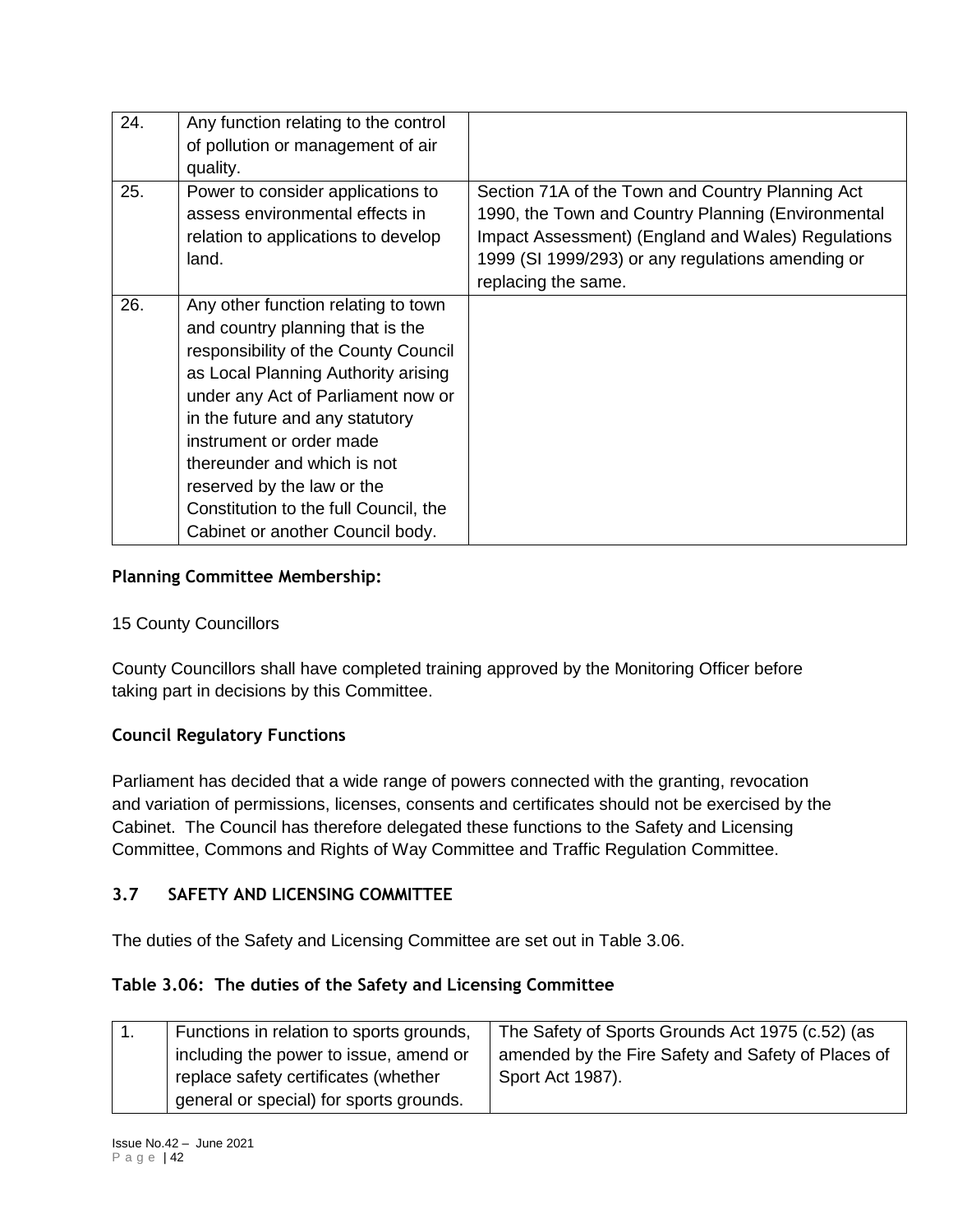| 2. | All functions for regulated stands at    | Part III of the Fire Safety and Safety of Places of  |
|----|------------------------------------------|------------------------------------------------------|
|    | sports grounds, including power to issue | Sport Act 1987.                                      |
|    | cancel amend or replace safety           |                                                      |
|    | certificates for regulated stands at     |                                                      |
|    | sports grounds.                          |                                                      |
| 3. | Power to license the employment of       | Part II of the Children and Young Persons Act 1933,  |
|    | children.                                | byelaws made under that Part, and Part II of the     |
|    |                                          | Children and Young Persons Act 1963 (c.37).          |
| 4. | Power to approve premises for the        | Section 46A of the Marriage Act 1949 and the         |
|    | solemnisation of marriages.              | Marriages (Approved Premises) Regulations 1995       |
|    |                                          | (S.I.1995/510).                                      |
| 5. | Power to grant a street works licence.   | Section 50 of the New Roads and Street Works Act     |
|    |                                          | 1991 (c.22).                                         |
| 6. | Power to license agencies for the        | Section 2 of the Nurses Agencies Act 1957 (c.16).    |
|    | supply of nurses.                        |                                                      |
| 7. | Functions under any of the "relevant     | Part I of the Health and Safety at Work etc Act 1974 |
|    | statutory provisions" within the meaning | (c.37).                                              |
|    | of Part I (health, safety and welfare in |                                                      |
|    | connection with work and control of      |                                                      |
|    | dangerous substances) of the Health      |                                                      |
|    | and Safety at Work etc Act 1974, to the  |                                                      |
|    | extent that those functions are          |                                                      |
|    | discharged otherwise than in the         |                                                      |
|    | Authority's capacity as an employer.     |                                                      |

## **Safety and Licensing Committee Membership:**

9 County Councillors

County Councillors shall have completed training approved by the Monitoring Officer before taking part in decisions by this Committee

# **3.8 COMMONS AND RIGHTS OF WAY COMMITTEE**

The duties of the Commons and Rights of Way Committee are set out in Table 3.07.

# **Table 3.07: The duties of the Commons and Rights of Way Committee**

| Power to register common land or town or village      | Regulation 6 of the Commons                |
|-------------------------------------------------------|--------------------------------------------|
| greens, except where the power is exercisable solely  | <b>Registration (New Land) Regulations</b> |
| for the purpose of giving effect to an exchange of    | 1969 (S.I.1969/1843).                      |
| lands effected by an order under section 19(3) of, or |                                            |
| paragraph 6(4) of Schedule 3 to, the Acquisition of   |                                            |
| Land Act 1981 (c.67).                                 |                                            |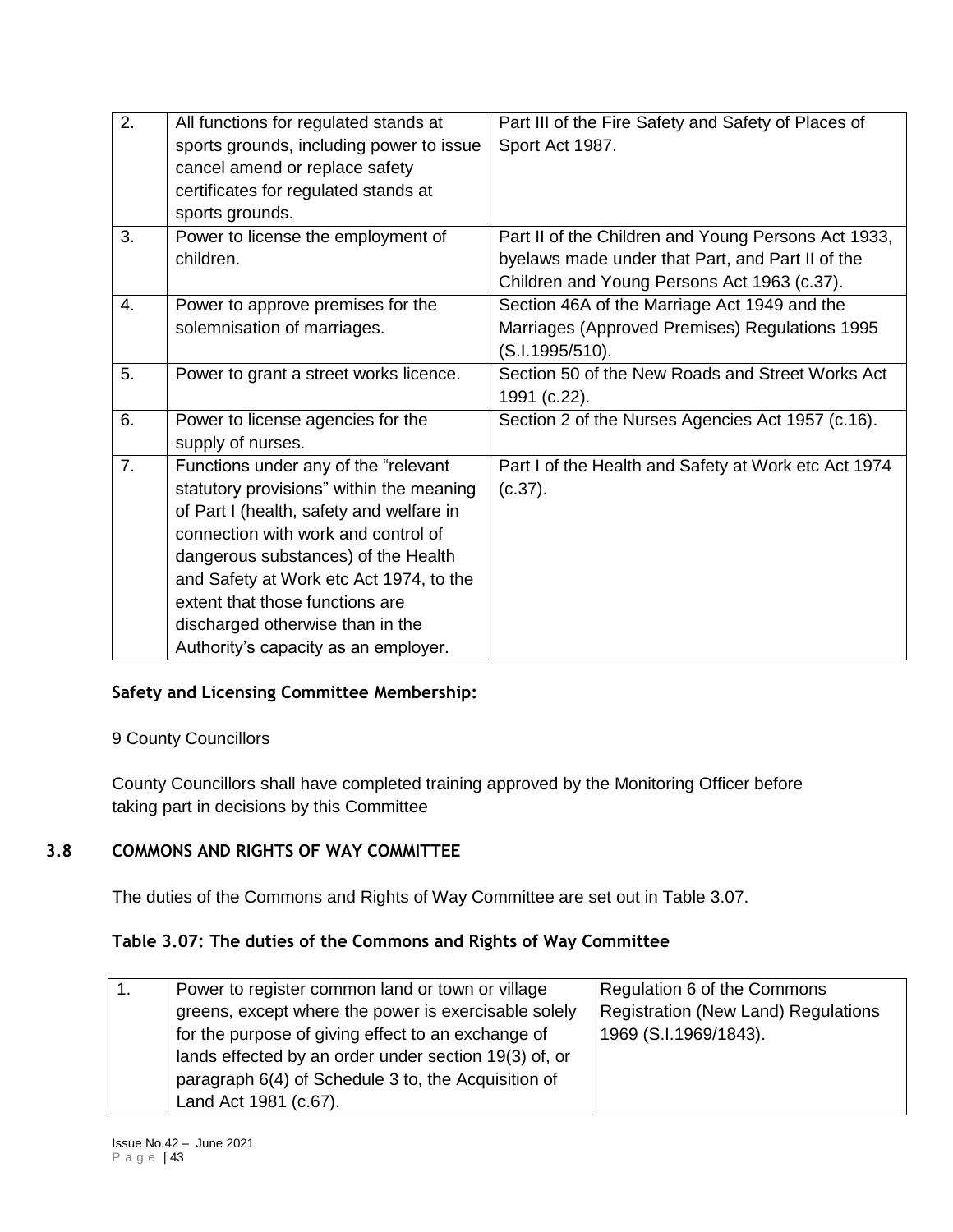| 2.  | Power to register variation of rights of common and to                                        | Regulation 29 of the Commons                                   |
|-----|-----------------------------------------------------------------------------------------------|----------------------------------------------------------------|
|     | make amendments to the register of common land                                                | <b>Registration (General) Regulations</b>                      |
|     | and town and village greens of any identified                                                 | 1966 (S.I.1966/1471)(a)). Section                              |
|     | anomalies.                                                                                    | 19(2)(a) and Paragraphs 6-9 of                                 |
|     |                                                                                               | Schedule 2 of the Commons Act 2006                             |
|     |                                                                                               | implemented by the Commons                                     |
|     |                                                                                               | <b>Registration (England) Regulations</b>                      |
|     |                                                                                               | 2014 (S.I. 2014/3038)                                          |
| 3.  | Duty to keep a definitive map and statement under                                             | Section 53 of the Wildlife and                                 |
|     | review.                                                                                       | Countryside Act 1981 (c.69).                                   |
| 4.  | Power to include modifications in other orders                                                | Section 53A of the Wildlife and                                |
|     |                                                                                               | Countryside Act 1981                                           |
| 5.  | Duty to keep register of prescribed information with                                          | Section 53B of the Wildlife and                                |
|     | respect to applications under section 53(5) of the                                            | Countryside Act 1981                                           |
|     | Wildlife and Countryside Act 1981                                                             |                                                                |
| 6.  | Power to prepare map and statement by way of                                                  | Section 57A of the Wildlife and                                |
| 7.  | consolidation of definitive map and statement<br>Power to designate footpaths as cycle tracks | Countryside Act 1981<br>Section 3 of the Cycle Tracks Act 1984 |
| 8.  |                                                                                               |                                                                |
|     | Power to create footpath, bridleway or restricted<br>byway by agreement.                      | Section 25 of the Highways Act 1980                            |
| 9.  | Power to create footpaths, bridleways and restricted                                          | Section 26 of the Highways Act 1980                            |
|     |                                                                                               |                                                                |
| 10. | byways.<br>Duty to keep a register of information with respect to                             | Section 31A of the Highways Act 1980                           |
|     | maps, statements and declarations.                                                            |                                                                |
| 11. | Power to apply to stop up highway                                                             | Section 116 of the Highways Act 1980                           |
| 12. | Power to stop up footpaths, bridleways and restricted                                         | Section 118 of the Highways Act 1980                           |
|     | byways.                                                                                       |                                                                |
| 13. | Power to determine application for public path                                                | Sections 118ZA and 118C(2) of the                              |
|     | extinguishment order.                                                                         | Highways Act 1980.                                             |
| 14. | Power to make a rail crossing extinguishment order.                                           | Section 118A of the Highways Act                               |
|     |                                                                                               | 1980.                                                          |
| 15. | Power to make a special extinguishment order.                                                 | Section 118B of the Highways Act                               |
|     |                                                                                               | 1980                                                           |
| 16. | Power to divert footpaths, bridleways and restricted                                          | Section 119 of the Highways Act 1980                           |
|     | byways.                                                                                       |                                                                |
| 17. | Power to make a public path diversion order.                                                  | Sections 119ZA and 119C(4) of the                              |
|     |                                                                                               | Highways Act 1980.                                             |
| 18. | Power to make a rail crossing diversion order.                                                | Section 119A of the Highways Act                               |
|     |                                                                                               | 1980.                                                          |
| 19. | Power to make a special diversion order.                                                      | Section 119B of the Highways Act                               |
|     |                                                                                               | 1980.                                                          |
| 20. | Power to require applicant for order to enter into                                            | Section 119C(3) of the Highways Act                            |
|     | agreement.                                                                                    | 1980.                                                          |
| 21. | Power to make an SSSI diversion order                                                         | Section 119 of the Highways Act 1980                           |
|     |                                                                                               |                                                                |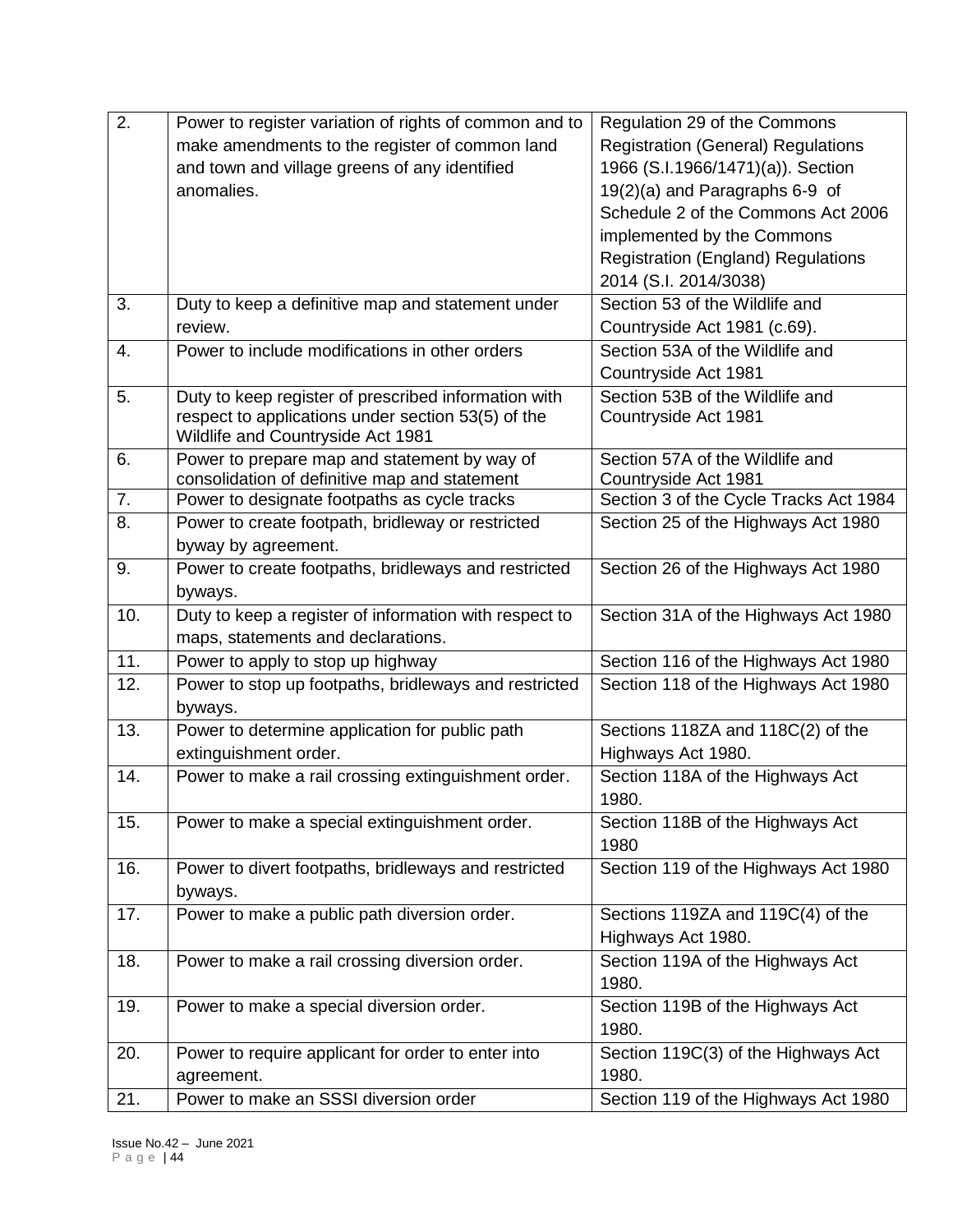| 22. | Duty to keep register with respect to applications                                          | Section 121B of the Highways Act      |
|-----|---------------------------------------------------------------------------------------------|---------------------------------------|
|     | under sections 118Z, 118C, 119ZA and 119C of the                                            | 1980                                  |
|     | Highways Act 1980.                                                                          |                                       |
| 23. | Power to decline to determine certain applications                                          | Section 121C of the Highways Act      |
|     |                                                                                             | 1980                                  |
| 24. | Duty to serve notice of proposed action in relation to                                      | Section 130A of the Highways Act      |
|     | obstruction                                                                                 | 1980                                  |
| 25. | Power to enter into agreements with respect of                                              | Section 35 of the Countryside and     |
|     | access.                                                                                     | Rights of Way Act 2000 (c.37).        |
| 26. | Power to provide access in absence of agreement                                             | Section 37 of the Countryside and     |
|     |                                                                                             | Rights of Way Act 2000.               |
| 27. | Power to extinguish certain public rights of way                                            | Section 32 of the Acquisition of Land |
|     |                                                                                             | Act 1981                              |
| 28. | Duty to publish notice in respect of proposal to grant                                      | Section 115G of the Highways Act      |
|     | permission under section 115E of the Highways Act                                           | 1980                                  |
|     | 1980                                                                                        |                                       |
| 29. | Power to apply for stopping up or diversion of                                              | Section 247 of the Town and Country   |
|     | highways                                                                                    | Planning Act 1990                     |
| 30. | Any other function relating to the County Council's responsibilities for highways, commons, |                                       |
|     | town and village greens under any Act of Parliament enacted now or in the future and any    |                                       |
|     | statutory instrument or order made thereunder, which is not reserved by law or under this   |                                       |
|     | Constitution to the full Council, the Cabinet or another Council body.                      |                                       |

## **Commons and Rights of Way Committee Membership:**

# 9 County Councillors

County Councillors shall have completed training approved by the Monitoring Officer before taking part in decisions by this Committee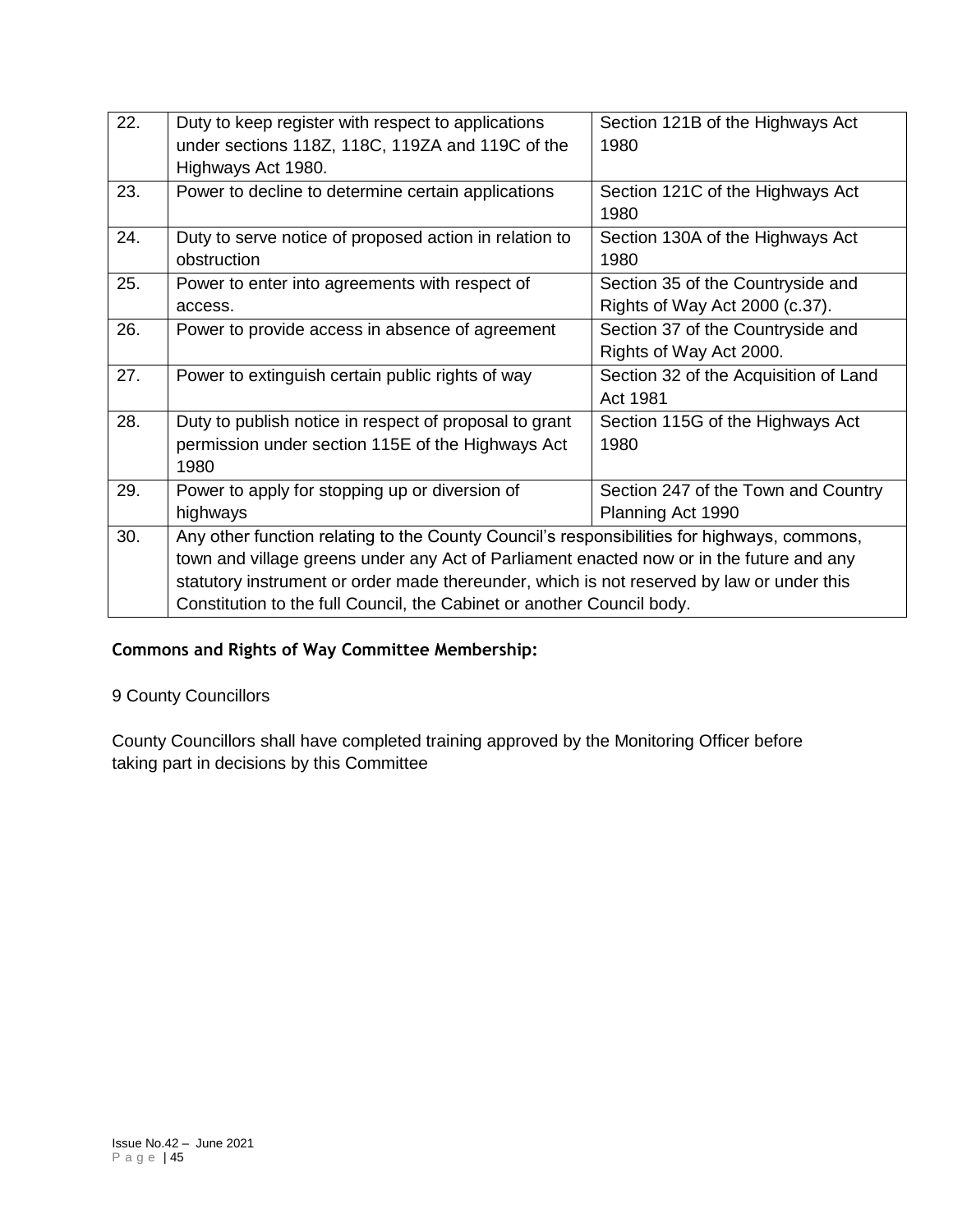# **3.9 TRAFFIC REGULATION COMMITTEE**

The duties of the Traffic Regulation Committee are set out in Table 3.08.

## **Table 3.08: The duties of the Traffic Regulation Committee**

| 1.  | Power to permit deposit of a builders'  | Section 139 of the Highways Act 1980 (c.66). |
|-----|-----------------------------------------|----------------------------------------------|
|     | skip on the highway.                    |                                              |
| 2.  | Power to license planting, retention    | Section 142 of the Highways Act 1980.        |
|     | and maintenance of trees, etc, in       |                                              |
|     | part on highway.                        |                                              |
| 3.  | Power to authorise erection of stiles,  | Section 147 of the Highways Act 1980.        |
|     | etc, on footpaths or bridleways.        |                                              |
| 4.  | Power to license works in relation to   | Section 169 of the Highways Act 1980.        |
|     | buildings, etc, which obstruct the      |                                              |
|     | highway.                                |                                              |
| 5.  | Power to consent to temporary           | Section 171 of the Highways Act 1980.        |
|     | deposits or excavations in streets.     |                                              |
| 6.  | Power to dispense with obligation to    | Section 172 of the Highways Act 1980.        |
|     | erect hoarding or fence.                |                                              |
| 7.  | Power to restrict the placing of rails, | Section 178 of the Highways Act 1980.        |
|     | beams, etc, over highways.              |                                              |
| 8.  | Power to consent to construction of     | Section 179 of the Highways Act 1980.        |
|     | cellars, etc, under street.             |                                              |
| 9.  | Power to consent to the making of       | Section 180 of the Highways Act 1980.        |
|     | openings into cellars, etc, under       |                                              |
|     | streets, and pavement lights and        |                                              |
|     | ventilators.                            |                                              |
| 10. | Duty to assert and protect the rights   | Section 130 of the Highways Act 1980.        |
|     | of the public to use and enjoyment of   |                                              |
|     | highways.                               |                                              |
| 11. | Power to apply for variation of order   | Section 130B(7) of the Highways Act 1980     |
|     | under Section 130B of the Highways      |                                              |
|     | <b>Act 1980</b>                         |                                              |
| 12. | Power to authorise temporary            | Section 135 of the Highways Act 1980         |
|     | disturbance of surface of footpath      |                                              |
|     | bridleway or restricted byway.          |                                              |
| 13. | Power to temporarily divert             | Section 135A of the Highways Act 1980        |
|     | footpaths, bridleways or restricted     |                                              |
|     | byways.                                 |                                              |
| 14. | Functions relation to the making        | Section 135B of the Highways Act 1980        |
|     | good of damage and the removal of       |                                              |
|     | obstructions.                           |                                              |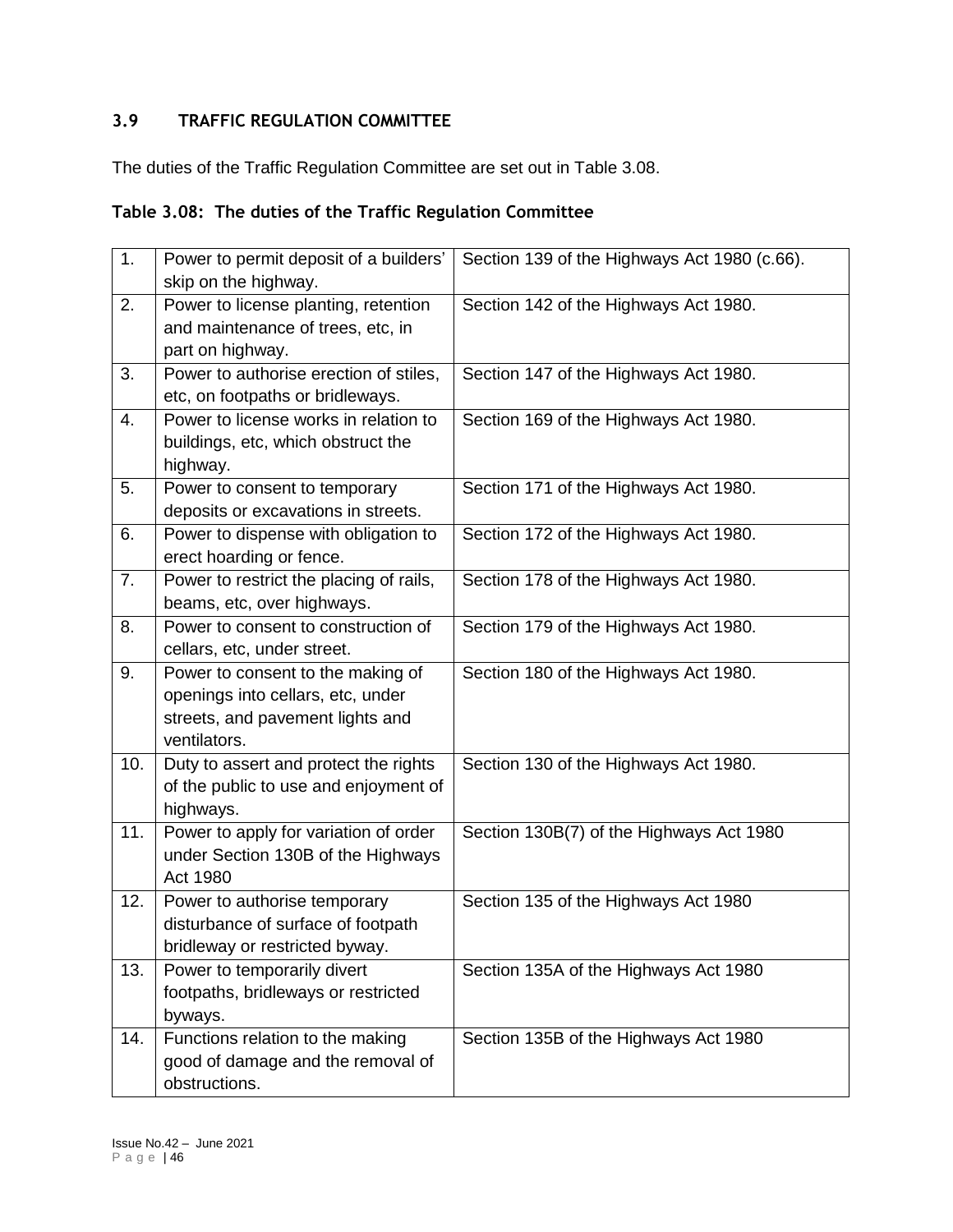| 15. | Powers relating to the removal of  | Section 149 of the Highways Act 1980 |
|-----|------------------------------------|--------------------------------------|
|     | things so deposited on highways as |                                      |
|     | to be a nuisance.                  |                                      |
| 16. | To respond to consultation upon    |                                      |
|     | executive proposals for traffic    |                                      |
|     | regulation orders to which valid   |                                      |
|     | objections have been received and  |                                      |
|     | not been resolved or withdrawn.    |                                      |

## **Traffic Regulation Committee Membership:**

## 9 County Councillors

County Councillors shall have completed training approved by the Monitoring Officer before taking part in decisions by this Committee

# **3.10 AUDIT AND GOVERNANCE COMMITTEE**

The duties of the Audit and Governance Committee are set out in Table 3.09.

|  | Table 3.09: The duties of the Audit and Governance Committee |  |
|--|--------------------------------------------------------------|--|
|--|--------------------------------------------------------------|--|

| <b>Audit and Governance</b>                                                                                                           |                                                                                                                                                                                                                                                                                                                                                                                                                                                                                             |
|---------------------------------------------------------------------------------------------------------------------------------------|---------------------------------------------------------------------------------------------------------------------------------------------------------------------------------------------------------------------------------------------------------------------------------------------------------------------------------------------------------------------------------------------------------------------------------------------------------------------------------------------|
| Committee                                                                                                                             | <b>Statement of Purpose</b>                                                                                                                                                                                                                                                                                                                                                                                                                                                                 |
| 11 County Councillors<br>The Chair of the Audit                                                                                       | The Audit and Governance Committee is a key component in the<br>$\bullet$<br>Council's corporate governance structure ensuring compliance and<br>maintenance of high ethical standards. It provides an independent and<br>high-level focus on the audit, assurance and reporting arrangements that                                                                                                                                                                                          |
| and Governance                                                                                                                        | underpin good governance and financial standards.                                                                                                                                                                                                                                                                                                                                                                                                                                           |
| Committee to be<br>drawn from outside<br>the group or groups<br>forming the<br>administration.<br>To include an<br>Independent Member | The purpose of the committee is to provide independent assurance to<br>Council of the adequacy of the risk management framework and the<br>internal control environment. It provides independent review of the<br>Council's governance, risk management and control frameworks and<br>oversees the financial reporting and annual governance processes. It<br>oversees internal audit and external audit, helping to ensure efficient and<br>effective assurance arrangements are in place. |
| who is not a councillor<br>or an officer of the<br>Council.                                                                           | <b>Governance, Risk and Control</b><br>2)<br>To review the Council's corporate governance arrangements against the<br>$\bullet$<br>good governance framework, including the ethical framework and                                                                                                                                                                                                                                                                                           |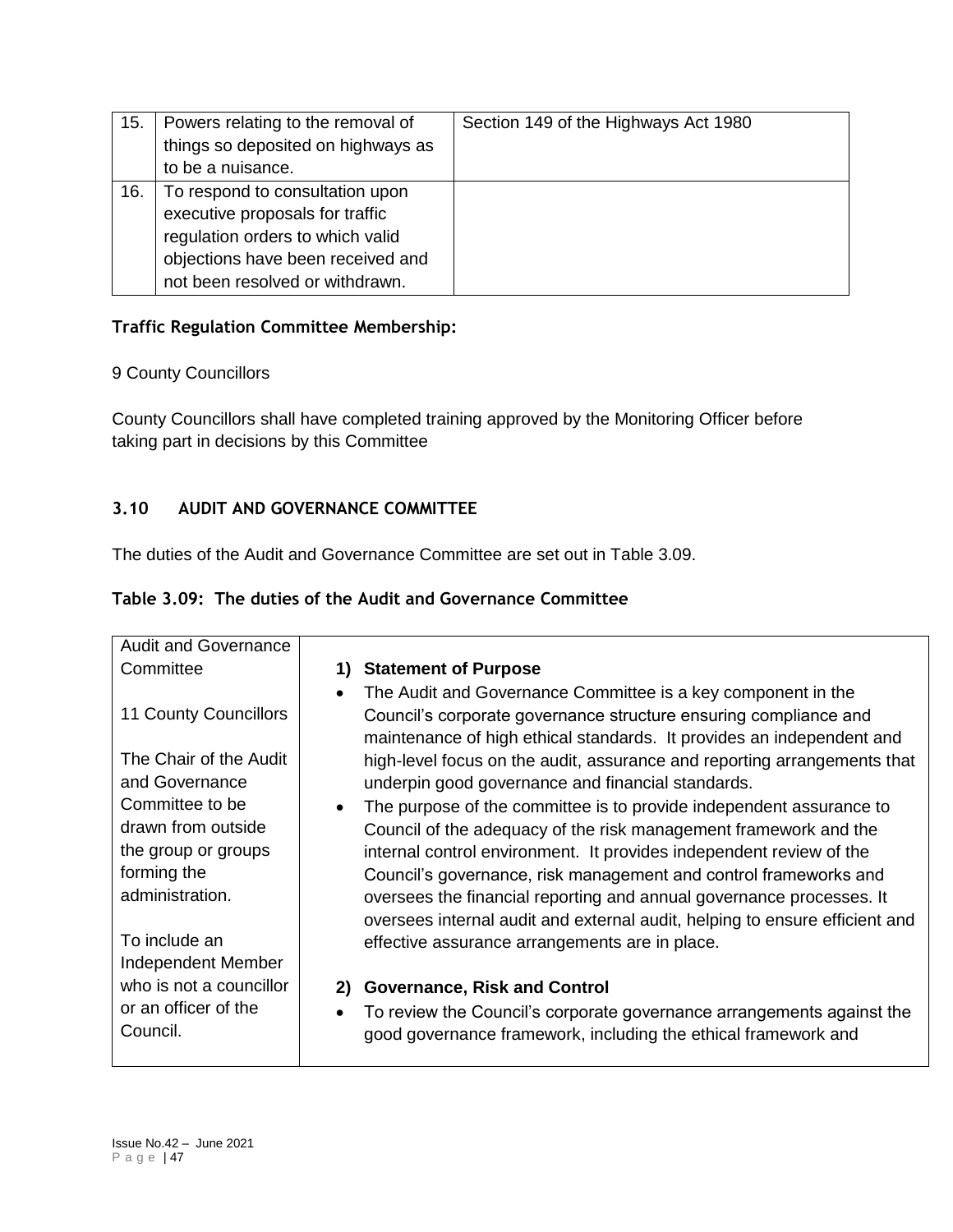|           | consider the local Code of Corporate Governance.                                                                                                                                                                                                                                                 |
|-----------|--------------------------------------------------------------------------------------------------------------------------------------------------------------------------------------------------------------------------------------------------------------------------------------------------|
|           | To review and approve the Annual Governance Statement (AGS) and                                                                                                                                                                                                                                  |
|           | consider whether it properly reflects the risk environment and supporting                                                                                                                                                                                                                        |
|           | assurances, taking into account internal audit's opinion on the overall                                                                                                                                                                                                                          |
|           | adequacy and effectiveness of the Council's framework of governance,                                                                                                                                                                                                                             |
|           | risk management and control.                                                                                                                                                                                                                                                                     |
|           | To consider the Council's arrangements to secure value for money and<br>review assurances and assessments on the effectiveness of these<br>arrangements.                                                                                                                                         |
|           | To consider the adequacy of Council's framework of assurance i.e. the<br>Three Lines of Defence model.                                                                                                                                                                                           |
|           | Undertaking regular monitoring of the Council's treasury management<br>policies and practices.                                                                                                                                                                                                   |
|           | To monitor the effective development and operation of risk management<br>in the Council and to monitor progress in addressing risk-related issues<br>reported to the committee.                                                                                                                  |
|           | To consider reports on the effectiveness of internal controls and monitor<br>the implementation of agreed actions.                                                                                                                                                                               |
| ٠         | To review the governance and assurance arrangements for significant<br>partnerships or collaborations.                                                                                                                                                                                           |
| $\bullet$ | To review the assessment of fraud risks and potential harm to the<br>Council from fraud and corruption.                                                                                                                                                                                          |
| ٠         | To monitor the counter-fraud strategy, actions and resources.                                                                                                                                                                                                                                    |
| $\bullet$ | Formulating and keeping under review the Council's 'whistle-blowing'                                                                                                                                                                                                                             |
|           | policy; and                                                                                                                                                                                                                                                                                      |
| $\bullet$ | Formulating and keeping under review the Council's arrangements for<br>handling complaints and investigations by the Local Government<br>Ombudsman.                                                                                                                                              |
|           | 3) Internal Audit                                                                                                                                                                                                                                                                                |
|           | To approve the Internal Audit Charter and Code of Ethics.                                                                                                                                                                                                                                        |
|           | To review proposals made in relation to the appointment of external                                                                                                                                                                                                                              |
|           | providers of internal audit services.                                                                                                                                                                                                                                                            |
|           | To review and approve the risk-based internal audit plan.                                                                                                                                                                                                                                        |
|           | To approve significant interim changes to the risk-based internal audit<br>plan and resource requirements, including significant consulting services<br>not already included in the audit plan, prior to acceptance of the<br>engagement, if this materially impacts on core assurance activity. |
| ٠         | To make appropriate enquiries of both management and the Head of<br>Internal Audit to determine if there are any inappropriate scope or<br>resource limitations.                                                                                                                                 |
|           | To consider any impairments to independence or objectivity arising from<br>additional roles or responsibilities outside of internal auditing of the Head<br>of Internal Audit. To approve and periodically review safeguards to limit<br>such impairments.                                       |
|           | To contribute to the Quality Assurance and Improvement Programme                                                                                                                                                                                                                                 |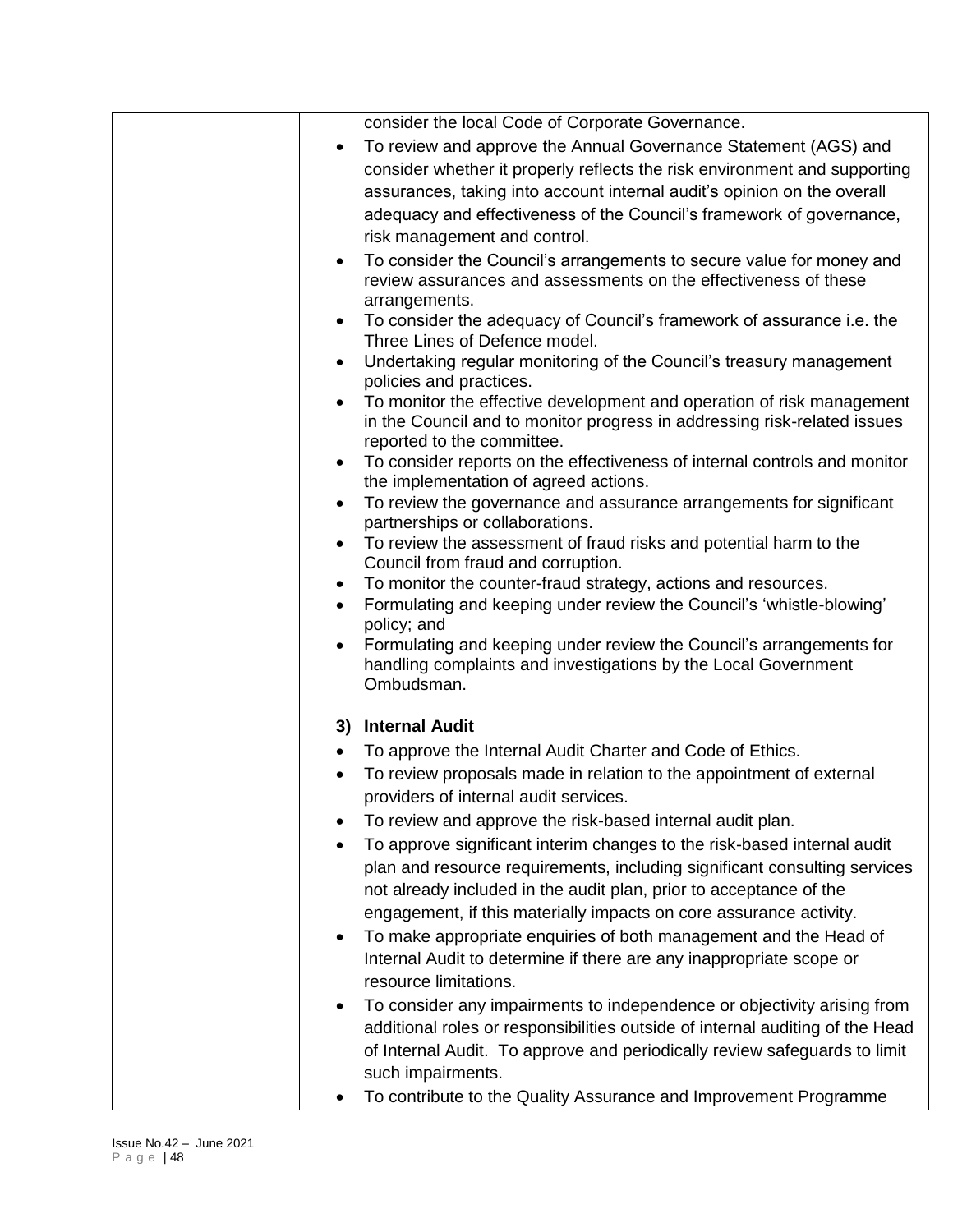|           | (QAIP) and in particular, to the external quality assessment of internal                                                                                                                                                  |
|-----------|---------------------------------------------------------------------------------------------------------------------------------------------------------------------------------------------------------------------------|
|           | audit that takes place at least once every five years.                                                                                                                                                                    |
| $\bullet$ | To consider reports from the Head of Internal Audit on internal audit's                                                                                                                                                   |
|           | performance during the year, including the performance of external                                                                                                                                                        |
|           | providers of internal audit services.                                                                                                                                                                                     |
|           | To consider the Head of Internal Audit's annual report and the opinion on<br>the overall adequacy and effectiveness of the Council's framework of<br>governance, risk management and control together with the summary of |
|           | the work supporting the opinion, this will support the AGS.                                                                                                                                                               |
|           | To receive reports outlining the action taken where the Head of Internal                                                                                                                                                  |
|           | Audit has concluded that management has accepted a level of risk that<br>may be unacceptable to the authority or there are concerns about                                                                                 |
|           | progress with the implementation of agreed actions.                                                                                                                                                                       |
| $\bullet$ | To provide free and unfettered access to the audit committee chair for                                                                                                                                                    |
|           | the Head of Internal Audit, including the opportunity for a private meeting<br>with the committee.                                                                                                                        |
|           | 4) External Audit                                                                                                                                                                                                         |
|           | To support the independence of external audit through consideration of                                                                                                                                                    |
|           | the external auditor's annual assessment of its independence and review<br>of any issues raised by Public Sector Audit Appointments Ltd (PSAA) or<br>the authority's auditor panel as appropriate.                        |
| $\bullet$ | To consider the external auditor's annual letter, relevant reports and the<br>report to those charged with governance.                                                                                                    |
| $\bullet$ | To monitor management's response to the External Auditor's findings<br>and the implementation of External Audit recommendations.                                                                                          |
|           | To commission work from internal and external audit and to advise and<br>recommend on the effectiveness of relationships between external and<br>internal audit and other inspection agencies or relevant bodies.         |
|           | 5) Financial Reporting                                                                                                                                                                                                    |
|           | To review and approve the annual Statement of Accounts. Specifically, to<br>consider whether appropriate accounting policies have been followed                                                                           |
|           | and whether there are concerns arising from the financial statements or                                                                                                                                                   |
| $\bullet$ | from the audit that need to be brought to the attention of the Council.<br>To consider the external auditor's report to those charged with                                                                                |
|           | governance on issues arising from the audit of the accounts.                                                                                                                                                              |
|           | 6) Accountability Arrangements                                                                                                                                                                                            |
|           | To report to those charged with governance on the committee's findings,                                                                                                                                                   |
|           | conclusions and recommendations concerning the adequacy and                                                                                                                                                               |
|           | effectiveness of their governance, risk management and internal control<br>frameworks, financial reporting arrangements, and internal and external                                                                        |
|           | audit functions.                                                                                                                                                                                                          |
|           | To publish an annual report on the work of the committee.                                                                                                                                                                 |
|           | To report to full council on an annual basis on the committee's                                                                                                                                                           |
|           | performance in relation to the terms of reference and the effectiveness of                                                                                                                                                |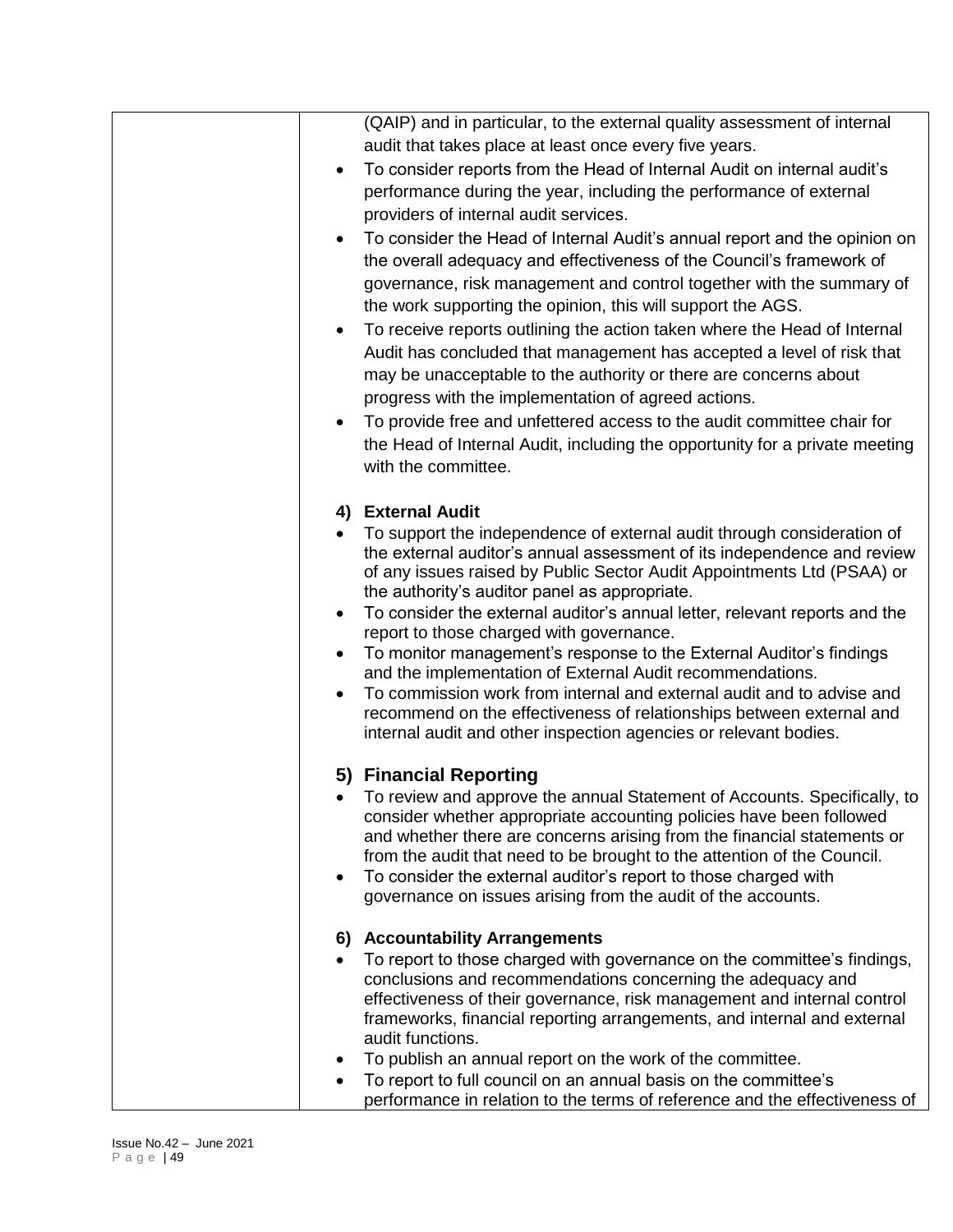| the committee in meeting its purpose.                                                                                                                                                                                                                                                                                                                                                                                                                                                                                                                                                                                                                                                                                                                                                                                                                                                                                                                                                                                                                                                                                                                                                                                                                                                                    |
|----------------------------------------------------------------------------------------------------------------------------------------------------------------------------------------------------------------------------------------------------------------------------------------------------------------------------------------------------------------------------------------------------------------------------------------------------------------------------------------------------------------------------------------------------------------------------------------------------------------------------------------------------------------------------------------------------------------------------------------------------------------------------------------------------------------------------------------------------------------------------------------------------------------------------------------------------------------------------------------------------------------------------------------------------------------------------------------------------------------------------------------------------------------------------------------------------------------------------------------------------------------------------------------------------------|
| Note: the Committee has the right to require the attendance of any council<br>officers or members in order to respond directly to any issue under<br>consideration. The Committee also has clear rights of access to other<br>committees/functions, for example, scrutiny committees and other strategic<br>groups.                                                                                                                                                                                                                                                                                                                                                                                                                                                                                                                                                                                                                                                                                                                                                                                                                                                                                                                                                                                      |
| <b>Ethical Conduct</b><br>7)<br>To promote, maintain and assist the achievement of high standards of<br>i.<br>conduct by County Councillors and co-opted members in accordance<br>with the Council's Code of Conduct for Members.<br>To monitor the operation of the Code of Conduct for Members;<br>$\bullet$<br>To advise the Council on any amendment or revision of the Code;<br>$\bullet$<br>To secure adequate and appropriate training of County Councillors and<br>$\bullet$<br>co-opted Members on the Code of Conduct for Members;<br>To give general guidance and advice to County Councillors on Members'<br>$\bullet$<br>interests and keep under review the Register of Members' Interests<br>maintained by the Monitoring Officer; and<br>To give general guidance and advice to County Councillors and<br>$\bullet$<br>employees on gifts and hospitality.                                                                                                                                                                                                                                                                                                                                                                                                                               |
| ii.<br>To grant dispensations to County Councillors and co-opted Members<br>related to interests specified in the Code of Conduct for Members<br>following written requests to the proper officer (Chief Executive) by a<br>Member or Co-opted Member under section 33 of the Localism Act 2011,<br>when the Council:<br>Considers that without the dispensation, the number of persons<br>$\bullet$<br>prohibited by section 31(4) from participating in any particular<br>business would be so great a proportion of the body transacting the<br>business as to impede the transaction of the business;<br>Considers that without the dispensation the representation of<br>$\bullet$<br>different political groups on the body transacting any particular<br>business would be upset as to alter the likely outcome of any vote<br>relating to the business;<br>Considers that granting the dispensation is in the interests of<br>٠<br>persons living in the authority's area;<br>Considers that without the dispensation each member of the<br>$\bullet$<br>authority's executive would be prohibited by section 31(4) from<br>participating in any particular business to be transacted by the<br>authority's executive, or<br>Considers that it is otherwise appropriate to grant a dispensation. |
| iii.<br>To establish a Sub-Committee known as the Hearings Panel to hear<br>allegations that Members have failed to comply with the Authority's Code<br>of Conduct.                                                                                                                                                                                                                                                                                                                                                                                                                                                                                                                                                                                                                                                                                                                                                                                                                                                                                                                                                                                                                                                                                                                                      |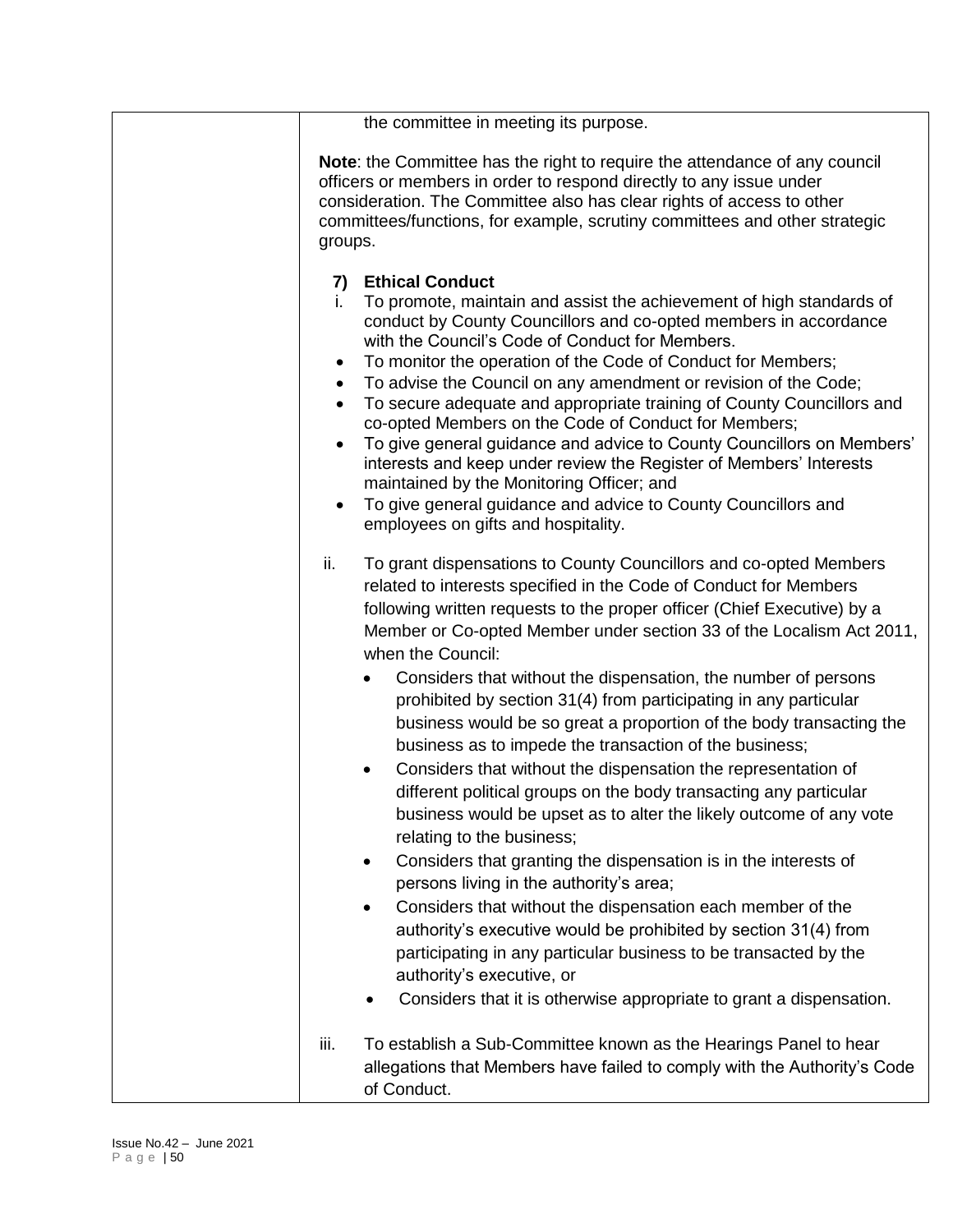| To assess and review allegations of Member misconduct; and<br>$\bullet$<br>• To determine allegations of Member misconduct.         |
|-------------------------------------------------------------------------------------------------------------------------------------|
| Note: Members of the Audit and Governance Committee will be expected<br>to attend training that will be provided at least annually. |

| Hearings Panel Sub-<br>Committee<br>5 County Councillors                                           | (1) | To receive reports referred from the Monitoring Officer<br>following investigations into complaints and other steps<br>associated with that function.                                                                                                                                                                                                                                                                                                                                                                                                                                                        |  |
|----------------------------------------------------------------------------------------------------|-----|--------------------------------------------------------------------------------------------------------------------------------------------------------------------------------------------------------------------------------------------------------------------------------------------------------------------------------------------------------------------------------------------------------------------------------------------------------------------------------------------------------------------------------------------------------------------------------------------------------------|--|
| proportional to the<br>political composition of<br>the Council. Quorum of<br>3 members present for | (2) | To conduct standards hearings and all other steps<br>associated with that function, including taking into<br>account the advice of the Independent Person.                                                                                                                                                                                                                                                                                                                                                                                                                                                   |  |
| its duration                                                                                       | (3) | If the panel determines that a breach of the Authority's<br>Code of Conduct has occurred, the panel can impose<br>one or more of the following if appropriate:                                                                                                                                                                                                                                                                                                                                                                                                                                               |  |
|                                                                                                    |     | Censure;<br>a)<br>b) Report to Council;<br>c) Recommend actions to the Leader of the Council;<br>d) Recommend actions to Group Leader;<br>e) Removal from Outside Bodies;<br>Withdrawal of facilities, such as Council<br>f)<br>email/website/internet access;<br>g) Exclusion from the Council offices or other<br>premises with the exception of meeting rooms as<br>necessary for attending Council, Committees or<br>Sub-Committees and/or nominating a single point<br>of contact; and/or<br>h) Requesting the Member to undertake actions<br>deemed appropriate e.g. training, issue of an<br>apology. |  |
|                                                                                                    | (4) | To set-up when necessary an interview panel comprising<br>of the lead members of each party to shortlist and<br>interview candidates for the role of Independent Person.                                                                                                                                                                                                                                                                                                                                                                                                                                     |  |
|                                                                                                    |     | To recommend successful candidates to the<br>County Council to be chosen by a majority of<br>Councillors.                                                                                                                                                                                                                                                                                                                                                                                                                                                                                                    |  |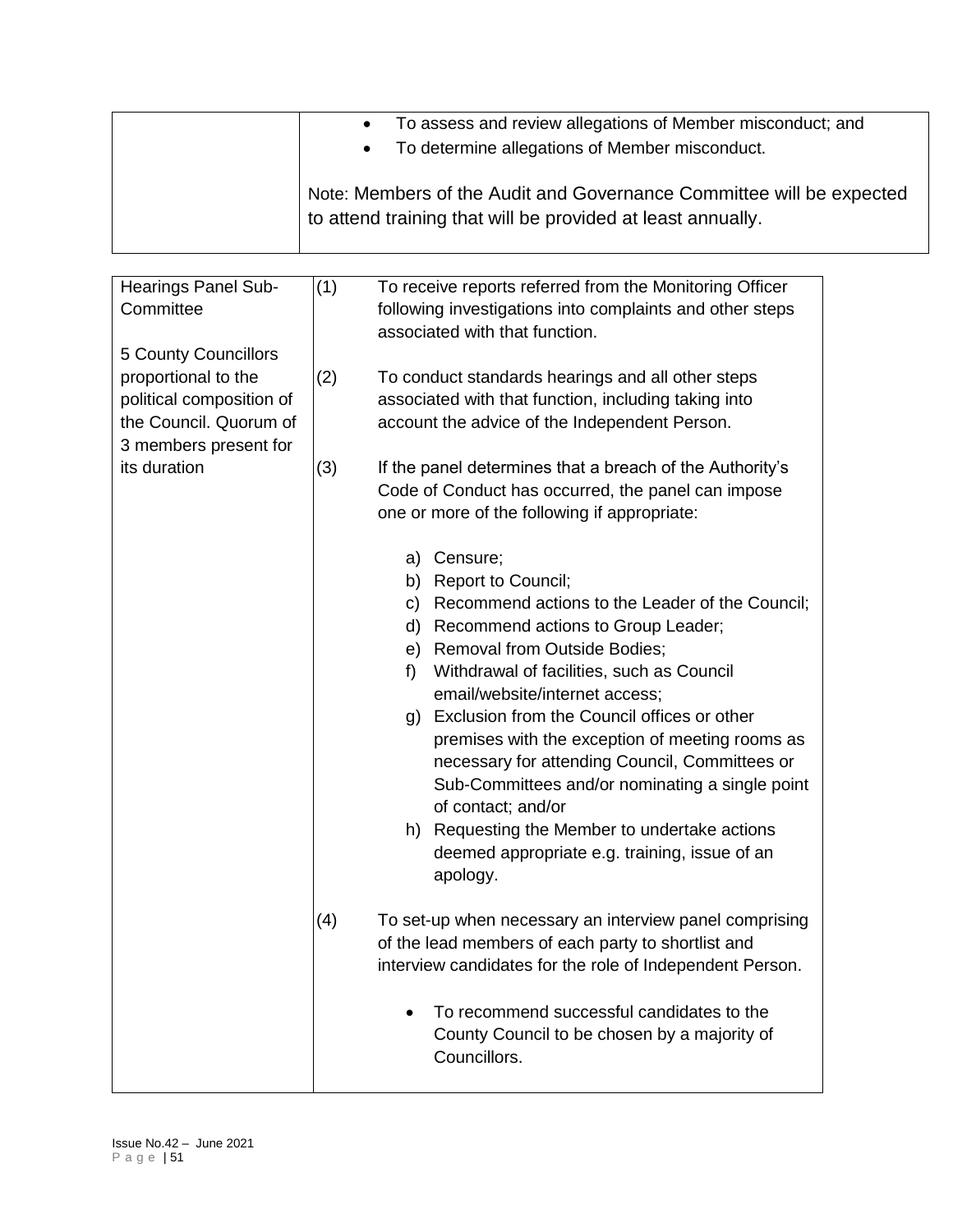# **3.11 SCRUTINY COMMITTEES**

## **Introduction**

- 3.11.1 The roles of scrutiny committees are set out in Article 8 of the Constitution.
- 3.11.2 The Council will appoint the scrutiny committees set out in the left hand column of the table below to discharge the scrutiny functions on behalf of the Council (as conferred by Section 21 of the Local Government Act 2000, Sections 7-10 of the Health and Social Care Act 2001 and Section 19 Police and Justice Act 2006) as set out in the right hand column of the same table.

| <b>Scrutiny committee</b>    |    | <b>Terms of reference</b>                                              |
|------------------------------|----|------------------------------------------------------------------------|
| <b>Corporate Overview</b>    | 1. | Carry out the scrutiny functions of the County Council                 |
| and Scrutiny Committee       |    | delivering the roles set out in Article 8 of the Constitution          |
|                              |    | by providing a corporate overview of performance, the                  |
| <b>13 County Councillors</b> |    | budget, risk management and service improvement.                       |
| (to include the chairs of    |    |                                                                        |
| the 5 other Scrutiny         | 2. | Strategic overview of Council services including cross-                |
| Committees)                  |    | cutting scrutiny in consultation with the other Scrutiny<br>Committees |
|                              | 3. | Carry out the scrutiny functions of the County Council                 |
|                              |    | delivering the roles set out in Article 8 of the Constitution          |
|                              |    | by scrutinising those County Council functions not                     |
|                              |    | covered by other Scrutiny Committees. These include                    |
|                              |    | support services included within the Core Council group.               |
|                              | 4. | To coordinate the work of the Scrutiny Committees as                   |
|                              |    | necessary including determining which committee should                 |
|                              |    | look at a particular issue if there is a dispute.                      |
|                              | 5. | To oversee the rules relating to the operation of task                 |
|                              |    | groups as indicated in procedure rule 3.11.4.                          |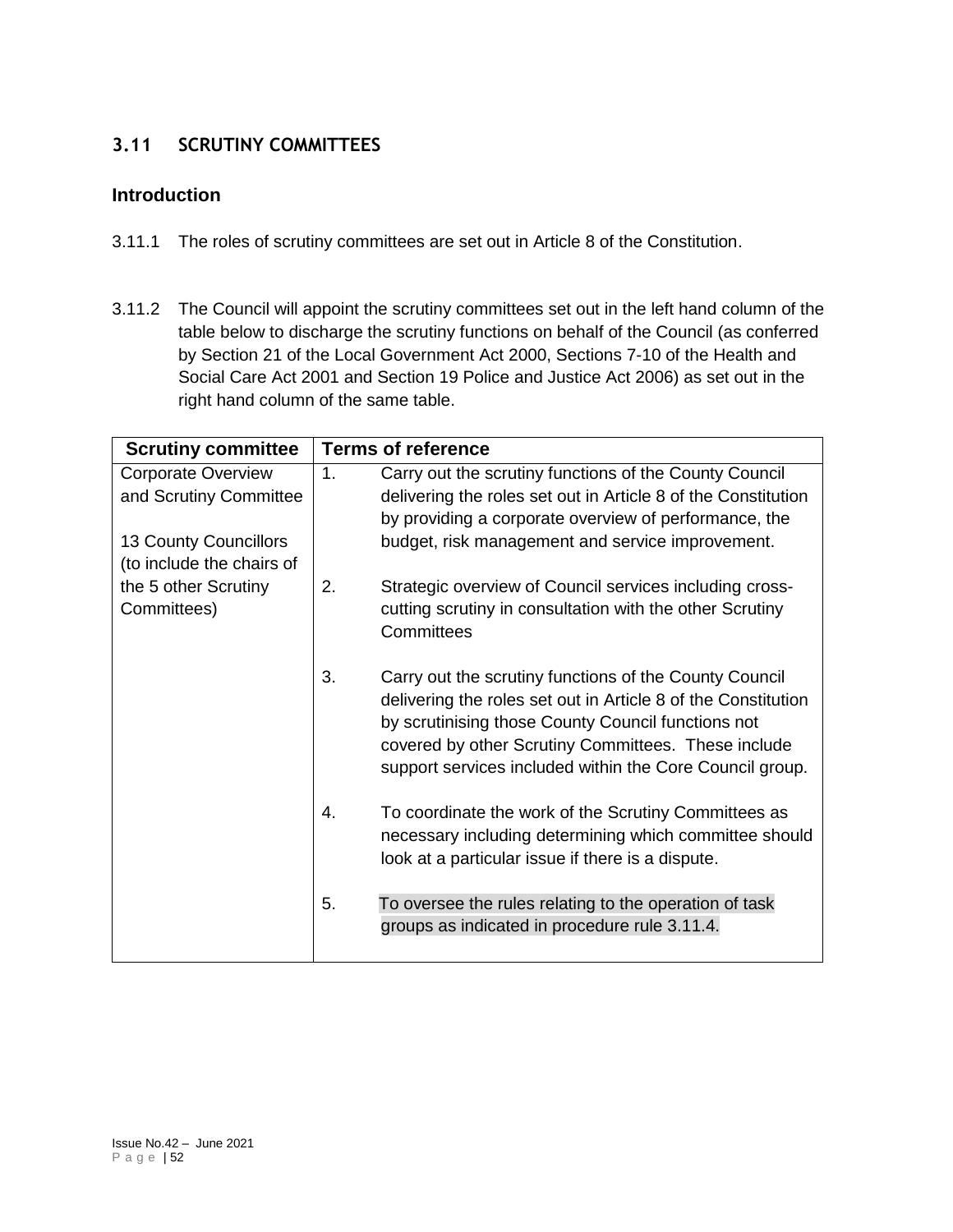| <b>Scrutiny Committee</b><br>1.<br>Carry out the scrutiny functions of the County Council<br>delivering the roles set out in Article 8 of the Constitution<br>9 County Councillors<br>in the context of all matters relating to:<br>• children's safeguarding<br>3 parent governor<br>looked after children and care leavers<br>$\bullet$<br>representatives<br>early help<br>$\bullet$<br>early years including children's centres<br>1 Church of England<br>special educational needs and disability<br>$\bullet$<br>Diocese representative<br>adoption and fostering<br>$\bullet$<br>children with disabilities<br>$\bullet$<br>1 Roman Catholic<br>school improvement, access and place planning<br>Diocese representative<br>school funding<br><b>Health Overview and</b><br>Carry out the scrutiny functions of the County Council<br>1.<br>delivering the roles set out in Article 8 of the Constitution<br><b>Scrutiny Committee</b><br>focussing on health issues from the public's perspective<br>9 County Councillors<br>including the use of task groups to carry out its scrutiny<br>functions. To act as a lever to improve the health and<br>those services that impact on the health of local people,<br>6 Co-opted District<br>Councillors<br>working in partnership with other agencies. To address<br>issues of health inequalities between different groups in<br>the community. To determine those matters referred to<br>in Article12.02.2 of the Constitution (joint committees<br>concerning health service changes).<br>2.<br>Under the Local Authority (Public Health, Health and<br>Wellbeing Boards and Health Scrutiny) Regulations<br>2013, to exercise the Council's role:<br>in reviewing and scrutinising matters<br>relating to the planning, provision and<br>operation of health services in the area;<br>and<br>In commenting on or making a<br>recommendation in relation to proposals<br>for a substantial development or variation<br>to services save that 'referral powers' to | <b>Children and Families</b> |                                                               |
|--------------------------------------------------------------------------------------------------------------------------------------------------------------------------------------------------------------------------------------------------------------------------------------------------------------------------------------------------------------------------------------------------------------------------------------------------------------------------------------------------------------------------------------------------------------------------------------------------------------------------------------------------------------------------------------------------------------------------------------------------------------------------------------------------------------------------------------------------------------------------------------------------------------------------------------------------------------------------------------------------------------------------------------------------------------------------------------------------------------------------------------------------------------------------------------------------------------------------------------------------------------------------------------------------------------------------------------------------------------------------------------------------------------------------------------------------------------------------------------------------------------------------------------------------------------------------------------------------------------------------------------------------------------------------------------------------------------------------------------------------------------------------------------------------------------------------------------------------------------------------------------------------------------------------------------------------------------------------------------------------------------------------|------------------------------|---------------------------------------------------------------|
|                                                                                                                                                                                                                                                                                                                                                                                                                                                                                                                                                                                                                                                                                                                                                                                                                                                                                                                                                                                                                                                                                                                                                                                                                                                                                                                                                                                                                                                                                                                                                                                                                                                                                                                                                                                                                                                                                                                                                                                                                          |                              |                                                               |
|                                                                                                                                                                                                                                                                                                                                                                                                                                                                                                                                                                                                                                                                                                                                                                                                                                                                                                                                                                                                                                                                                                                                                                                                                                                                                                                                                                                                                                                                                                                                                                                                                                                                                                                                                                                                                                                                                                                                                                                                                          |                              |                                                               |
|                                                                                                                                                                                                                                                                                                                                                                                                                                                                                                                                                                                                                                                                                                                                                                                                                                                                                                                                                                                                                                                                                                                                                                                                                                                                                                                                                                                                                                                                                                                                                                                                                                                                                                                                                                                                                                                                                                                                                                                                                          |                              |                                                               |
|                                                                                                                                                                                                                                                                                                                                                                                                                                                                                                                                                                                                                                                                                                                                                                                                                                                                                                                                                                                                                                                                                                                                                                                                                                                                                                                                                                                                                                                                                                                                                                                                                                                                                                                                                                                                                                                                                                                                                                                                                          |                              |                                                               |
|                                                                                                                                                                                                                                                                                                                                                                                                                                                                                                                                                                                                                                                                                                                                                                                                                                                                                                                                                                                                                                                                                                                                                                                                                                                                                                                                                                                                                                                                                                                                                                                                                                                                                                                                                                                                                                                                                                                                                                                                                          |                              |                                                               |
|                                                                                                                                                                                                                                                                                                                                                                                                                                                                                                                                                                                                                                                                                                                                                                                                                                                                                                                                                                                                                                                                                                                                                                                                                                                                                                                                                                                                                                                                                                                                                                                                                                                                                                                                                                                                                                                                                                                                                                                                                          |                              |                                                               |
|                                                                                                                                                                                                                                                                                                                                                                                                                                                                                                                                                                                                                                                                                                                                                                                                                                                                                                                                                                                                                                                                                                                                                                                                                                                                                                                                                                                                                                                                                                                                                                                                                                                                                                                                                                                                                                                                                                                                                                                                                          |                              |                                                               |
|                                                                                                                                                                                                                                                                                                                                                                                                                                                                                                                                                                                                                                                                                                                                                                                                                                                                                                                                                                                                                                                                                                                                                                                                                                                                                                                                                                                                                                                                                                                                                                                                                                                                                                                                                                                                                                                                                                                                                                                                                          |                              |                                                               |
|                                                                                                                                                                                                                                                                                                                                                                                                                                                                                                                                                                                                                                                                                                                                                                                                                                                                                                                                                                                                                                                                                                                                                                                                                                                                                                                                                                                                                                                                                                                                                                                                                                                                                                                                                                                                                                                                                                                                                                                                                          |                              |                                                               |
|                                                                                                                                                                                                                                                                                                                                                                                                                                                                                                                                                                                                                                                                                                                                                                                                                                                                                                                                                                                                                                                                                                                                                                                                                                                                                                                                                                                                                                                                                                                                                                                                                                                                                                                                                                                                                                                                                                                                                                                                                          |                              |                                                               |
|                                                                                                                                                                                                                                                                                                                                                                                                                                                                                                                                                                                                                                                                                                                                                                                                                                                                                                                                                                                                                                                                                                                                                                                                                                                                                                                                                                                                                                                                                                                                                                                                                                                                                                                                                                                                                                                                                                                                                                                                                          |                              |                                                               |
|                                                                                                                                                                                                                                                                                                                                                                                                                                                                                                                                                                                                                                                                                                                                                                                                                                                                                                                                                                                                                                                                                                                                                                                                                                                                                                                                                                                                                                                                                                                                                                                                                                                                                                                                                                                                                                                                                                                                                                                                                          |                              |                                                               |
|                                                                                                                                                                                                                                                                                                                                                                                                                                                                                                                                                                                                                                                                                                                                                                                                                                                                                                                                                                                                                                                                                                                                                                                                                                                                                                                                                                                                                                                                                                                                                                                                                                                                                                                                                                                                                                                                                                                                                                                                                          |                              |                                                               |
|                                                                                                                                                                                                                                                                                                                                                                                                                                                                                                                                                                                                                                                                                                                                                                                                                                                                                                                                                                                                                                                                                                                                                                                                                                                                                                                                                                                                                                                                                                                                                                                                                                                                                                                                                                                                                                                                                                                                                                                                                          |                              |                                                               |
|                                                                                                                                                                                                                                                                                                                                                                                                                                                                                                                                                                                                                                                                                                                                                                                                                                                                                                                                                                                                                                                                                                                                                                                                                                                                                                                                                                                                                                                                                                                                                                                                                                                                                                                                                                                                                                                                                                                                                                                                                          |                              |                                                               |
|                                                                                                                                                                                                                                                                                                                                                                                                                                                                                                                                                                                                                                                                                                                                                                                                                                                                                                                                                                                                                                                                                                                                                                                                                                                                                                                                                                                                                                                                                                                                                                                                                                                                                                                                                                                                                                                                                                                                                                                                                          |                              |                                                               |
|                                                                                                                                                                                                                                                                                                                                                                                                                                                                                                                                                                                                                                                                                                                                                                                                                                                                                                                                                                                                                                                                                                                                                                                                                                                                                                                                                                                                                                                                                                                                                                                                                                                                                                                                                                                                                                                                                                                                                                                                                          |                              |                                                               |
|                                                                                                                                                                                                                                                                                                                                                                                                                                                                                                                                                                                                                                                                                                                                                                                                                                                                                                                                                                                                                                                                                                                                                                                                                                                                                                                                                                                                                                                                                                                                                                                                                                                                                                                                                                                                                                                                                                                                                                                                                          |                              |                                                               |
|                                                                                                                                                                                                                                                                                                                                                                                                                                                                                                                                                                                                                                                                                                                                                                                                                                                                                                                                                                                                                                                                                                                                                                                                                                                                                                                                                                                                                                                                                                                                                                                                                                                                                                                                                                                                                                                                                                                                                                                                                          |                              |                                                               |
|                                                                                                                                                                                                                                                                                                                                                                                                                                                                                                                                                                                                                                                                                                                                                                                                                                                                                                                                                                                                                                                                                                                                                                                                                                                                                                                                                                                                                                                                                                                                                                                                                                                                                                                                                                                                                                                                                                                                                                                                                          |                              |                                                               |
|                                                                                                                                                                                                                                                                                                                                                                                                                                                                                                                                                                                                                                                                                                                                                                                                                                                                                                                                                                                                                                                                                                                                                                                                                                                                                                                                                                                                                                                                                                                                                                                                                                                                                                                                                                                                                                                                                                                                                                                                                          |                              |                                                               |
|                                                                                                                                                                                                                                                                                                                                                                                                                                                                                                                                                                                                                                                                                                                                                                                                                                                                                                                                                                                                                                                                                                                                                                                                                                                                                                                                                                                                                                                                                                                                                                                                                                                                                                                                                                                                                                                                                                                                                                                                                          |                              |                                                               |
|                                                                                                                                                                                                                                                                                                                                                                                                                                                                                                                                                                                                                                                                                                                                                                                                                                                                                                                                                                                                                                                                                                                                                                                                                                                                                                                                                                                                                                                                                                                                                                                                                                                                                                                                                                                                                                                                                                                                                                                                                          |                              |                                                               |
|                                                                                                                                                                                                                                                                                                                                                                                                                                                                                                                                                                                                                                                                                                                                                                                                                                                                                                                                                                                                                                                                                                                                                                                                                                                                                                                                                                                                                                                                                                                                                                                                                                                                                                                                                                                                                                                                                                                                                                                                                          |                              |                                                               |
|                                                                                                                                                                                                                                                                                                                                                                                                                                                                                                                                                                                                                                                                                                                                                                                                                                                                                                                                                                                                                                                                                                                                                                                                                                                                                                                                                                                                                                                                                                                                                                                                                                                                                                                                                                                                                                                                                                                                                                                                                          |                              |                                                               |
|                                                                                                                                                                                                                                                                                                                                                                                                                                                                                                                                                                                                                                                                                                                                                                                                                                                                                                                                                                                                                                                                                                                                                                                                                                                                                                                                                                                                                                                                                                                                                                                                                                                                                                                                                                                                                                                                                                                                                                                                                          |                              |                                                               |
|                                                                                                                                                                                                                                                                                                                                                                                                                                                                                                                                                                                                                                                                                                                                                                                                                                                                                                                                                                                                                                                                                                                                                                                                                                                                                                                                                                                                                                                                                                                                                                                                                                                                                                                                                                                                                                                                                                                                                                                                                          |                              |                                                               |
|                                                                                                                                                                                                                                                                                                                                                                                                                                                                                                                                                                                                                                                                                                                                                                                                                                                                                                                                                                                                                                                                                                                                                                                                                                                                                                                                                                                                                                                                                                                                                                                                                                                                                                                                                                                                                                                                                                                                                                                                                          |                              |                                                               |
|                                                                                                                                                                                                                                                                                                                                                                                                                                                                                                                                                                                                                                                                                                                                                                                                                                                                                                                                                                                                                                                                                                                                                                                                                                                                                                                                                                                                                                                                                                                                                                                                                                                                                                                                                                                                                                                                                                                                                                                                                          |                              |                                                               |
|                                                                                                                                                                                                                                                                                                                                                                                                                                                                                                                                                                                                                                                                                                                                                                                                                                                                                                                                                                                                                                                                                                                                                                                                                                                                                                                                                                                                                                                                                                                                                                                                                                                                                                                                                                                                                                                                                                                                                                                                                          |                              |                                                               |
|                                                                                                                                                                                                                                                                                                                                                                                                                                                                                                                                                                                                                                                                                                                                                                                                                                                                                                                                                                                                                                                                                                                                                                                                                                                                                                                                                                                                                                                                                                                                                                                                                                                                                                                                                                                                                                                                                                                                                                                                                          |                              |                                                               |
|                                                                                                                                                                                                                                                                                                                                                                                                                                                                                                                                                                                                                                                                                                                                                                                                                                                                                                                                                                                                                                                                                                                                                                                                                                                                                                                                                                                                                                                                                                                                                                                                                                                                                                                                                                                                                                                                                                                                                                                                                          |                              |                                                               |
|                                                                                                                                                                                                                                                                                                                                                                                                                                                                                                                                                                                                                                                                                                                                                                                                                                                                                                                                                                                                                                                                                                                                                                                                                                                                                                                                                                                                                                                                                                                                                                                                                                                                                                                                                                                                                                                                                                                                                                                                                          |                              |                                                               |
|                                                                                                                                                                                                                                                                                                                                                                                                                                                                                                                                                                                                                                                                                                                                                                                                                                                                                                                                                                                                                                                                                                                                                                                                                                                                                                                                                                                                                                                                                                                                                                                                                                                                                                                                                                                                                                                                                                                                                                                                                          |                              |                                                               |
|                                                                                                                                                                                                                                                                                                                                                                                                                                                                                                                                                                                                                                                                                                                                                                                                                                                                                                                                                                                                                                                                                                                                                                                                                                                                                                                                                                                                                                                                                                                                                                                                                                                                                                                                                                                                                                                                                                                                                                                                                          |                              |                                                               |
|                                                                                                                                                                                                                                                                                                                                                                                                                                                                                                                                                                                                                                                                                                                                                                                                                                                                                                                                                                                                                                                                                                                                                                                                                                                                                                                                                                                                                                                                                                                                                                                                                                                                                                                                                                                                                                                                                                                                                                                                                          |                              |                                                               |
|                                                                                                                                                                                                                                                                                                                                                                                                                                                                                                                                                                                                                                                                                                                                                                                                                                                                                                                                                                                                                                                                                                                                                                                                                                                                                                                                                                                                                                                                                                                                                                                                                                                                                                                                                                                                                                                                                                                                                                                                                          |                              |                                                               |
|                                                                                                                                                                                                                                                                                                                                                                                                                                                                                                                                                                                                                                                                                                                                                                                                                                                                                                                                                                                                                                                                                                                                                                                                                                                                                                                                                                                                                                                                                                                                                                                                                                                                                                                                                                                                                                                                                                                                                                                                                          |                              |                                                               |
|                                                                                                                                                                                                                                                                                                                                                                                                                                                                                                                                                                                                                                                                                                                                                                                                                                                                                                                                                                                                                                                                                                                                                                                                                                                                                                                                                                                                                                                                                                                                                                                                                                                                                                                                                                                                                                                                                                                                                                                                                          |                              | the Secretary of State remain with full                       |
| Council.                                                                                                                                                                                                                                                                                                                                                                                                                                                                                                                                                                                                                                                                                                                                                                                                                                                                                                                                                                                                                                                                                                                                                                                                                                                                                                                                                                                                                                                                                                                                                                                                                                                                                                                                                                                                                                                                                                                                                                                                                 |                              |                                                               |
|                                                                                                                                                                                                                                                                                                                                                                                                                                                                                                                                                                                                                                                                                                                                                                                                                                                                                                                                                                                                                                                                                                                                                                                                                                                                                                                                                                                                                                                                                                                                                                                                                                                                                                                                                                                                                                                                                                                                                                                                                          |                              |                                                               |
| <b>Adult Social Care and</b><br>Carry out the scrutiny functions of the County Council<br>1.                                                                                                                                                                                                                                                                                                                                                                                                                                                                                                                                                                                                                                                                                                                                                                                                                                                                                                                                                                                                                                                                                                                                                                                                                                                                                                                                                                                                                                                                                                                                                                                                                                                                                                                                                                                                                                                                                                                             |                              |                                                               |
|                                                                                                                                                                                                                                                                                                                                                                                                                                                                                                                                                                                                                                                                                                                                                                                                                                                                                                                                                                                                                                                                                                                                                                                                                                                                                                                                                                                                                                                                                                                                                                                                                                                                                                                                                                                                                                                                                                                                                                                                                          | <b>Communities Scrutiny</b>  | delivering the roles set out in Article 8 of the Constitution |
|                                                                                                                                                                                                                                                                                                                                                                                                                                                                                                                                                                                                                                                                                                                                                                                                                                                                                                                                                                                                                                                                                                                                                                                                                                                                                                                                                                                                                                                                                                                                                                                                                                                                                                                                                                                                                                                                                                                                                                                                                          |                              |                                                               |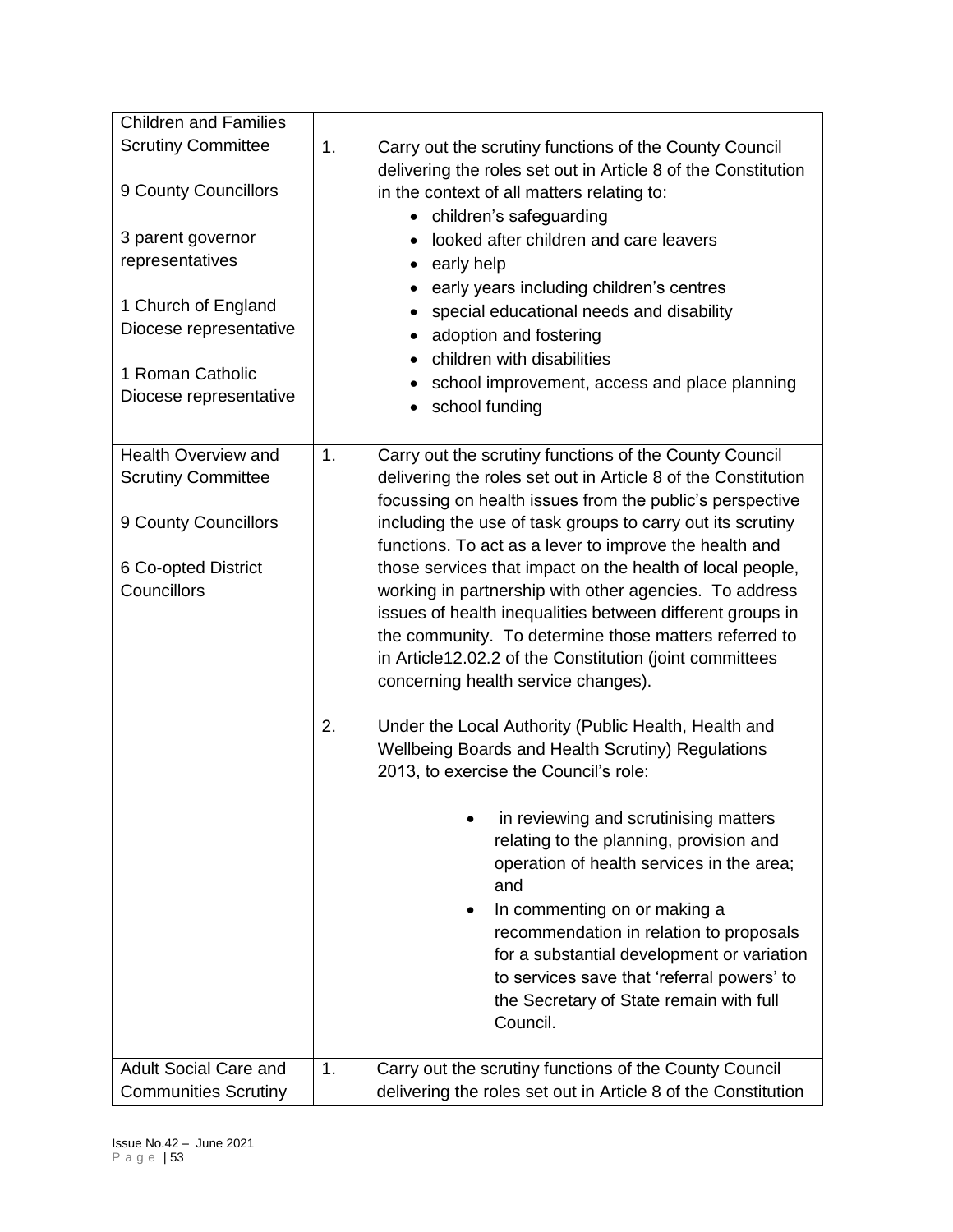| Committee                      | in the context of all matters relating to:                      |
|--------------------------------|-----------------------------------------------------------------|
|                                | adults single programme<br>$\bullet$                            |
|                                | services for vulnerable people including adult<br>$\bullet$     |
|                                | safeguarding                                                    |
|                                | public health<br>$\bullet$                                      |
|                                | community development (recognising that other                   |
|                                | committees cover aspects of this area)                          |
|                                | fire and rescue service                                         |
|                                | residential and nursing care                                    |
|                                | road safety                                                     |
|                                | parking<br>٠                                                    |
|                                | emergency management                                            |
|                                | trading standards                                               |
|                                | libraries and registration service                              |
|                                | coroners                                                        |
|                                | Scrutinise the actions and decisions of the responsible<br>2.   |
|                                | authorities under Section 5 of the Crime and Disorder Act       |
|                                | 1998 in relation to their crime and disorder functions.         |
|                                |                                                                 |
| <b>Environment Scrutiny</b>    | Carry out the scrutiny functions of the County Council<br>1.    |
| Committee                      | delivering the roles set out in Article 8 of the Constitution   |
|                                | in the context of matters relating to                           |
| <b>County Councillors</b><br>9 | highways and infrastructure<br>٠                                |
|                                | community resilience planning including climate<br>٠            |
|                                | change adaption and flood resilience                            |
|                                | air quality<br>٠                                                |
|                                | sustainable procurement<br>٠                                    |
|                                | public and community transport                                  |
|                                | minerals and waste planning                                     |
|                                | energy including energy from waste and green                    |
|                                | energy promotion                                                |
|                                | waste disposal, waste reduction and recycling                   |
| Gloucestershire                | To review the decisions, plans and policies of the<br>1.        |
| <b>Economic Growth</b>         | Gloucestershire Economic Growth Joint Committee and             |
| <b>Scrutiny Committee</b>      | To review the overall impact and delivery outcomes of the<br>2. |
|                                | Gloucestershire Strategic Economic Plan and to make             |
| <b>7 County Councillors</b>    | recommendations to the Gloucestershire Local Enterprise         |
|                                | <b>Community Interest Company and Gloucestershire</b>           |
| 6 Co-opted District            | Economic Growth Joint Committee on issues and                   |
| Councillors                    | improvements.                                                   |
|                                |                                                                 |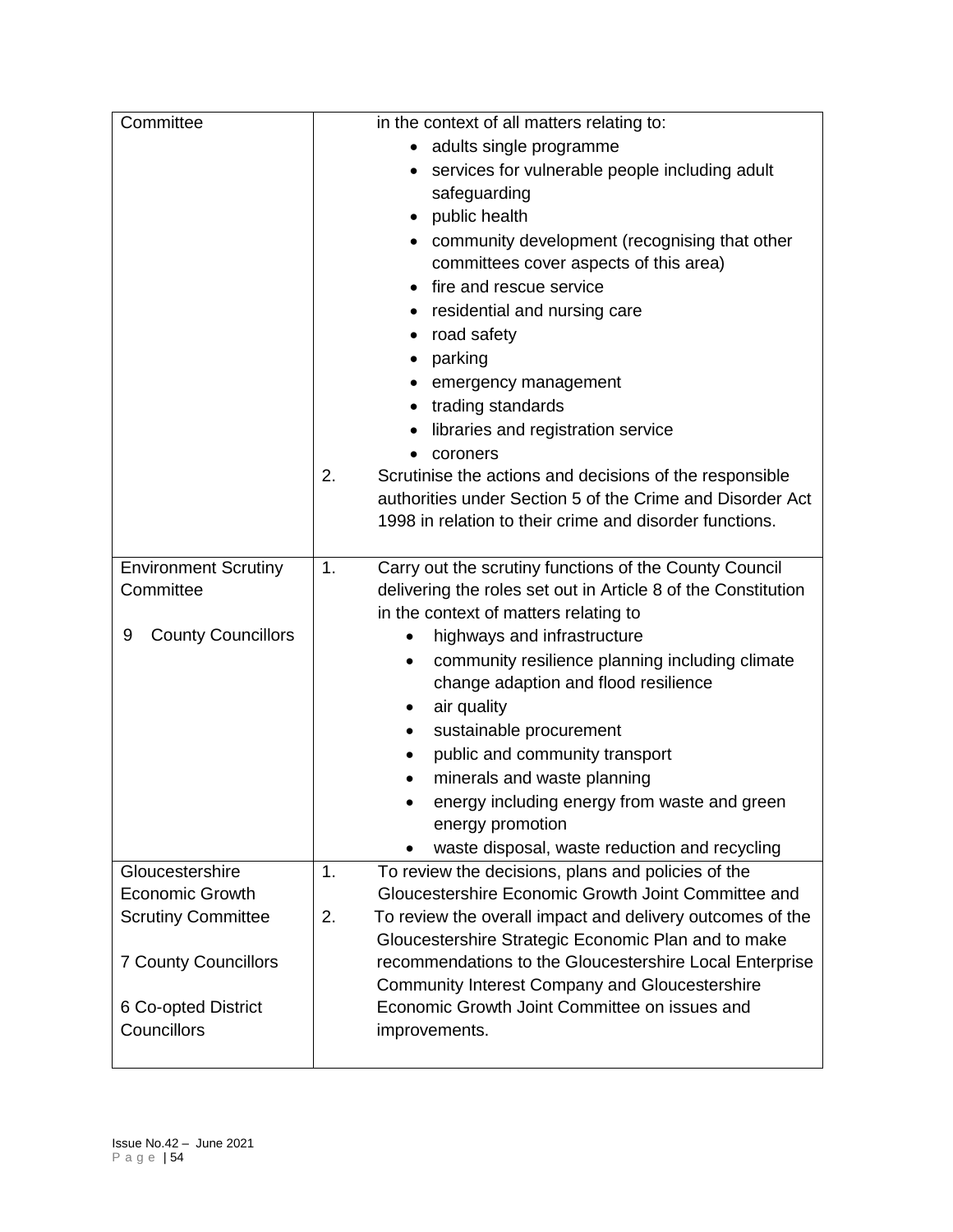# **Meetings and proceedings of the Scrutiny Committees**

3.11.3 Meetings of the Scrutiny Committees shall take place in accordance with Scrutiny Procedure Rules 9 and 10.

## 3.11.4 **Scrutiny Task Groups**

- 1. This section 3.11.4 shall apply to all Scrutiny Task Groups.
- 2. All Scrutiny Task Groups will undertake work in relation to key targets for service areas, the Council's key priorities and issues of public interest or concern.
- 3. Where the commissioning of a Scrutiny Task Group is urgently required, the lead members of the relevant Scrutiny Committee may agree to do so in advance of the next committee meeting.
- 4. Before each Scrutiny Task Group begins its work, the terms of reference will be agreed by the relevant Scrutiny Committee or its lead members.
- 5. The final report of each Scrutiny Task Group will be presented to the relevant Scrutiny Committee, which may as a result, make recommendations to any Council body or any other public body or third party or, exceptionally, the full County Council.
- 6. Unless there are exceptional circumstances, there will be no more than six Scrutiny Task Groups in existence at any one time, in general limited to two Scrutiny Task Groups per Committee.
- 7. Each Scrutiny Task Group may adopt whatever means of operation it deems most effective, bearing in mind the resources available to it.

# 3.11.5 **Proceedings of the Scrutiny Committees**

Scrutiny committees will conduct their proceedings in accordance with the Scrutiny Procedure Rules set out in Part 4 of the Constitution.

# **3.12 HEALTH AND WELLBEING BOARD**

In accordance with the requirements of the Health & Social Care Act 2012 ("the Act") the Council has established the Health and Wellbeing Board as a committee of the Council. Its duties/terms of reference are:

| For the purpose of advancing the health and wellbeing of the people of            |
|-----------------------------------------------------------------------------------|
| Gloucestershire to encourage persons who arrange for the provision or delivery of |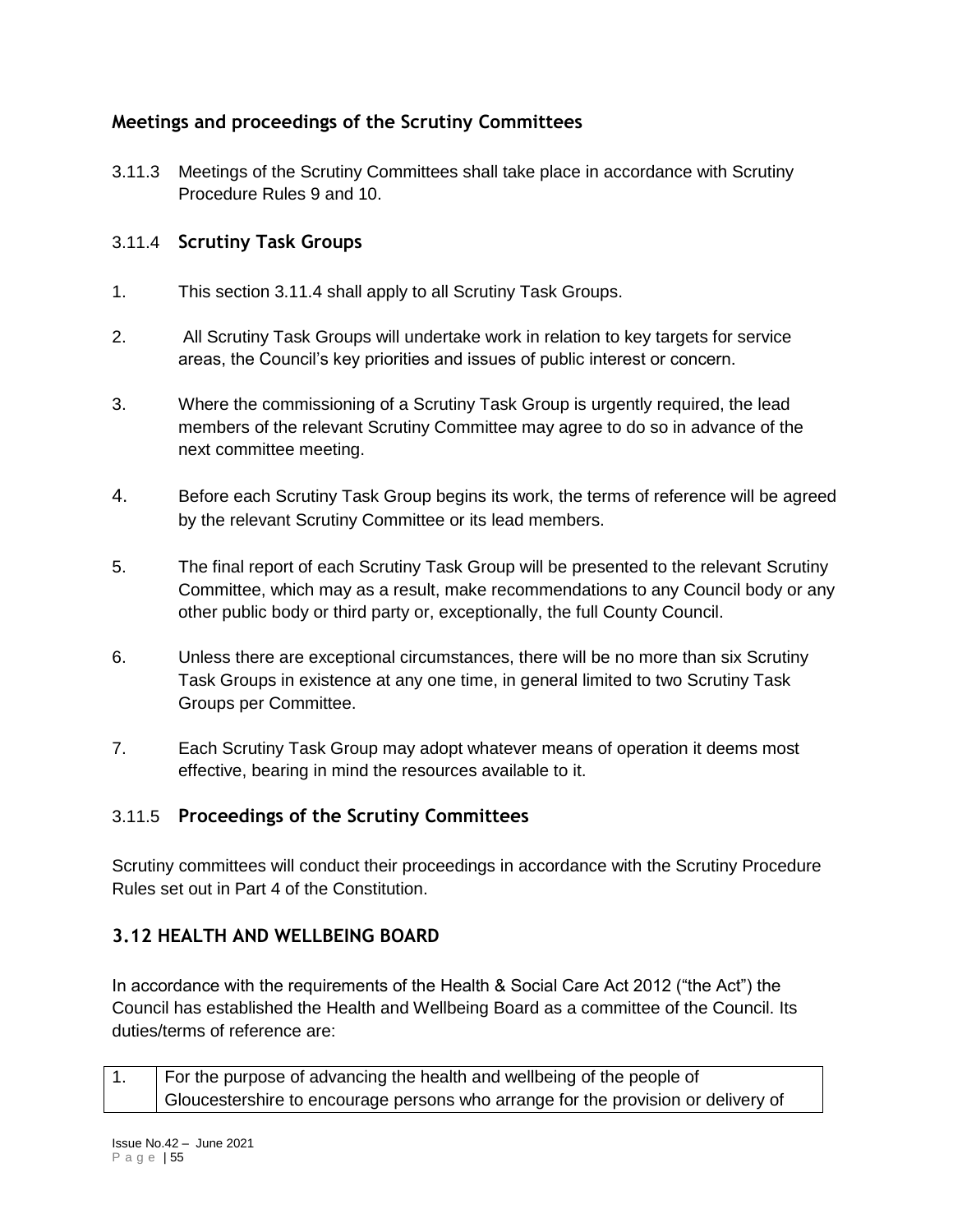|    | any health or social care services in the county to work in an integrated manner     |
|----|--------------------------------------------------------------------------------------|
| 2. | To encourage persons who arrange for the provision of any health or social care      |
|    | services in the county and persons who arrange for the provision or delivery of any  |
|    | health-related services in the county to work closely together.                      |
| 3. | Pursuant to section 116 of the Local Government and Public Involvement in Health     |
|    | Act 2007 to prepare and publish a joint strategic needs assessment for the county    |
| 4. | To prepare and publish a strategy for meeting the needs identified in the joint      |
|    | strategic needs assessment and ensuring a strategic planning framework is in place   |
| 5. | To provide such advice assistance or other support as it thinks appropriate for the  |
|    | purpose of encouraging the making of arrangements under section 75 of the National   |
|    | Health Service Act 2006 in connection with the provision of such services            |
| 6. | To encourage persons who arrange for the provision or delivery of any health-related |
|    | services in the county to work closely with the Board                                |

Membership of the Health and Wellbeing Board comprises:

- Chair of Clinical Commissioning Gloucestershire
- Additional Clinical Commissioning Gloucestershire member
- Accountable Officer of Clinical Commissioning Gloucestershire
- A District Council elected representative from Leadership Gloucestershire
- Four County Councillors, as appointed by the Leader of the County Council
- The Executive Director of Adult Social Care and Public Health, Gloucestershire County **Council**
- The Executive Director of Children's Services, Gloucestershire County Council
- Police and Crime Commissioner
- A representative of the local Healthwatch
- A representative of the NHS Commissioning Board Local Area Team
- A District Council Chief Officer and link for housing related business
- Chair of Gloucestershire Care Services NHS Trust
- Chair of 2gether NHS Foundation Trust
- Chair of Gloucestershire Hospitals NHS Foundation Trust
- Chief Constable of Gloucestershire
- Chief Fire Officer for Gloucestershire

Note 1: Political proportionality will not be applied

Note 2: Voting – Individual members of the Board shall be non-voting. Instead each member organisation or group of organisations will have one vote. The nominee of each organisation must be present to vote. There will be no absence voting provision. The Chair will have the casting vote.

Voting organisations are: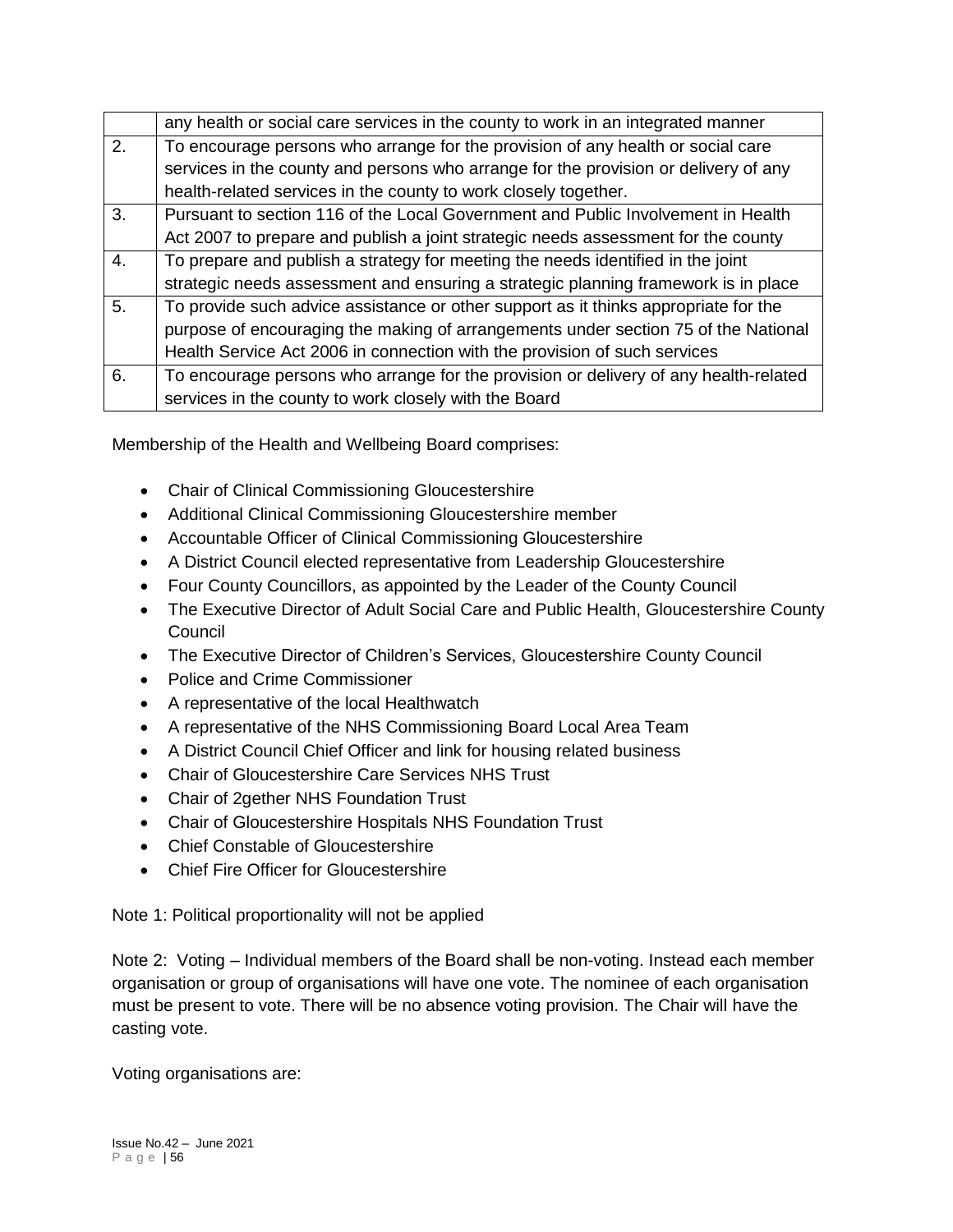- Gloucestershire Clinical Commissioning Group, Gloucestershire Care Services NHS Trust, Gloucestershire Hospitals NHS Foundations Trust and 2gether NHS Foundation **Trust**
- Gloucestershire County Council
- **HealthWatch**
- District Councils (one vote for all six)
- NHS England
- PCC and Gloucestershire Constabulary

Note 3: For the purpose of enabling it to carry out its functions the Health and Wellbeing Board may request the Council, the Local Healthwatch, the Clinical Commissioning Group or other member of the Board to supply it with information specified in the request.

Note 4: Terms of Office – Each term of office will run for the term of the County Council unless a member organisation advises otherwise.

Note 5: Substitutions: There will be no substitutions, if an organisation is unable to send its representative a named substitute may be nominated for that meeting only. Notice of this shall be given by the absent Board member to the committee administrator in advance of the meeting. Ideally a week's notice shall be given to allow all Board members to be advised of the substitution. Procedural Standing Order 28 shall not apply.

Note 6: Quorum: The quorum for meetings of the Health and Wellbeing Board is that one quarter of the membership be present and at least 4 be voting member organisations.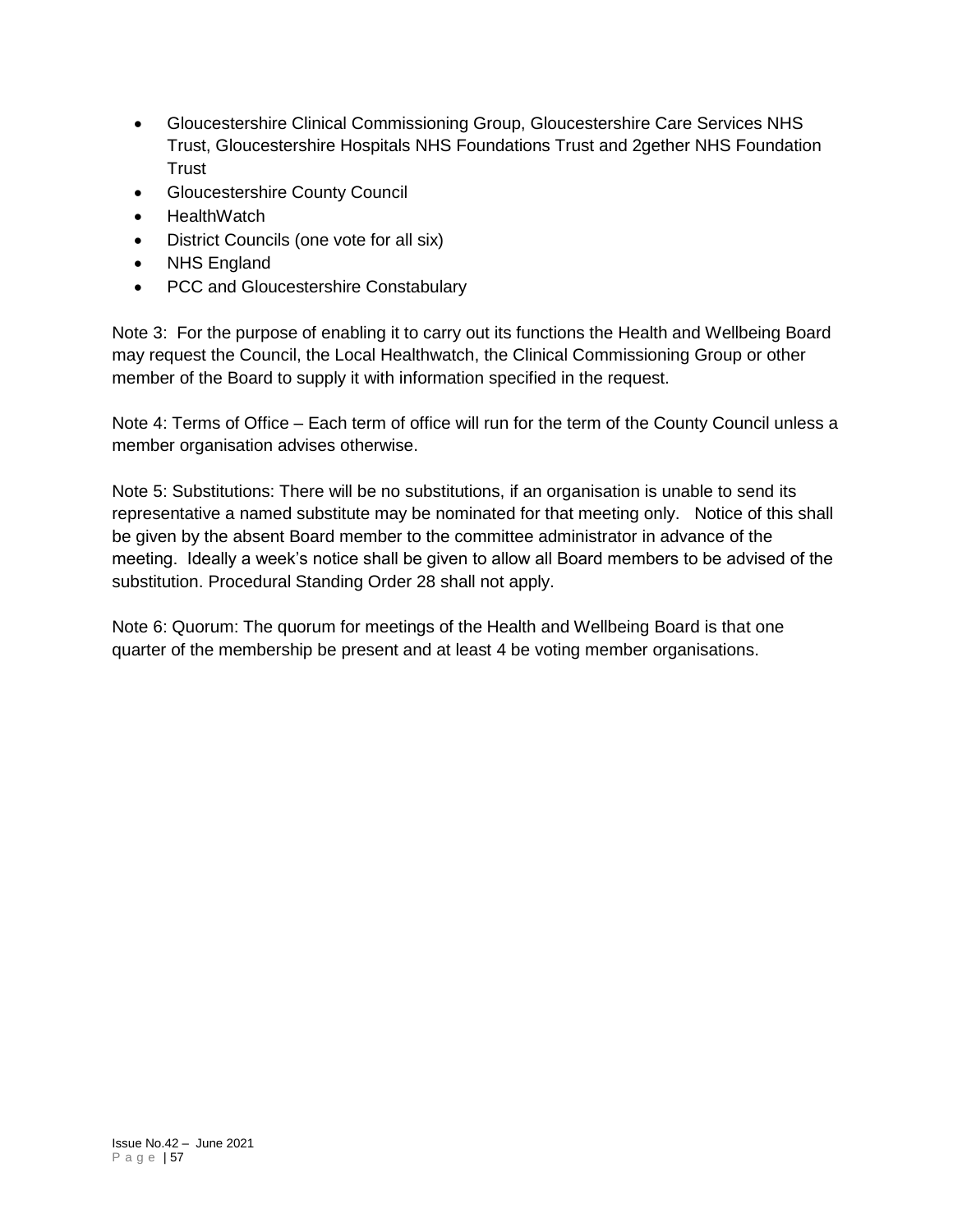## **3.13 GLOUCESTERSHIRE POLICE AND CRIME PANEL**

## **TERMS OF REFERENCE**

The functions of the panel are to be exercised with a view to supporting the effective exercise of the functions of the Police and Crime Commissioner. The panel is under a duty to support, as well as challenge, the commissioner.

- 1) To review the draft police and crime plan, or draft variation, given to the panel by the Police and Crime Commissioner. The panel must make a report or recommendations to the commissioner.
- 2) To review the annual report and make a report or recommendations to the commissioner. The panel is to ask the commissioner questions, as appropriate, on the annual report.
- 3) To hold a confirmation hearing and review, make a report, and recommendation of proposed senior appointments made by the Police and Crime Commissioner, this includes:
	- a) The commissioner's chief executive
	- b) The commissioner's chief finance officer
	- c) A deputy police and crime commissioner

The panel has the power to veto the appointment of the Chief Constable.

- 4) To review and make a report and recommendation (as necessary) on the proposed precept. The panel has the power to veto the proposed precept.
- 5) To review or scrutinise decisions made, or other action taken, by the Police and Crime Commissioner in connection with the discharge of the commissioner's functions.
- 6) To fulfil functions in relation to complaints about conduct matters, in accordance with the responsibilities accorded to the Panel by the Police Reform and Social Responsibility Act 2011.
- 7) To appoint an Acting Police and Crime Commissioner if necessary.

# **GLOUCESTERSHIRE POLICE AND CRIME PANEL PANEL ARRANGEMENTS**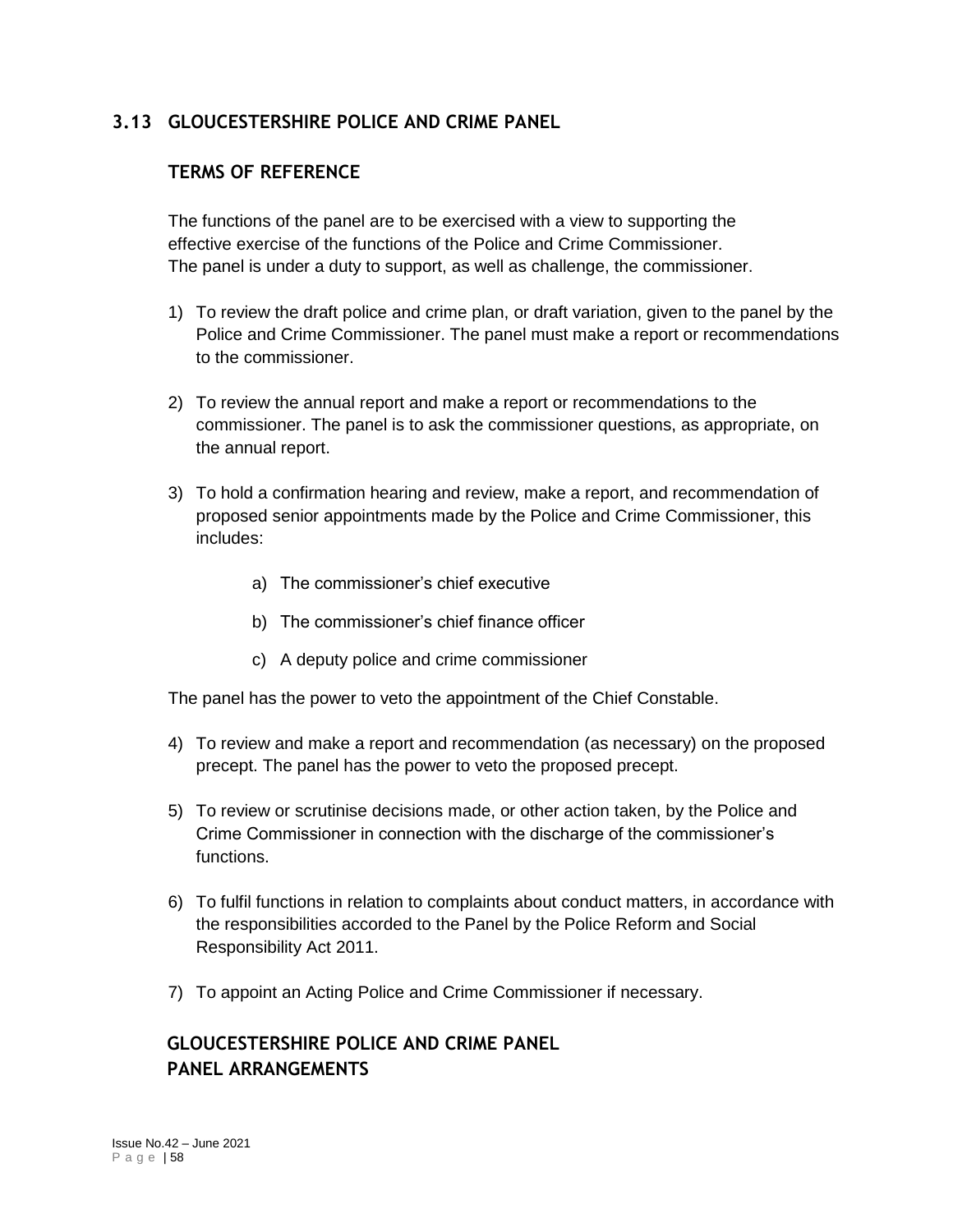# **1. OPERATING ARRANGEMENTS**

- 1.1 Gloucestershire County Council shall act as the host authority in establishing the Police and Crime Panel and provide the necessary officer support.
- 1.2 The panel shall be made up of a minimum of 10 councillors and two independent members.
- 1.3 The elected membership shall be made up of a minimum of six district councillors and a minimum of four county councillors. Each council will appoint deputies equivalent to the number of members it has appointed to the panel.
- 1.4 Gloucestershire County Council as host authority shall promote the role of the police and crime panel through meetings held in public.
- 1.5 Any funding provided by the Home Office to meet the costs of establishing, supporting and running the panel will be managed by Gloucestershire County Council as host authority.

# **2 ELECTED MEMBERSHIP**

- 2.1 All county councillors and district councillors in the county of Gloucestershire are eligible to be members of the panel.
- 2.2 Included in the panel's membership will be one councillor from each district council.
- 2.3 The 10 elected members of the panel will be appointed in May 2012 at the annual meeting of each council. Named deputies will be appointed for each member.
- 2.4 Future appointments will be made at each annual meeting, or at the annual meeting following an election. Terms of office may not be for more than four years, but members may subsequently be appointed for more than one term.
- 2.5 The panel membership shall, as far as is reasonably practicable, meet the balanced appointment objective as set out in the Police Reform and Social Responsibility Act 2011.
- 2.6 The panel may resolve to co-opt additional elected members if, for example, the appointments made by each council do not meet the balanced appointment objective across the whole panel. The co-opted elected members may be drawn from the county council or the district councils and will be recommended to the panel by the Leader of Gloucestershire County Council following consultation with Leadership Gloucestershire. The appointment of co-opted elected members will be reviewed annually.
- 2.7 In accordance with the Police Reform and Social Responsibility Act 2011, any increase in the size of the panel as a result of the co-option of elected members will be subject to the approval of the Home Secretary. The maximum number of members of the panel including co-opted members shall not exceed 20.
- 2.8 All elected members, including co-optees, of the panel may vote in proceedings of the panel.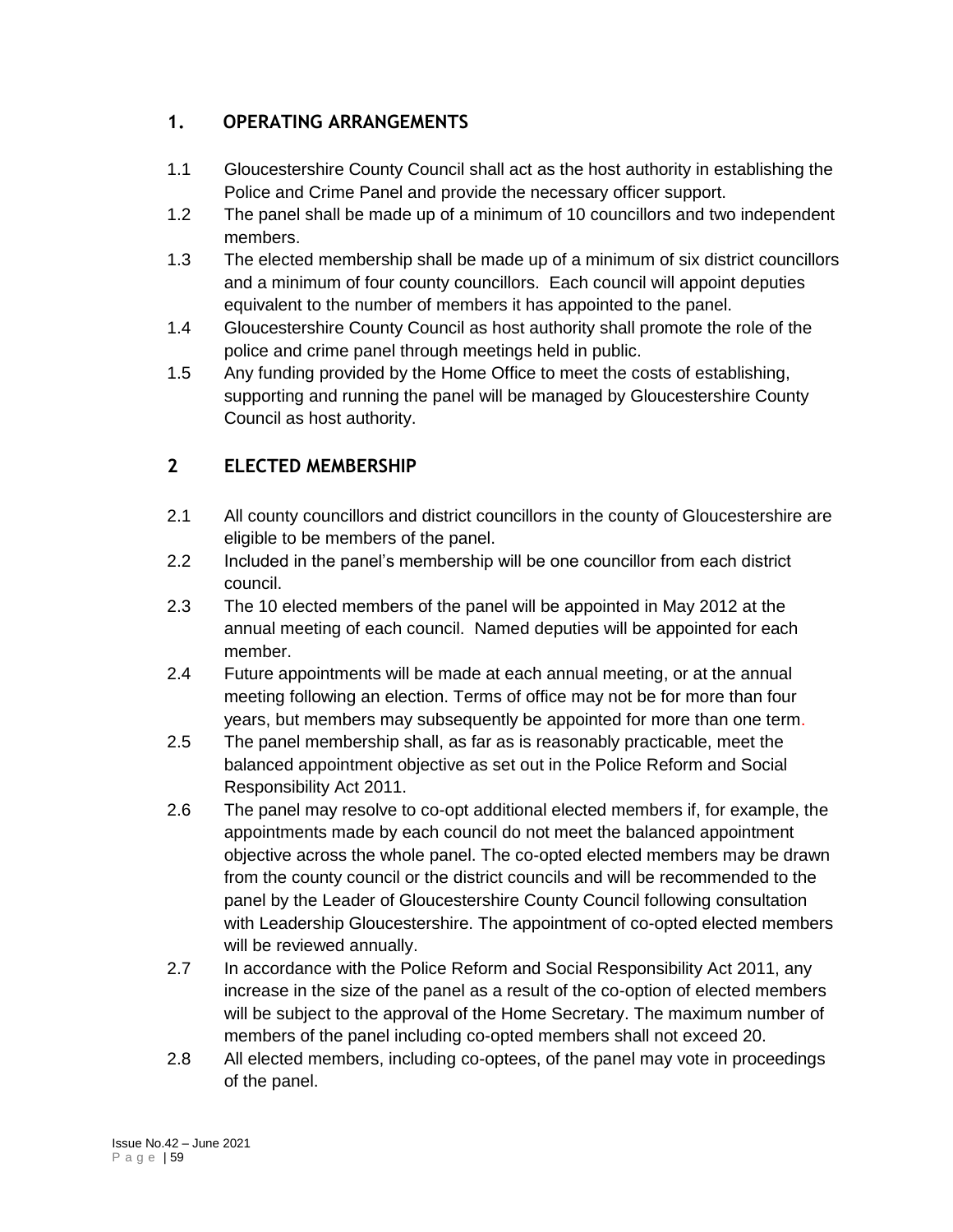# **3 CASUAL VACANCIES**

- 3.1 A vacancy on the panel arises when a county councillor, a district councillor or an independent member resigns from the membership of the panel.
- 3.2 Each council will fill vacancies for elected members in accordance with the arrangements in their constitution. Vacancies for co-opted elected members and independent members will be filled in accordance with the selection processes outlined in sections 2.6 and 4.

# **4 INDEPENDENT MEMBERS**

- 4.1 The panel shall co-opt two independent non-elected members onto the panel for a term of four years, starting in July 2012.
- 4.2 The selection process for co-opting independent members should include a reasonable period of advertising for the positions. A closing date for the receipt of applications should be given of at least two weeks from the date the advert is first placed.
- 4.3 Information packs should be prepared and sent to those requesting application forms.
- 4.4 The applications will be considered against agreed eligibility criteria and then the chair and vice-chair of the panel will be invited to meet to consider applications and interview candidates. At all times consideration should be given to the balanced appointment objective.
- 4.5 The 'balanced appointment objective' referred to is the objective that local authority members of a police and crime panel (when taken together):
	- a) represent the political make-up of the relevant local authorities;
	- b) represent all parts of the relevant police area;
	- c) have the skills, knowledge and experience necessary for the police and crime panel to discharge its functions effectively.
- 4.6 Following the interviews, the chair and vice-chair will make recommendations to the panel about membership for the panel to confirm.
- 4.7 Independent members may vote in all proceedings of the panel.

# **5 REMOVAL OF MEMBERS**

- 5.1 An Authority may decide in accordance with their procedures to remove their appointed member from the panel at any point and on doing so shall give notice to the Chief Executive of Gloucestershire County Council as host authority.
- 5.2 An appointed member may resign from the panel by giving written notice to the Chief Executive of Gloucestershire County Council as host authority and the Authority they represent on the panel.
- 5.3 In the event that any appointed member resigns from the panel, or is removed from the panel by an Authority, the Authority shall immediately take steps to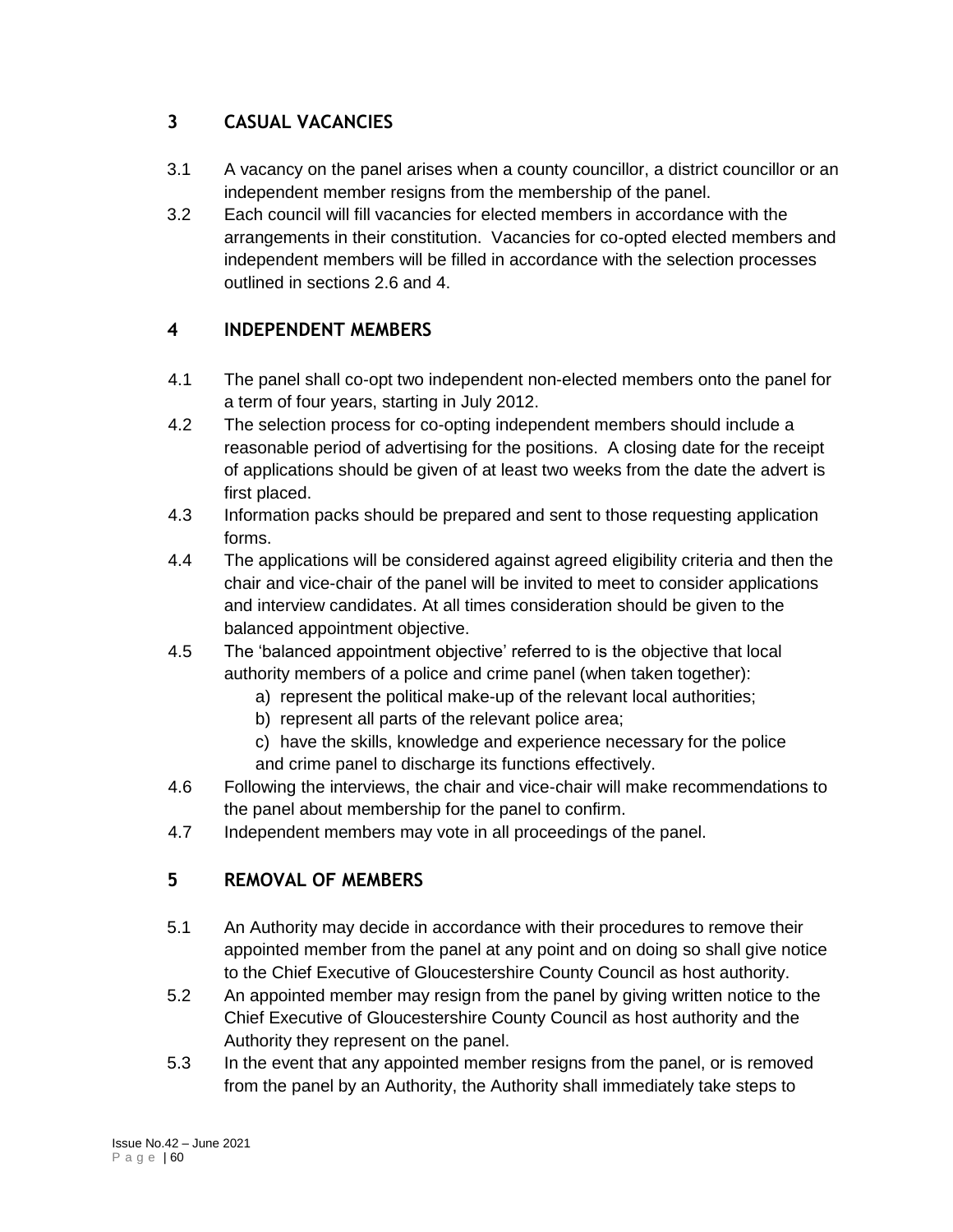nominate and appoint an alternative member to the panel. The validity of the proceedings of the panel is not affected by a vacancy in the membership.

# **6 ALLOWANCES**

Allowances will be assessed by the Independent Remuneration Panel at Gloucestershire County Council.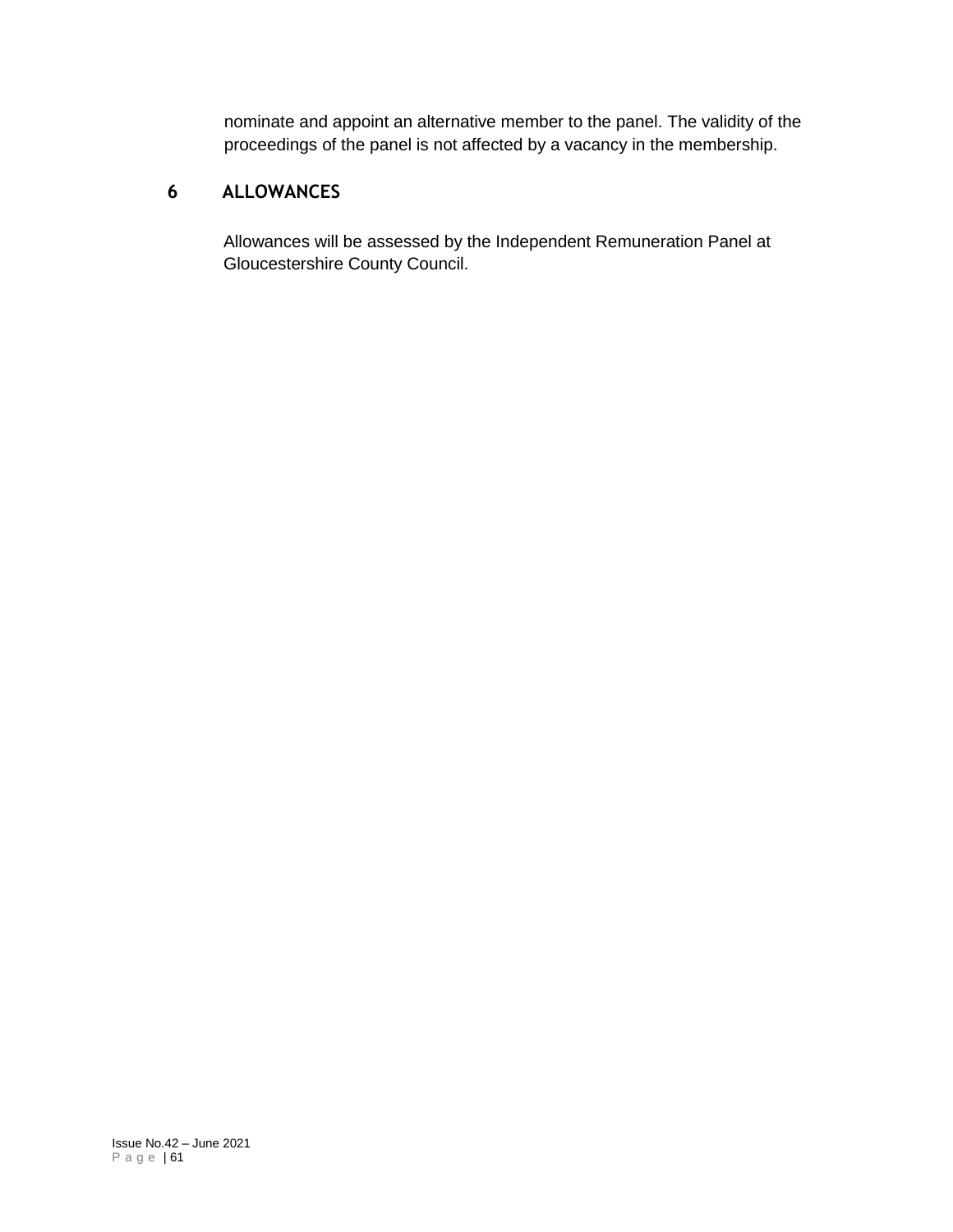# **SECTION 4 – RESPONSIBILITY FOR EXECUTIVE FUNCTIONS**

- 4.1 In accordance with the Local Government Act 2000 (as amended) the Leader of the Council has determined that executive functions of the Council should be the responsibility of the Cabinet, individual Members of which may take executive decisions within their area of responsibility, and Officers.
- 4.2 The Cabinet is not responsible for approving the Council's budget or the Policy Framework. It is, however, responsible for leading the development of the budget and Policy Framework. The Cabinet is also responsible for making decisions on the delivery of Council services within the approved budget and Policy Framework in respect of any matter that is not reserved by law or under the Constitution to the full Council or another Council body.
- 4.3 In Gloucestershire, executive decisions can be taken by the Cabinet collectively, by Cabinet Members individually and by Officers of the Council to whom powers have been delegated. Decisions will be taken in accordance with the Cabinet Procedure Rules, Access to Information Procedure Rules and the Policy Framework and Budget Procedure Rules.
- 4.4 Every Cabinet Member is assigned areas of responsibility by the Leader of the Council, as described below.

| Area of responsibility                                    |  |  |  |
|-----------------------------------------------------------|--|--|--|
| 4.4.1 Leader of the Council                               |  |  |  |
|                                                           |  |  |  |
| 1. Overall responsibility for the Council                 |  |  |  |
| 2. Regional and national affairs                          |  |  |  |
| 3. Accountable body status - Local Enterprise Partnership |  |  |  |
| 4. Performance                                            |  |  |  |
| 5. Communications                                         |  |  |  |
| 6. Customer Experience                                    |  |  |  |

#### **4.4.2 Deputy Leader and Cabinet Member - Finance and Change**

- 1. MTFS, budget planning, monitoring and BSC 2. Support Services – including HR, legal, property, ICT, commercial, information management and traded services
- 3. Archives
- 4. Democratic Services
- 5. UBICO shareholder

## **4.4.3 Cabinet Member - Children's Safeguarding and Early Years**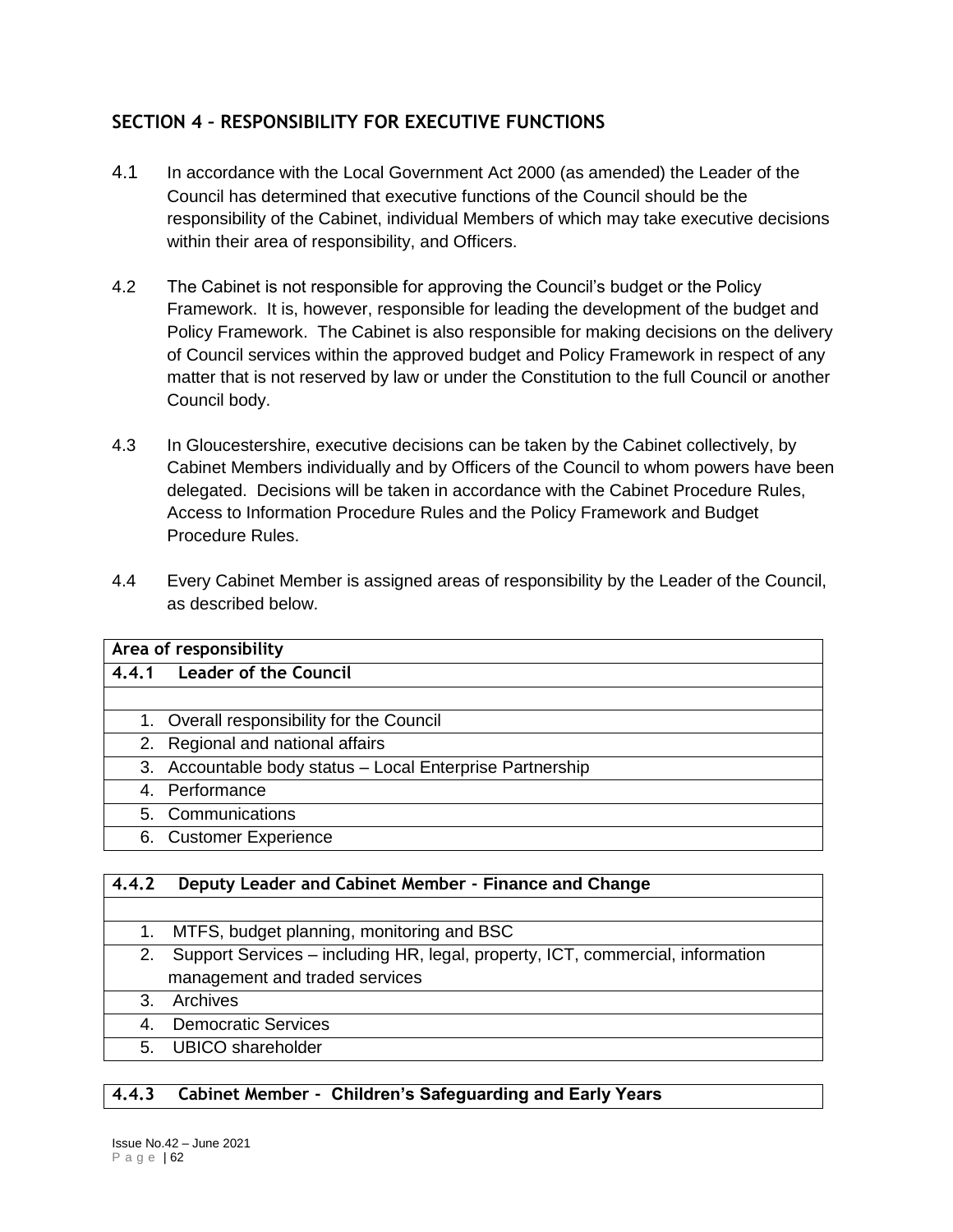#### 1. Children's safeguarding

#### 2. Looked After Children/Care Leavers

#### 3. Early help

#### 4. Early years including children's centres

## 5. Adoption and Fostering

6. Children with disabilities

## **4.4.4 Cabinet Member - Environment and Planning**

# 1. Vision 2050 strategic housing, major infrastructure – including Local Transport Plan, highways development management and sub-regional partnerships

- 2. Air Quality and Air Quality Management Strategy
- 3. Climate change including green transport, Electric Vehicle Strategy, Carbon Reduction Strategy, flood resilience, sustainable procurement and green energy
- 4. Minerals and Waste Planning and Planning Authority liaison duty to co-operate
- 5. Waste Disposal, waste reduction and recycling, including energy from waste

## **4.4.5 Cabinet Member - Highways and Flood**

- 1. Highways maintenance and investment
- 2. Traffic manager
- 3. Streetworks
- 4. Highways Asset Management Plan
- 5. Public Rights of Way
- 6. Flooding protection works

## **4.4.6 Cabinet Member - Public Health and Communities**

- 1. Public Health
- 2. Communities and Asset Based Community Development
- 3. Welfare reform
- 4. Travellers
- 5. Parish and Town Councils
- 6. Advice and information

## **4.4.7 Cabinet Member - Adult Social Care Commissioning**

- 1. Commissioning including joint commissioning
- 2. Adult Single Programme
- 3. Demand management
- 4. Services for vulnerable people
- 5. Integrated Care System Lead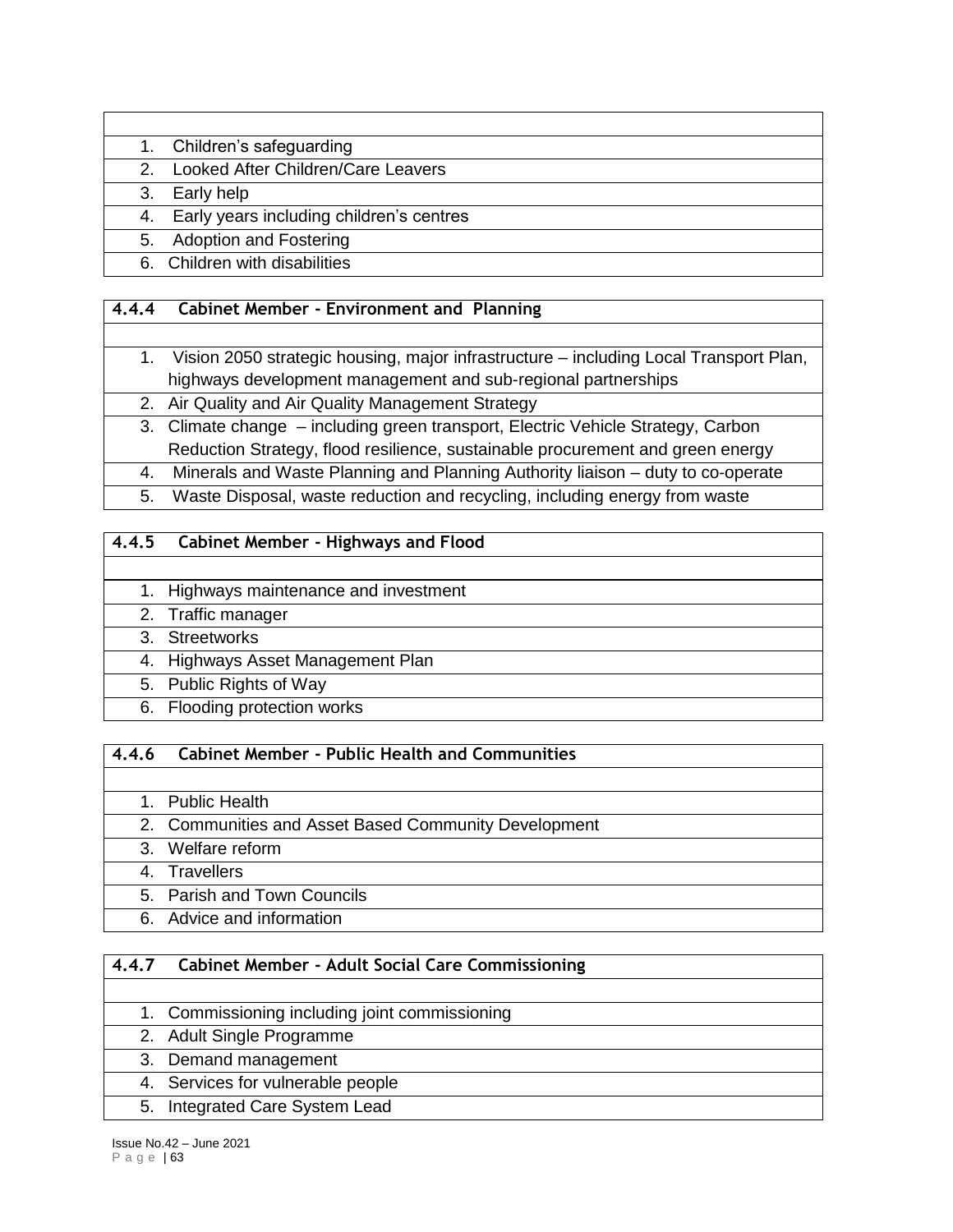#### **4.4.8 Cabinet Member - Adult Social Care Delivery**

- 1. GCC-provided services
- 2. Adult safeguarding
- 3. Operational services for Learning Disabilities and Physical Disabilities
- 4. Mental Health
- 5. Transitions
- 6. Adults living in vulnerable circumstances
- 7. Reablement
- 8. Residential and Nursing Care
- 9. Dementia
- 10. Carers
- 11. Domiciliary Care
- 12. Domestic Abuse

#### **4.4.9 Cabinet Member - Economy, Education and Skills**

- 1. Economic growth
- 2. Superfast broadband
- 3. Industrial strategy
- 4. Post 16 education, skills and apprenticeships
- 5. Strategic oversight of education
- 6. School funding
- 7. School improvement/access and place planning
- 8. Special educational needs
- 9. Public, community and home to school transport

#### **4.4.10 Cabinet Member - Public Protection, Parking and Libraries**

| 1. Fire and Rescue Service     |
|--------------------------------|
| 2. Civil Contingencies         |
| 3. PCC relationship            |
| 4. Trading Standards           |
| 5. Coroners Service            |
| 6. Road Safety                 |
| 7. Parking and TROs            |
| 8. Libraries and Registration  |
| 9. Corporate Health and Safety |

## 4.5 Every area of responsibility shall include the Council's executive function of investigating and/or prosecuting suspected or actual criminal and civil acts relating to the executive functions referred to in the portfolio.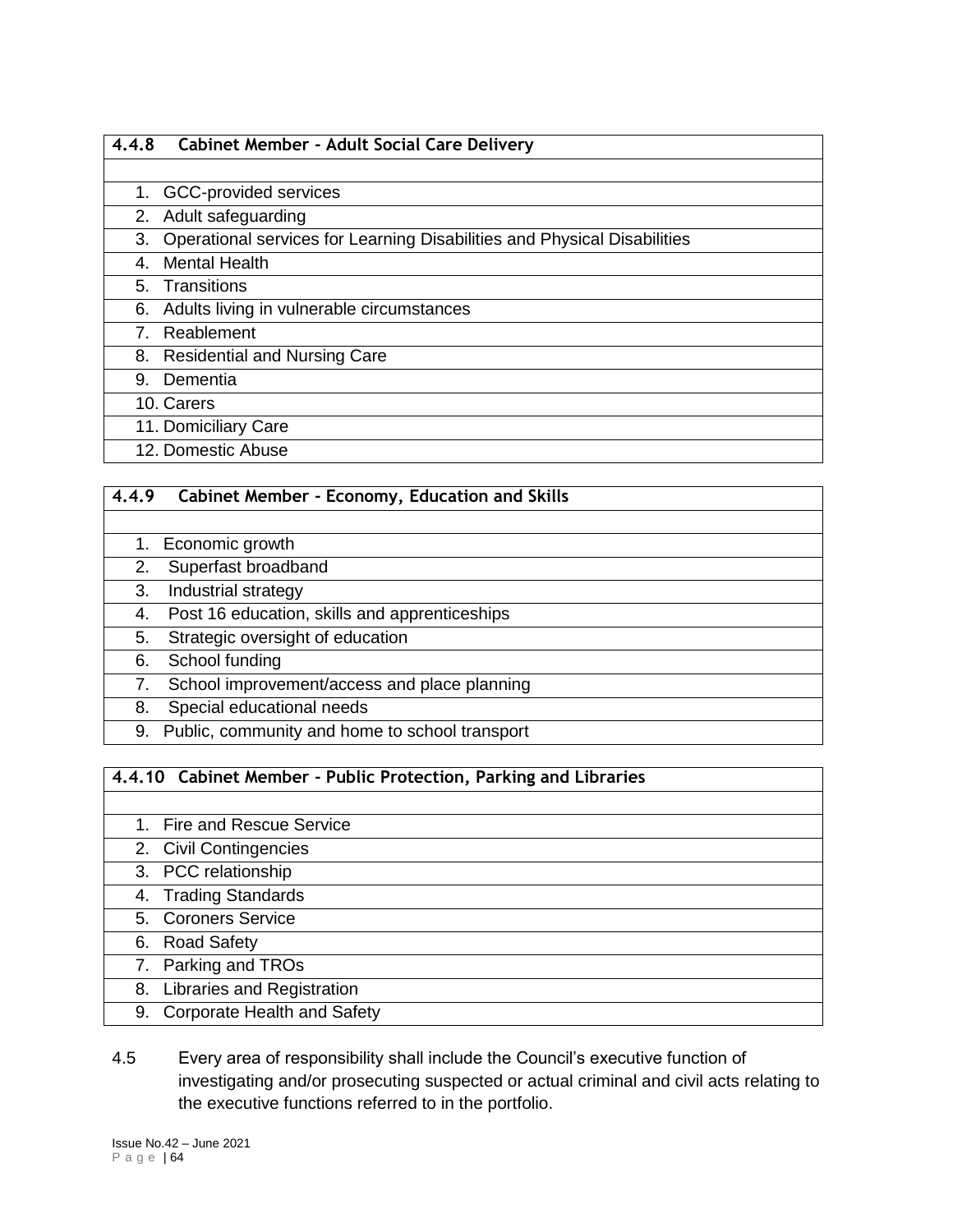- *Note: Prosecution of suspected criminal acts are subject to authorisation by the Assistant Director of Legal Services.*
- 4.6 The Leader of the Council may appoint up to five Cabinet Project Champions to assist the Cabinet with its work. Cabinet Project Champions do not have executive powers.

## **SECTION 5 - SCHEME OF DELEGATION**

5.1 The Council is required to make very many executive and non-executive decisions every day. It would be quite impracticable to make all or many of these decisions through full Council, the Cabinet and other Council bodies. The full Council, Cabinet and, the Leader are able to delegate powers to the Cabinet, individual Cabinet Members and to Officers. Such powers are called "delegated powers" and the distribution of responsibility amongst the Leader of the Council, Cabinet Members and Officers for making decisions under delegated powers is set out in this Scheme. Such powers must be exercised in accordance with the conditions specified in paragraphs 5.2 to 5.8 below.

This scheme does not delegate to the Leader of the Council, Cabinet Members and Officers:

- 5.1.1 Except under delegation CE1 any matter reserved to full Council (see Tables 1 and 2 of this Part of the Constitution);
- 5.1.2 Any matter that by law may not be delegated to the Leader of the Council, a Cabinet Member or Officer.
- 5.2 Delegated powers must be exercised in accordance with:
	- 5.2.1 The law;
	- 5.2.2 All of the rules, procedures, codes and protocols contained in the Council's Constitution;
	- 5.2.3 Council policy.
- 5.3 Before exercising delegated powers, the Leader of the Council, Cabinet Members and Officers must satisfy themselves that the decision is:
	- 5.3.1 Authorised by law and, if in doubt, will consult with the Assistant Director of Legal Services;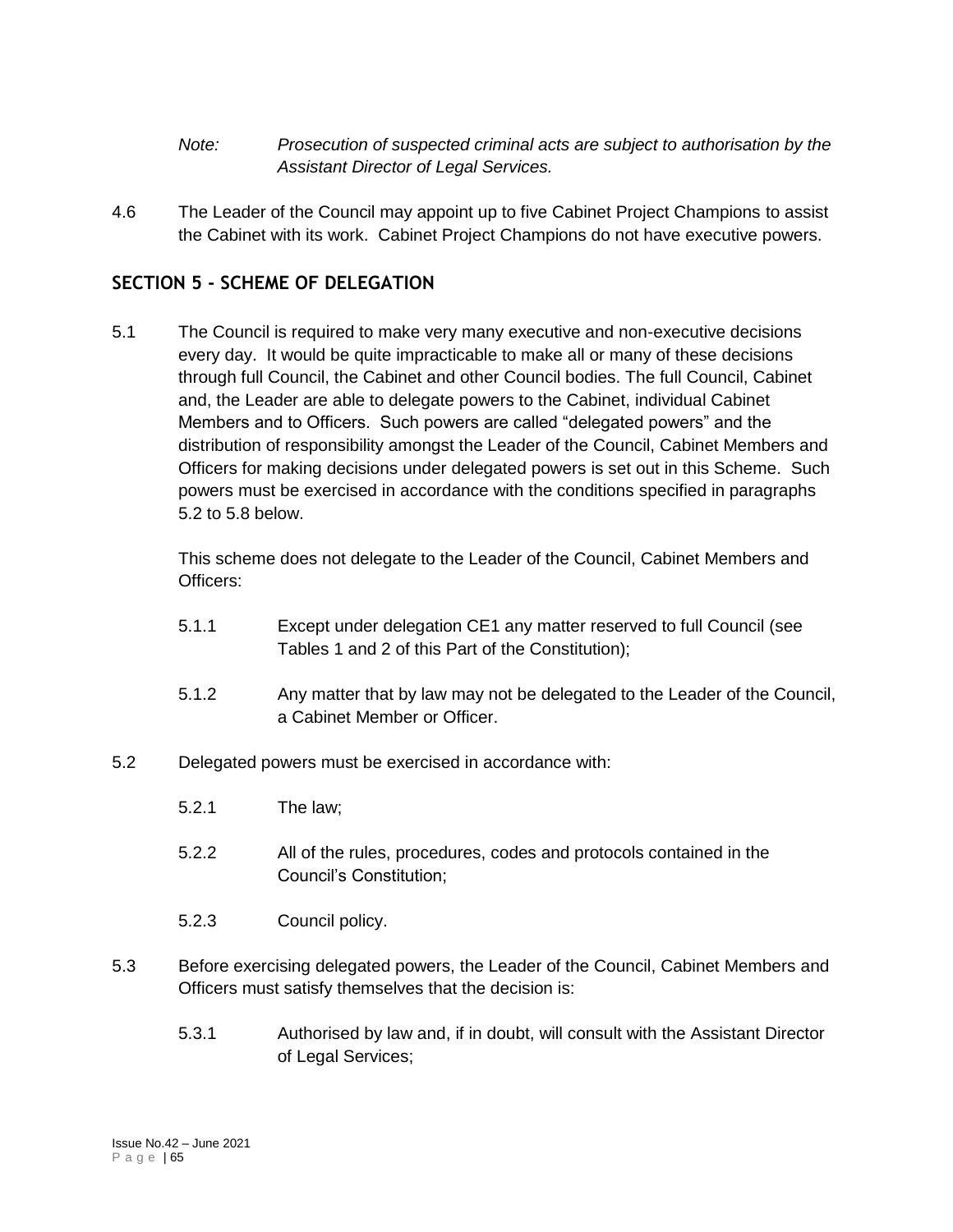- 5.3.2 Within budget (allowing for such variance as may be permitted under the Council's Financial Regulations) and if in doubt will consult with the Executive Director of Corporate Resources.
- 5.4 Before exercising delegated powers the Leader of the Council, Cabinet Members and Officers must consider whether it would be advantageous and/or prudent to consult with the Leader of the Council, another Cabinet Member or any other Member of the Council and/or Officer, and whenever they consult with another will carefully consider any response that they receive. In any event, consultation will always be required with all persons referred to in the column "Consultation under paragraph 5.4" in the table below headed Particular Delegations to Officers and in accordance with paragraph 5.9.
- 5.5 Before exercising delegated powers, Officers will consider whether the use of a power might be regarded as sensitive or contentious by Members of the Council and if it appears that this will be the case, they will:
	- 5.5.1 In respect of any executive function, consult with the Leader of the Council or Cabinet Member with responsibility for that area;
	- 5.5.2 In respect of any non-executive function, consult with the Chair and other political groups' Lead Members of the committee having responsibility for that matter and any Member of the Council whose electoral division will be affected by the exercise of delegated powers.
- 5.6 In the absence of a Cabinet Member or if a Cabinet Member is unable to or should not exercise a delegated power, the Leader of the Council may exercise that delegated power.

In the absence of the Leader of the Council or if the Leader of the Council is unable to or should not exercise a delegated power or other power under the Constitution, any Cabinet Member or the Cabinet may exercise those powers.

- 5.7 The Officers named in this scheme shall be deemed to include any other Officer of the Council that they authorise in writing to exercise delegated powers on their behalf provided:
	- 5.7.1 An Officer named in this scheme must maintain a written record of any other Officer they have authorised to exercise delegated powers on their behalf and any limitation that they have imposed on the extent and duration or other exercise of those powers in addition to those specified in this scheme;
	- 5.7.2 A copy of the information specified in paragraph 5.7.1 must be given to the Monitoring Officer before another Officer exercises a power on behalf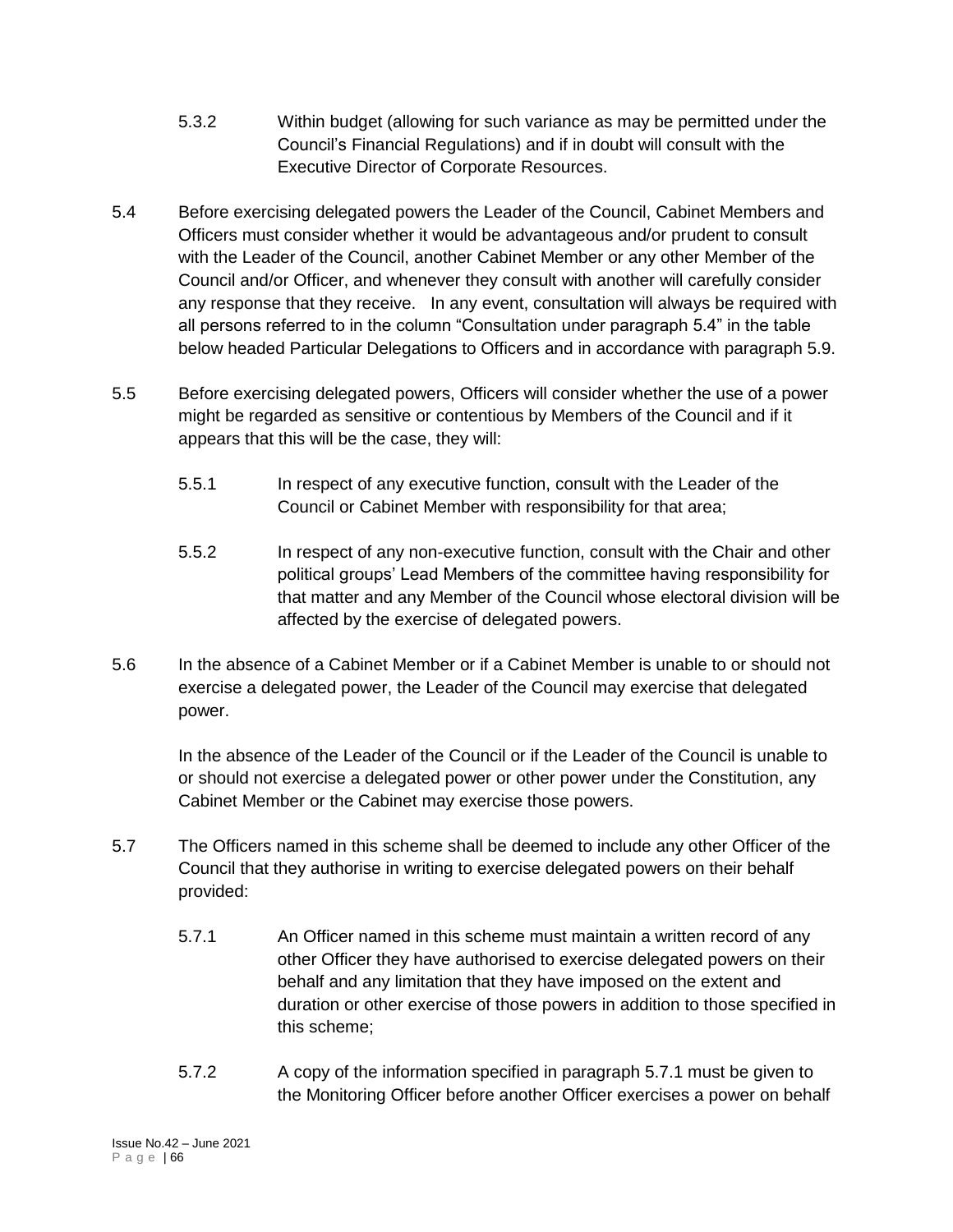of a named Officer and the Monitoring Officer shall place this information on a register that, in accordance with Section 100G of the Local Government Act 1972, will be maintained for inspection by the public.

- 5.8 The Leader of the Council, Cabinet Members and Officers must maintain a complete and permanent written record of all executive decisions, which must (as a minimum) include:
	- 5.8.1 A dated record of that decision;
	- 5.8.2 A record of the reasons for the decision;
	- 5.8.3 Details of any alternative options considered and rejected at the time by the person when making the decision;
	- 5.8.4 A record of any consultation with Members and/or Officers
	- 5.8.5 A record of any conflict of interest declared by any Executive Member who is consulted in relation to the decision; and
	- 5.8.6 In respect of any declared conflict of interest a note of any dispensation granted by the Audit and Governance Committee of the Council.

*Note: Records of all executive decisions are required to be available for public inspection after the decision has been taken, in the same way as Cabinet papers.*

- 5.9 There shall be delegated to the Leader of the Council and each Cabinet Member all executive functions, duties or powers of the Council within their area of responsibility as specified in paragraph 4.4 of Section 4 of the Constitution. In exercising such functions, duties or powers, the Leader and Cabinet Members will consult with the Director or Head of any service area affected by their decision.
- 5.10 The functions, powers and duties identified in the table below headed "Particular Delegations to Officers" are delegated to Officers of the Council. Any Officer referred to in the "Appropriate Officer" column of the table below and to whom powers have been delegated, shall include any other person subsequently taking on that Officer's responsibilities.
- 5.11 The Executive Director: Children and Families has responsibility for the statutory functions of the Director of Children's Services in accordance with Section 18 of the Children Act 2004.
- 5.12 The Officer designated as Director of Adult Social Services in accordance with Section 6(A1) of the Local Authority Social Services Act 1970 (as inserted by paragraph 2(2) of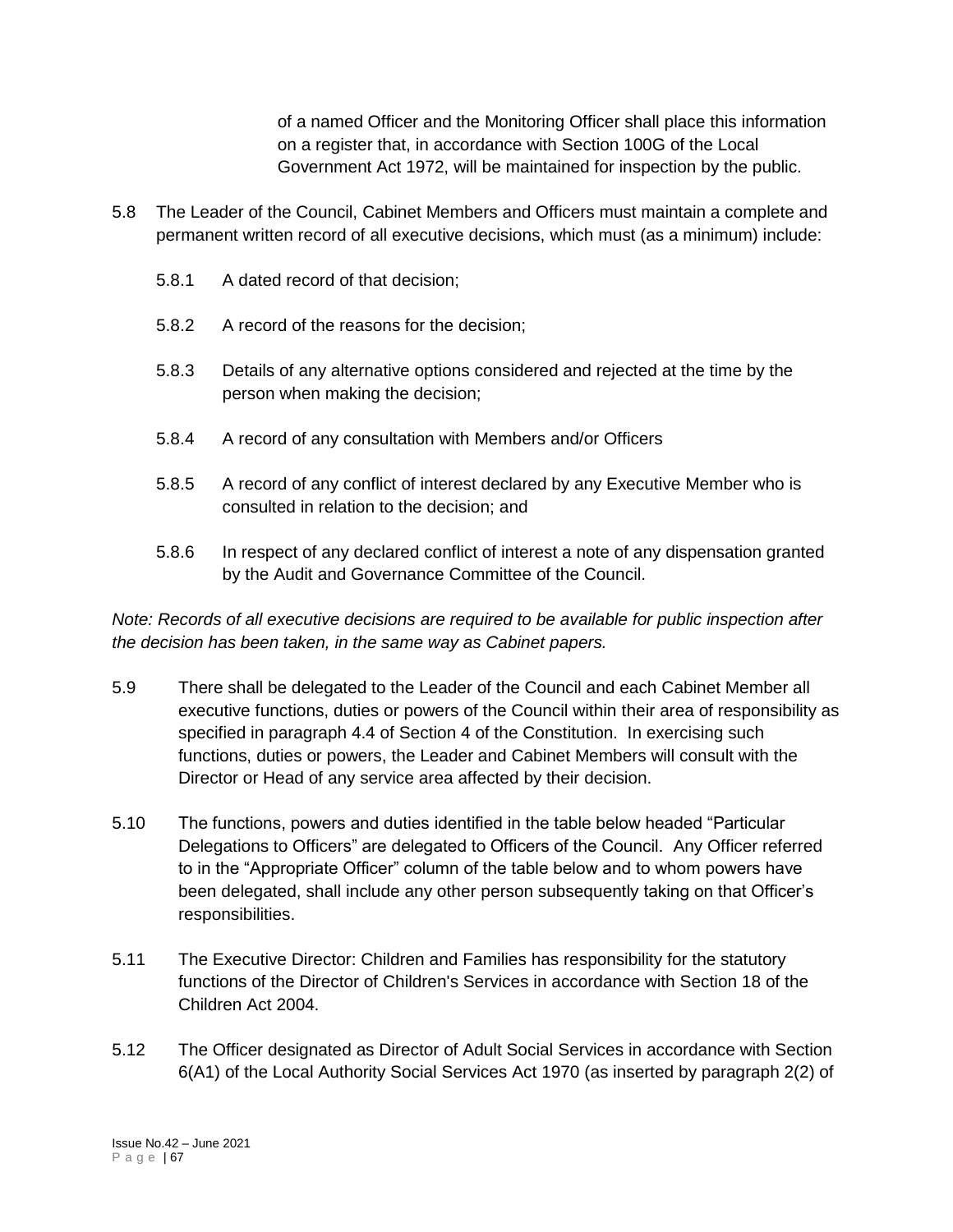Schedule 2 to the Children Act 2004) shall be the Executive Director of Adult Social Care and Public Health.

# **Particular Delegations to Officers**

| <b>Decision</b> | Function, duty or                                                                                                                                                                                                                                                                                       | <b>Appropriate Officer</b> | <b>Consultation</b>                                                                                                                                                                                                                |
|-----------------|---------------------------------------------------------------------------------------------------------------------------------------------------------------------------------------------------------------------------------------------------------------------------------------------------------|----------------------------|------------------------------------------------------------------------------------------------------------------------------------------------------------------------------------------------------------------------------------|
| Category        | power to be delegated                                                                                                                                                                                                                                                                                   |                            | under                                                                                                                                                                                                                              |
| <b>Number</b>   |                                                                                                                                                                                                                                                                                                         |                            | paragraph                                                                                                                                                                                                                          |
|                 |                                                                                                                                                                                                                                                                                                         |                            | 5.4                                                                                                                                                                                                                                |
| CE <sub>1</sub> | To take any decision that<br>could be taken by the<br>Council, the Cabinet, any<br>committee or any Officer<br>(provided such action is<br>taken in accordance with<br>the law, Rules on Access<br>to Information about the<br><b>County Council's Business</b><br>and the Cabinet Procedure<br>Rules). | Chief Executive.           | Council<br>function -<br>Chair and<br>Leader of the<br>Council.<br>Cabinet<br>function -<br>Leader of the<br>Council or<br>Cabinet<br>Member, as<br>appropriate.<br>Committee<br>function -<br>Chair and<br>Lead<br><b>Members</b> |
| CE <sub>2</sub> | To be the Proper Officer of<br>the County Council in<br>relation to Section 270(3)<br>of the Local Government<br>Act 1972.                                                                                                                                                                              | <b>Chief Executive</b>     | N/A                                                                                                                                                                                                                                |
| CE <sub>3</sub> | To fill casual vacancies on<br>committees, in accordance<br>with Sections 15-17 of the<br>Local Government &<br>Housing Act 1989.                                                                                                                                                                       | <b>Chief Executive</b>     | Group leader<br>of the political<br>group entitled<br>to appoint a<br>Member to<br>any committee<br>by virtue of<br>any vacancy<br>that has arisen                                                                                 |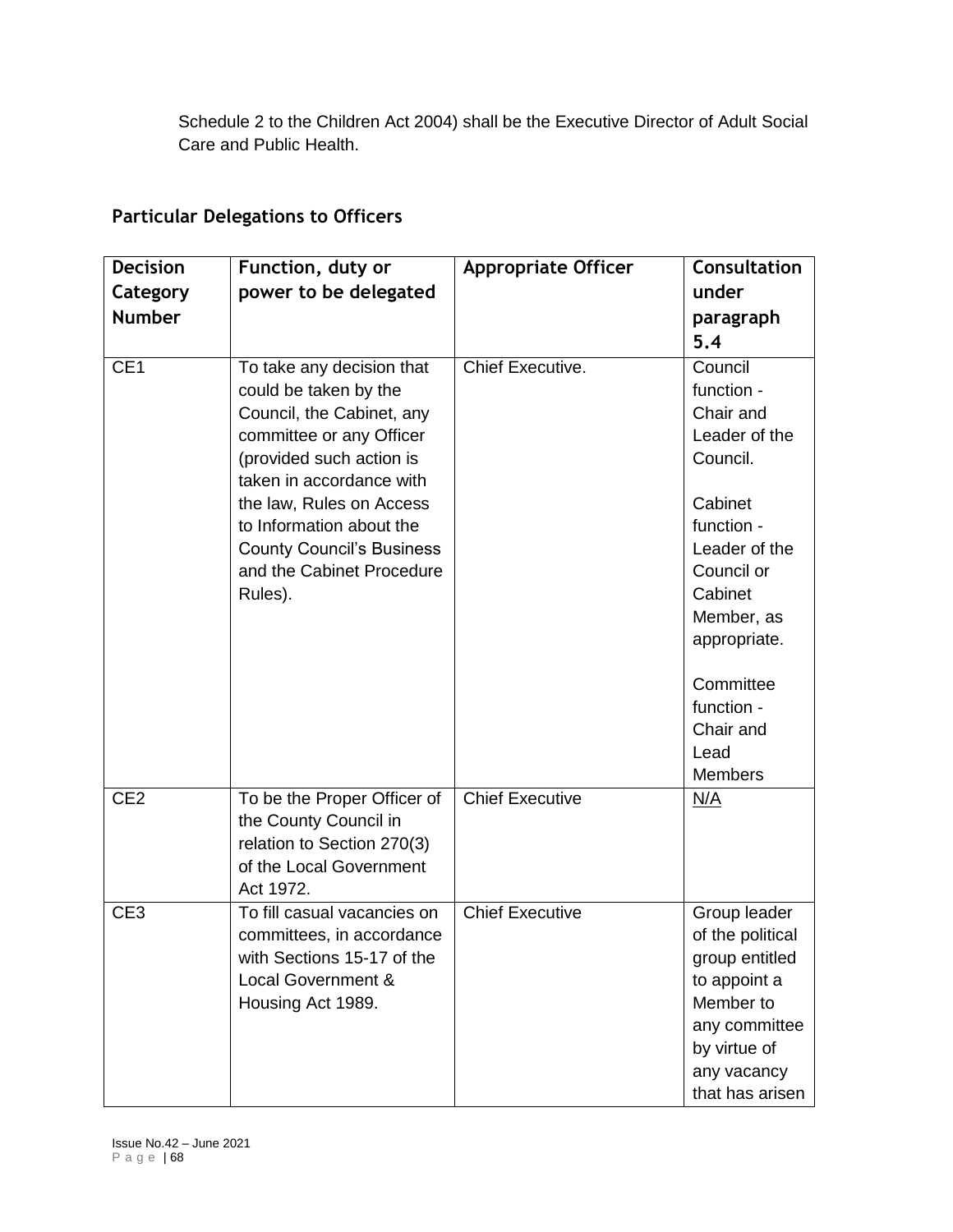| CE4              | To be the Returning Officer   | <b>Chief Executive</b>       | N/A                |
|------------------|-------------------------------|------------------------------|--------------------|
|                  | for County Council            |                              |                    |
|                  | elections and undertake       |                              |                    |
|                  | the functions of the Council  |                              |                    |
|                  | in relation to elections.     |                              |                    |
| CE <sub>5</sub>  | To permanently appoint,       | <b>Chief Executive</b>       | Executive          |
|                  | determine the terms of        |                              | Director of        |
|                  | appointment and terminate     |                              | Corporate          |
|                  | the appointment of all staff  |                              | <b>Resources</b>   |
|                  | (except those Officers        |                              |                    |
|                  | within the responsibility of  |                              |                    |
|                  | the Appointments              |                              |                    |
|                  | Committee) under Section      |                              |                    |
|                  | 112 of the Local              |                              |                    |
|                  |                               |                              |                    |
|                  | Government Act 1972.          |                              |                    |
|                  | To appoint on a temporary     |                              | <b>All Cabinet</b> |
|                  | or acting up basis for up to  |                              | <b>Members</b>     |
|                  | one year, determine the       |                              | Group              |
|                  | terms of appointment and      |                              | Leaders and        |
|                  | terminate the appointment     |                              | relevant           |
|                  | of those Officers within      |                              | Scrutiny Chair.    |
|                  | paragraph 2 of the duties     |                              |                    |
|                  | of the Appointments           |                              |                    |
|                  | Committee.                    |                              |                    |
|                  | To appoint on an interim      |                              | <b>All Cabinet</b> |
|                  | basis and for a maximum       |                              | <b>Members</b>     |
|                  | period of up to six months    |                              | Group              |
|                  | to the positions of those     |                              | Leaders and        |
|                  | officers within paragraph 2   |                              | relevant           |
|                  | of the duties of the          |                              | Scrutiny Chair.    |
|                  | <b>Appointments Committee</b> |                              |                    |
| DCR <sub>1</sub> | To be responsible for and     | <b>Executive Director of</b> | N/A                |
|                  | do anything required for      | <b>Corporate Resources</b>   |                    |
|                  | the proper administration     |                              |                    |
|                  | of the financial affairs of   |                              |                    |
|                  | the Council.                  |                              |                    |
| DCR <sub>2</sub> | To make arrangements for      | <b>Executive Director of</b> | Leader of the      |
|                  | the financing of the capital  | <b>Corporate Resources</b>   | Council or         |
|                  | programme of the Council      |                              | Cabinet            |
|                  | by borrowing, leasing or      |                              | Member, as         |
|                  | other arrangements.           |                              | appropriate.       |
| DCR <sub>3</sub> | The functions, duties or      | <b>Executive Director of</b> | Chair of the       |
|                  | powers of the Pensions        | <b>Corporate Resources</b>   | Pensions           |
|                  | Committee.                    |                              | Committee for      |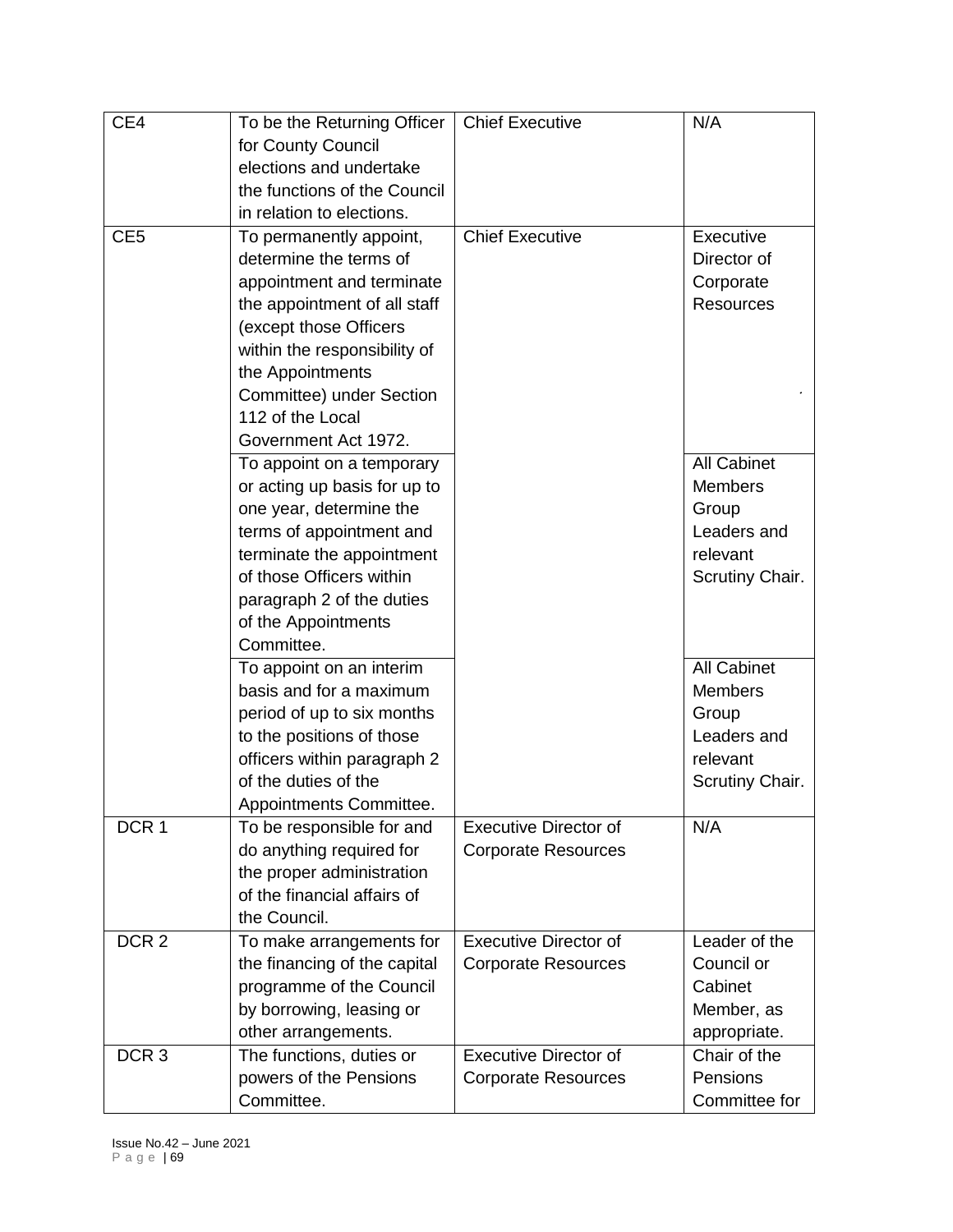|                  |                                                                                                                                                                                                                                                                          |                                                            | all decisions<br>with financial<br>implications<br>over £250,000                                      |
|------------------|--------------------------------------------------------------------------------------------------------------------------------------------------------------------------------------------------------------------------------------------------------------------------|------------------------------------------------------------|-------------------------------------------------------------------------------------------------------|
| DCR <sub>4</sub> | To formulate and issue<br>general guidelines to<br>Officers on financial<br>matters including<br>insurance and the writing-<br>off of debts.                                                                                                                             | <b>Executive Director of</b><br><b>Corporate Resources</b> | N/A                                                                                                   |
| DCR <sub>5</sub> | To determine<br>arrangements for treasury<br>management in<br>accordance with the<br>Council's policy statement<br>and approved treasury<br>management practices and<br>where relevant CIPFA's<br><b>Standard of Professional</b><br>Practice on Treasury<br>Management. | <b>Executive Director of</b><br><b>Corporate Resources</b> | N/A                                                                                                   |
| DCR <sub>6</sub> | To make arrangements for<br>the Internal Audit of the<br>Council.                                                                                                                                                                                                        | <b>Executive Director of</b><br><b>Corporate Resources</b> | N/A                                                                                                   |
| DCR <sub>7</sub> | To manage the County<br>Fund and all subsidiary<br>accounts and any reserve<br>or other fund.                                                                                                                                                                            | <b>Executive Director of</b><br><b>Corporate Resources</b> | N/A                                                                                                   |
| DCR <sub>8</sub> | To operate the Local<br>Government<br>Superannuation<br>Regulations, including the<br>exercise of discretion<br>under those Regulations.                                                                                                                                 | <b>Executive Director of</b><br><b>Corporate Resources</b> | Relevant<br>Cabinet<br>Member for all<br>decisions with<br>financial<br>implications<br>over £250,000 |
| DCR <sub>9</sub> | To implement national and<br>local pay awards and<br>increase payments under<br>the Pension Increase Act.                                                                                                                                                                | <b>Executive Director of</b><br><b>Corporate Resources</b> | N/A                                                                                                   |
| <b>DCR 10</b>    | To make finance leasing<br>arrangements and<br>authorise and make any<br>other financial transaction<br>including the borrowing                                                                                                                                          | <b>Executive Director of</b><br><b>Corporate Resources</b> | Relevant<br>Cabinet<br>Member for all<br>decisions with<br>financial                                  |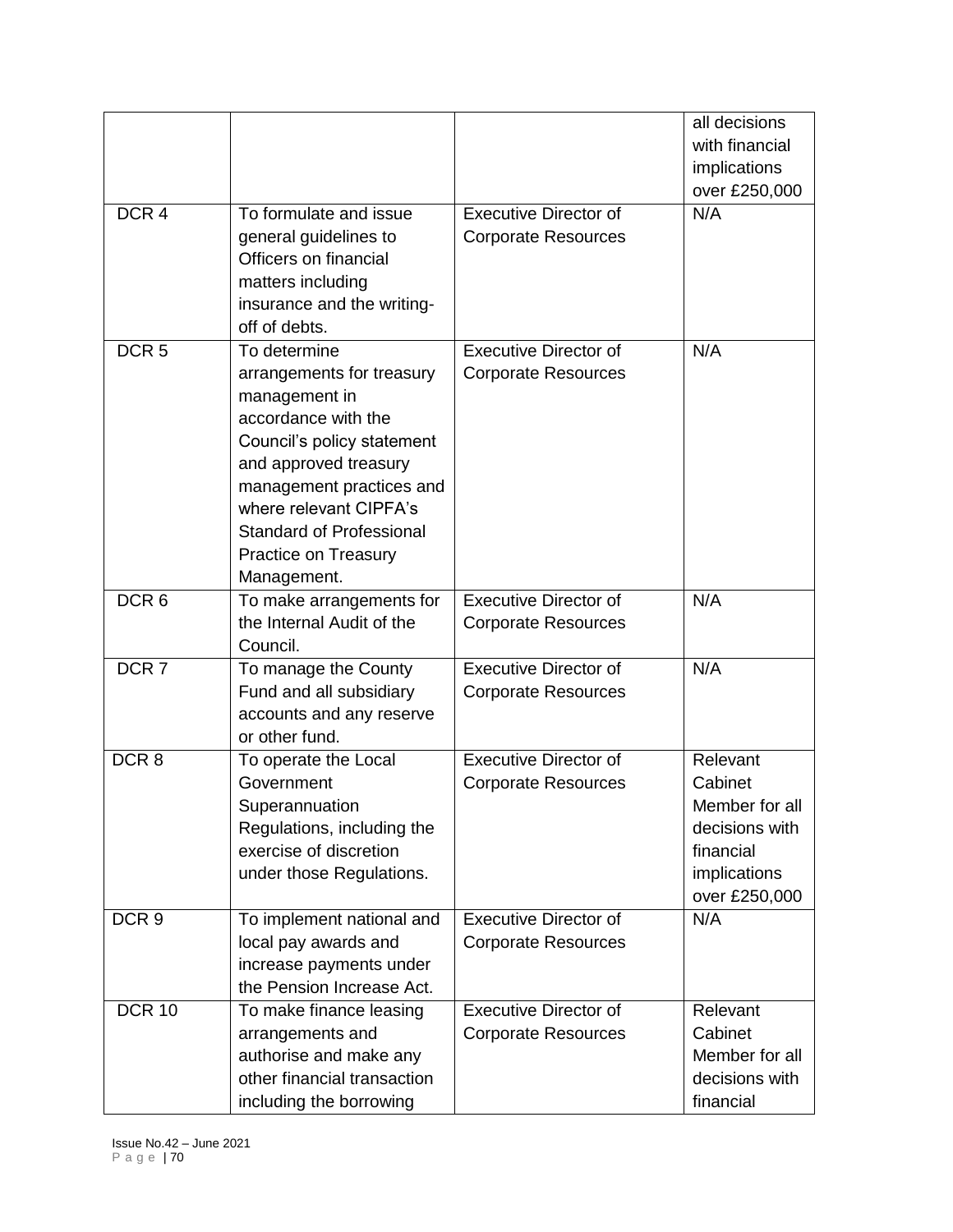|               | and lending of money.                             |                              | implications   |
|---------------|---------------------------------------------------|------------------------------|----------------|
|               |                                                   |                              | over £250,000  |
| <b>DCR 11</b> | To authorise the writing-off                      | <b>Executive Director of</b> | N/A            |
|               | of stock, other than                              | <b>Corporate Resources</b>   |                |
|               | through fair wear and tear.                       |                              |                |
| <b>DCR 12</b> | To effect adequate                                | <b>Executive Director of</b> | N/A            |
|               | insurance cover for the                           | <b>Corporate Resources</b>   |                |
|               | Council.                                          |                              |                |
| <b>DCR 13</b> | To exercise all other                             | <b>Executive Director of</b> | N/A            |
|               | functions relating to the                         | <b>Corporate Resources</b>   |                |
|               | Financial Management of                           |                              |                |
|               | the Council.                                      |                              |                |
| DCR14         | To acquire and dispose of                         | <b>Executive Director of</b> | Relevant       |
|               | any interest in land and                          | <b>Corporate Resources</b>   | Cabinet        |
|               | manage the Council's                              |                              | Member for all |
|               | estate.                                           |                              | decisions with |
|               |                                                   |                              | financial      |
|               |                                                   |                              | implications   |
|               |                                                   |                              | over £250,000  |
| <b>DCR 15</b> | To manage the provision of                        | <b>Executive Director of</b> | N/A            |
|               | information technology                            | <b>Corporate Resources</b>   |                |
|               | services to the Council.                          |                              |                |
| <b>DCR 16</b> | To manage the function                            | <b>Executive Director of</b> | N/A            |
|               | relating to Communications                        | <b>Corporate Resources</b>   |                |
|               | and Engagement                                    |                              |                |
| <b>DCR 17</b> | To exercise all other                             | <b>Executive Director of</b> | N/A            |
|               | functions relating to                             | <b>Corporate Resources</b>   |                |
|               | support services except for                       |                              |                |
|               | functions falling within                          |                              |                |
|               | decision categories ALDS                          |                              |                |
|               | 1 to 3 and MO1                                    |                              |                |
| <b>DCR 18</b> | To secure the proper                              | <b>Executive Director of</b> | N/A            |
|               | management of the                                 | <b>Corporate Resources</b>   |                |
|               | Council's human resources                         |                              |                |
|               | except for functions falling                      |                              |                |
|               | within decision categories<br>CE5 and ALDS 1 to 3 |                              |                |
|               |                                                   |                              |                |
| <b>DCR 19</b> | To exercise all other                             | <b>Executive Director of</b> | N/A            |
|               | functions relating to the                         | <b>Corporate Resources</b>   |                |
|               | following services:                               |                              |                |
|               | Planning, Performance &                           |                              |                |
|               | Change; Democratic                                |                              |                |
|               | Services; Information                             |                              |                |
|               | Management; Corporate                             |                              |                |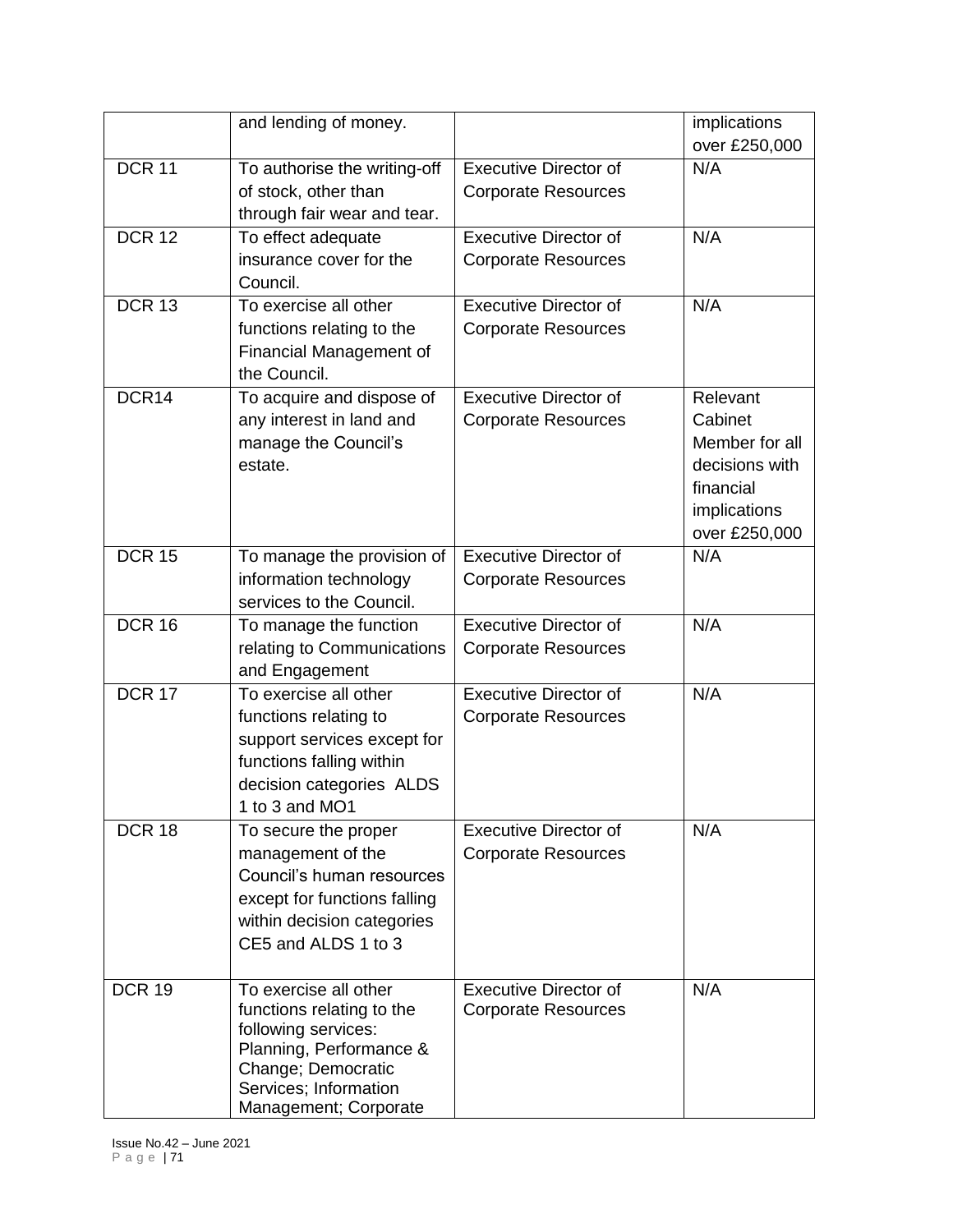| DPPG1             | Complaints; Archives; the<br><b>Executive and Cabinet</b><br>Offices; the SHE team; and<br>Legal Services, except for<br>functions within decision<br>categories ADLS1 to 5<br>The functions of the Safety<br>& Licensing Committee<br>under paragraphs 2 and 3<br>of its terms of reference.                                                                                                                                      | Director of Policy,<br>Performance & Governance | N/A                                                                                                                                                                                            |
|-------------------|------------------------------------------------------------------------------------------------------------------------------------------------------------------------------------------------------------------------------------------------------------------------------------------------------------------------------------------------------------------------------------------------------------------------------------|-------------------------------------------------|------------------------------------------------------------------------------------------------------------------------------------------------------------------------------------------------|
| DPPG <sub>2</sub> | To publish standards for<br>the whole Council, which<br>will secure the efficient<br>processing of information.                                                                                                                                                                                                                                                                                                                    | Director of Policy,<br>Performance & Governance | N/A                                                                                                                                                                                            |
| MO <sub>1</sub>   | To make payments or<br>award other benefits under<br>Section 92 of the Local<br>Government Act 2000<br>(payments in respect of<br>maladministration and<br>related discretionary<br>payments.                                                                                                                                                                                                                                      | <b>Monitoring Officer</b>                       | Chief<br>Executive,<br><b>Chief Financial</b><br>Officer and/or<br><b>Director</b><br>responsible for<br>the service in<br>respect of<br>which a<br>payment or<br>other benefit is<br>awarded. |
| MO <sub>2</sub>   | To amend the Constitution<br>in any way whatsoever in<br>order to secure compliance<br>with the law and the<br>convenient, efficient and<br>effective discharge of any<br>Council function. Such<br>amendment to be reported<br>to the Constitution<br>Committee and reported to<br>and ratified by the full<br>Council (in respect of any<br>non-executive function) or<br>the Cabinet (in respect of<br>any executive function). | <b>Monitoring Officer</b>                       | Chief<br>Executive and<br>any Director<br>whose service<br>is affected by<br>any<br>amendment to<br>the<br>Constitution.                                                                       |
| MO <sub>3</sub>   | The functions of the<br><b>Constitution Committee to</b><br>advertise for, interview and<br>appoint persons as                                                                                                                                                                                                                                                                                                                     | Monitoring Officer                              | Lead<br>Members of<br>the<br>Constitution                                                                                                                                                      |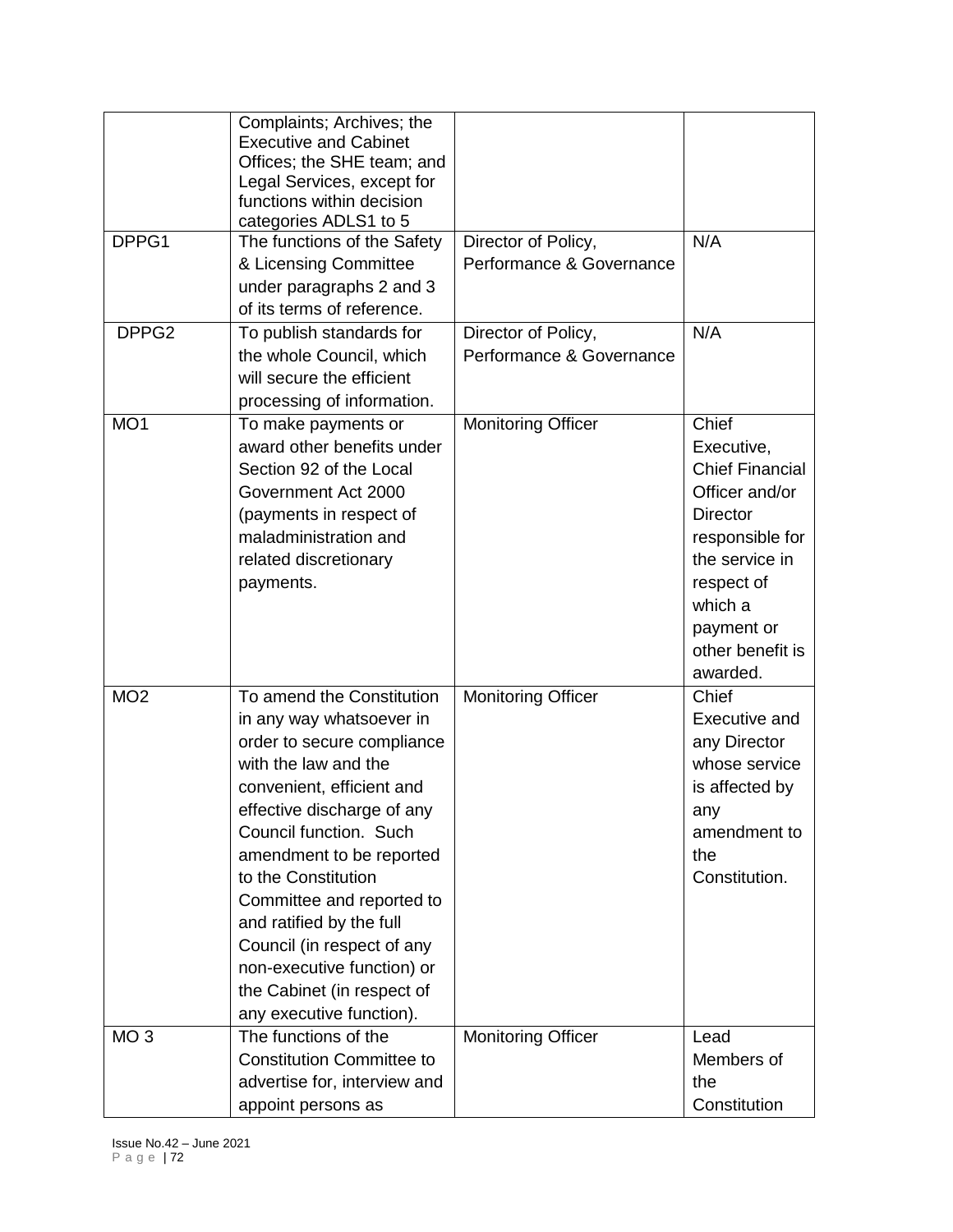|                  | members of an<br>Independent Remuneration<br>Panel.                                                                                                                                                                                                                                                                                                                                    |                                                                            | Committee.                                                                                                                                    |
|------------------|----------------------------------------------------------------------------------------------------------------------------------------------------------------------------------------------------------------------------------------------------------------------------------------------------------------------------------------------------------------------------------------|----------------------------------------------------------------------------|-----------------------------------------------------------------------------------------------------------------------------------------------|
| CFO <sub>1</sub> | To manage the operations<br>of the Gloucestershire Fire<br>and Rescue Service.                                                                                                                                                                                                                                                                                                         | <b>Chief Fire Officer</b>                                                  | Most relevant<br>Cabinet<br>Member(s) or<br>Chief<br><b>Executive for</b><br>all decisions<br>with financial<br>implications<br>over £250,000 |
| CFO <sub>2</sub> | To exercise all other<br>functions relating to the<br>areas of responsibility of<br>the following services:<br>Trading Standards,<br><b>Coroners and Civil</b><br>Protection                                                                                                                                                                                                           | <b>Chief Fire Officer</b>                                                  | Most relevant<br>Cabinet<br>Member(s) or<br>Chief<br><b>Executive for</b><br>all decisions<br>with financial<br>implications<br>over £250,000 |
| DCFO1            | Without prejudice to the<br>powers of the Director of<br>Economy, Environment<br>and Infrastructure to sign<br>warrants and authorise<br>Officers to enforce the<br>legislation referred to in the<br><b>Trading Standards</b><br>Legislation Master List held<br>by the Assistant Director of<br>Legal Services and to<br>issue statutory notices in<br>relation to that legislation. | Deputy Chief Fire Officer                                                  | N/A                                                                                                                                           |
| DEEI1            | The functions of the Safety<br>and Licensing Committee,<br>except those within<br>paragraphs 2, 3, 4 and 7 of<br>its terms of reference and<br>decision categories<br>ADLS1to 3.                                                                                                                                                                                                       | <b>Executive Director of</b><br>Economy, Environment and<br>Infrastructure | N/A                                                                                                                                           |
| DEEI2            | To enforce the Trading<br>Standards, Food, Animal<br>Health and other legislation                                                                                                                                                                                                                                                                                                      | <b>Executive Director of</b><br>Economy, Environment and<br>Infrastructure | N/A                                                                                                                                           |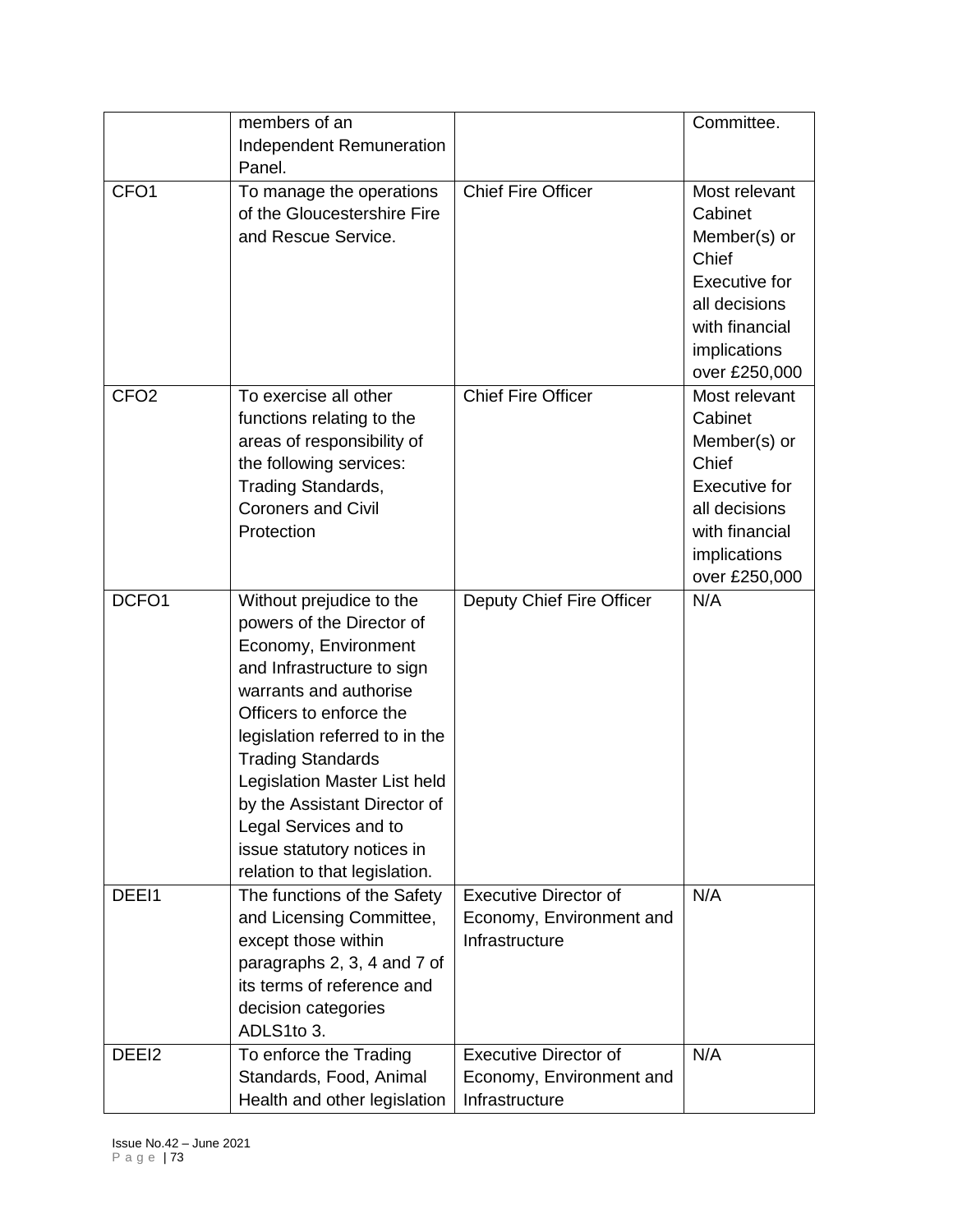|       | referred to in the Trading<br><b>Standards Legislation</b> |                               |             |
|-------|------------------------------------------------------------|-------------------------------|-------------|
|       | Master List held by the                                    |                               |             |
|       | Assistant Director of Legal                                |                               |             |
|       | Services and issue                                         |                               |             |
|       | statutory notices in relation                              |                               |             |
|       | to that legislation                                        |                               |             |
| DEEI3 | To exercise the functions                                  | <b>Executive Director of</b>  | N/A         |
|       | of the Commons and                                         | Economy, Environment and      |             |
|       | <b>Rights of Way Committee</b>                             | Infrastructure                |             |
|       | as Local Highway Authority                                 |                               |             |
|       | Commons and Rights of                                      |                               |             |
|       | Way Committee terms of                                     |                               |             |
|       | reference 3 to 19.                                         |                               |             |
| DEEI4 | To be the Proper Officer in                                | <b>Executive Director of</b>  | N/A         |
|       | relation to functions under                                | Economy, Environment and      |             |
|       | the Highways Act 1980.                                     | Infrastructure                |             |
| DEEI5 | To exercise the functions                                  | <b>Executive Director of</b>  | Assistant   |
|       | falling within Planning                                    | Economy, Environment and      | Director of |
|       | Committee terms of                                         | Infrastructure.               | Legal       |
|       | reference 1 to 14 and 16 to                                | (Note: Where the              | Services.   |
|       | 25, except decision                                        | Executive Director is an      |             |
|       | categories ADLS1 to 3 of                                   | Officer whose                 |             |
|       | this Scheme of Delegation.                                 | responsibilities include any  |             |
|       |                                                            | aspect of the management      |             |
|       |                                                            | of any land or building to    |             |
|       |                                                            | which an application made     |             |
|       |                                                            | by the Council relates, or is |             |
|       |                                                            | responsible for a function    |             |
|       |                                                            | (other than as planning       |             |
|       |                                                            | authority) materially         |             |
|       |                                                            | affected by any planning      |             |
|       |                                                            | matter, this power is         |             |
|       |                                                            | delegated to the              |             |
|       |                                                            | appropriate senior officer).  |             |
| DEEI6 | To exercise the functions                                  | Executive Director of         | Assistant   |
|       | of the Traffic Regulation                                  | Economy, Environment and      | Director of |
|       | Committee (terms of                                        | Infrastructure                | Legal       |
|       | reference 1 to 12), except                                 |                               | Services.   |
|       | those falling within decision                              |                               |             |
|       | categories ADLS1 to 3 of                                   |                               |             |
|       | this Scheme of Delegation.                                 |                               |             |
| DEEI7 | To exercise all other                                      | <b>Executive Director of</b>  | Relevant    |
|       | functions relating to the                                  | Economy, Environment and      | Cabinet     |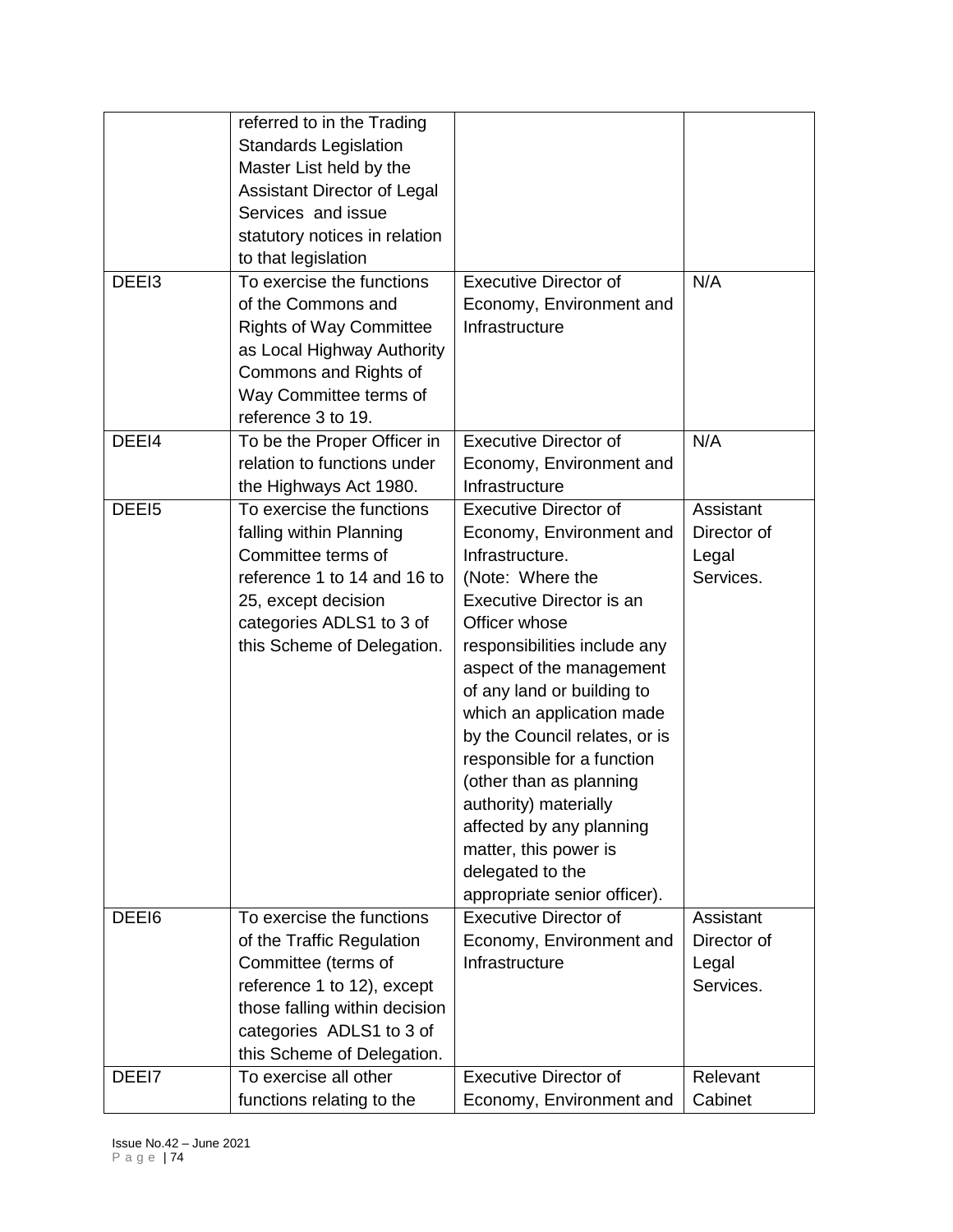|                  | areas of responsibility of<br>the following services:<br>Development, Planning,<br><b>Transport &amp; Community</b><br>Infrastructure, Road<br>Safety, , Registration,<br><b>Libraries and Waste</b><br>Management except<br>decision categories ADLS<br>1 to 3 (although, in cases<br>when only an Officer other<br>than the Assistant Director<br>of Legal Services may<br>institute proceedings, the<br>Director of Economy,<br>Environment and<br>Infrastructure may institute<br>a prosecution once it has<br>been authorised under<br>ADLS2). | Infrastructure                                                             | Member for all<br>decisions with<br>financial<br>implications<br>over £250,000                           |
|------------------|-----------------------------------------------------------------------------------------------------------------------------------------------------------------------------------------------------------------------------------------------------------------------------------------------------------------------------------------------------------------------------------------------------------------------------------------------------------------------------------------------------------------------------------------------------|----------------------------------------------------------------------------|----------------------------------------------------------------------------------------------------------|
| DEEI8            | Making agreements<br>under Section 278 of the<br>Highways Act (as<br>amended) for the<br>execution of highway<br>works.                                                                                                                                                                                                                                                                                                                                                                                                                             | <b>Executive Director of</b><br>Economy, Environment<br>and Infrastructure | Relevant<br>Cabinet<br>Member for<br>all decisions<br>with financial<br>implications<br>over<br>£250,000 |
| DASS1            | The functions of the Safety<br>and Licensing Committee<br>under paragraph 7 of its<br>terms of reference.                                                                                                                                                                                                                                                                                                                                                                                                                                           | <b>Executive Director of Adult</b><br>Social Care and Public<br>Health     | N/A                                                                                                      |
| DASS2            | To exercise all other<br>functions relating to the<br>areas of responsibility of<br><b>Adult Social Services</b><br>except decision category<br>ADLS 1to 3.                                                                                                                                                                                                                                                                                                                                                                                         | <b>Executive Director of Adult</b><br>Social Care and Public<br>Health     | Relevant<br>Cabinet<br>Member for all<br>decisions with<br>financial<br>implications<br>over £250,000    |
| DCS <sub>1</sub> | The functions of the Safety<br>and Licensing Committee<br>under paragraph 4 of its<br>terms of reference.                                                                                                                                                                                                                                                                                                                                                                                                                                           | <b>Executive Director of</b><br><b>Children's Services</b>                 | N/A                                                                                                      |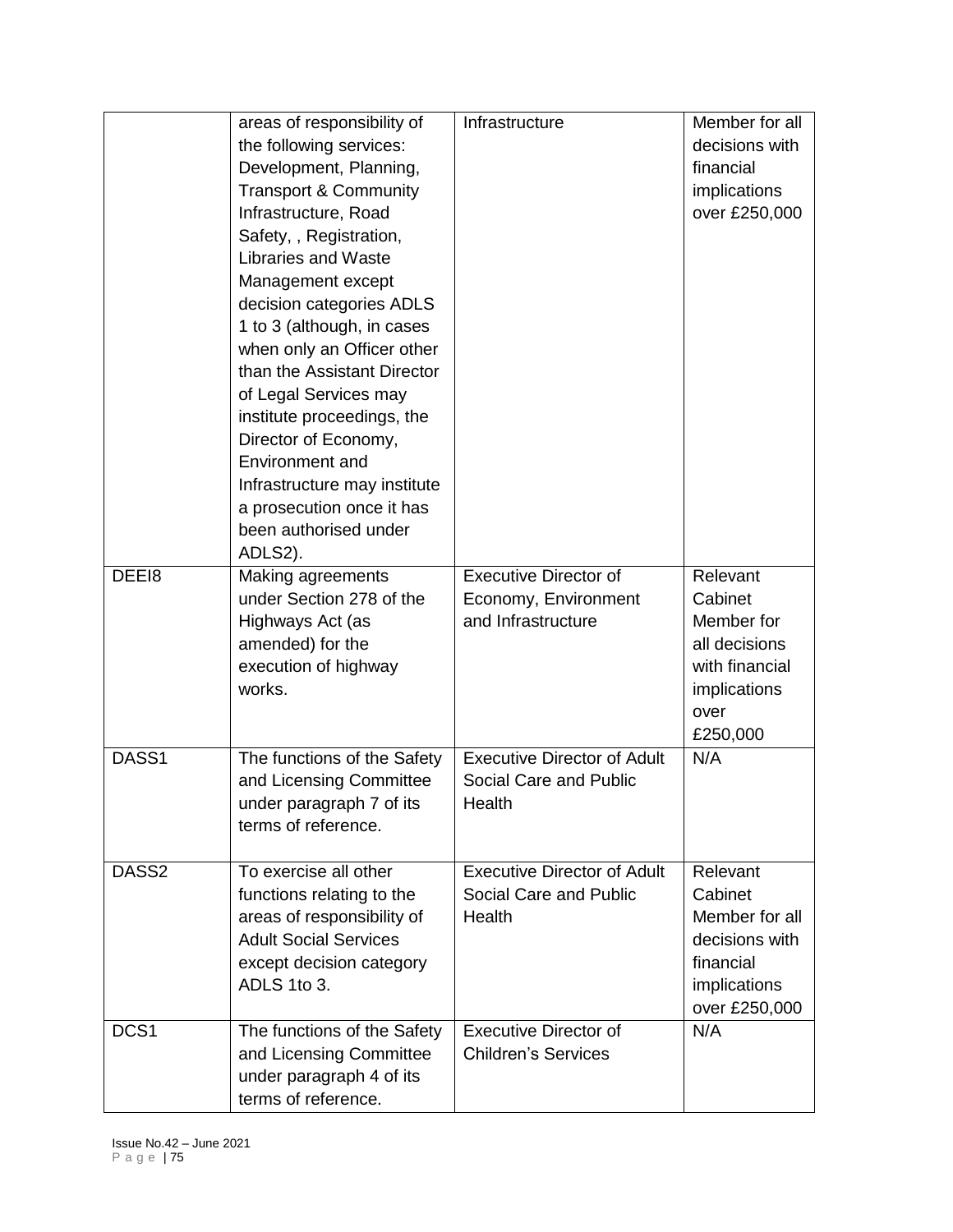| DCS <sub>2</sub> | To exercise all other<br>functions relating to the<br>areas of responsibility of<br>Children's Services,<br><b>Education and Learning</b><br>except decision category<br>ADLS 1 to 3 and in relation<br>to the commissioning of<br>Children's Services.                                                                                        | <b>Executive Director of</b><br><b>Children's Services</b> | Most relevant<br>Cabinet<br>Member(s) for<br>all decisions<br>with financial<br>implications<br>over £250,000 |
|------------------|------------------------------------------------------------------------------------------------------------------------------------------------------------------------------------------------------------------------------------------------------------------------------------------------------------------------------------------------|------------------------------------------------------------|---------------------------------------------------------------------------------------------------------------|
| DPS1             | The functions of Chapter 2<br>of Part 5 of the Counter<br><b>Terrorism and Security Act</b><br>2015                                                                                                                                                                                                                                            | <b>Director of Partnerships</b><br>and Strategy            |                                                                                                               |
| ADLS1            | To authorise the institution,<br>defence withdrawal or<br>settlement of any claims or<br>legal proceedings, civil or<br>criminal, the issue of<br>cautions and to authorise<br>the enforcement of any<br>order made in those<br>proceedings.                                                                                                   | Assistant Director of Legal<br><b>Services</b>             | Director of any<br>service area<br>affected by<br>such a<br>decision.                                         |
| ADLS2            | To authorise Officers of the<br>County Council to<br>prosecute or defend or<br>appear in any legal<br>proceedings (NB: The<br><b>Assistant Director of Legal</b><br>Services will authorise<br>every decision to<br>prosecute or defend such<br>proceedings, including<br>those which by law may<br>only be instituted by<br>another Officer). | Assistant Director of Legal<br><b>Services</b>             | Director of any<br>service area<br>affected by<br>such a<br>decision.                                         |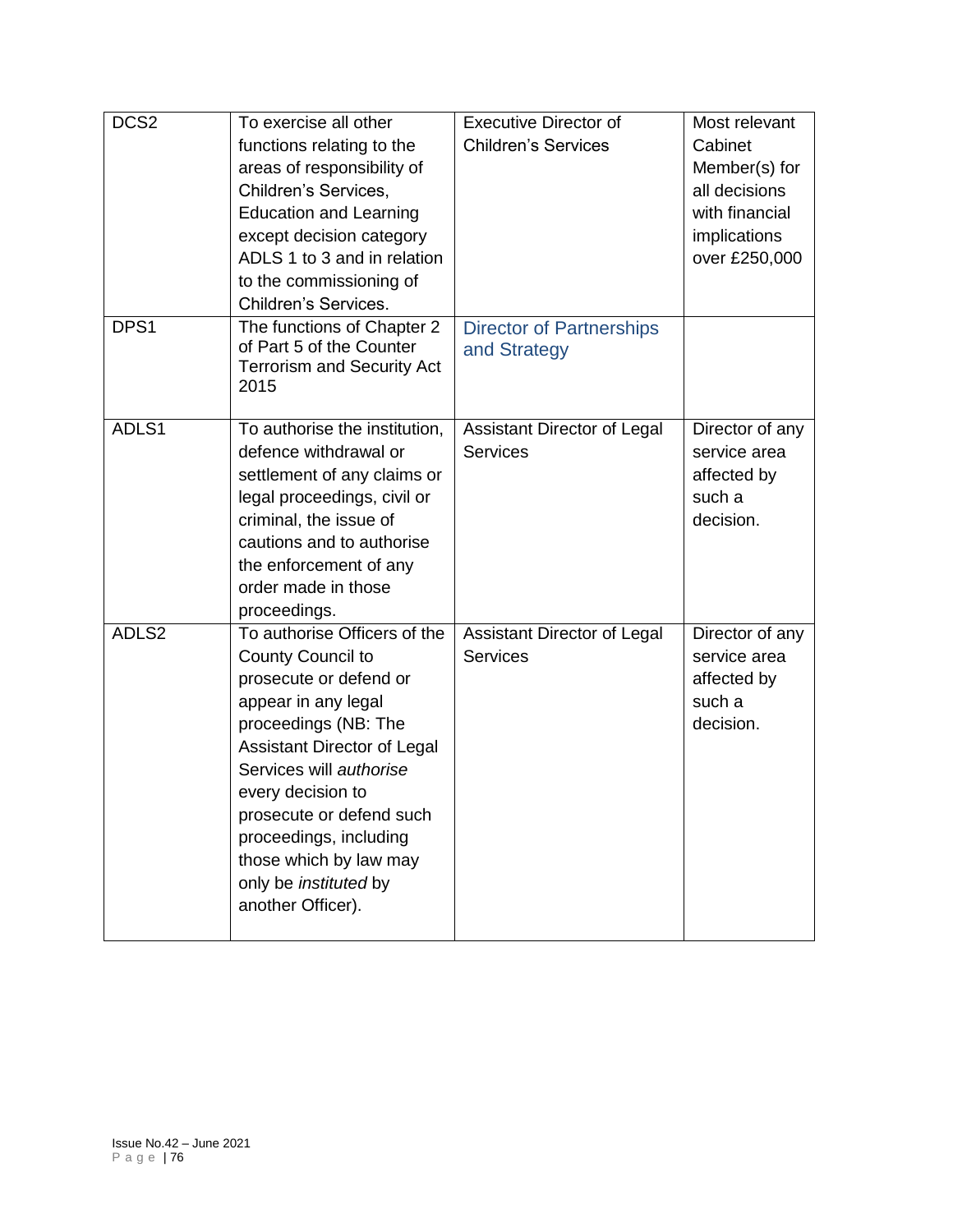| ADLS3            | To authorise the                | <b>Assistant Director of Legal</b> | Director of any |
|------------------|---------------------------------|------------------------------------|-----------------|
|                  | withdrawal or settlement of     | <b>Services</b>                    | service area    |
|                  | any dispute between the         |                                    | affected by     |
|                  | Council and any third           |                                    | such a          |
|                  | party, including those that     |                                    | decision.       |
|                  | have been referred to any       |                                    |                 |
|                  | statutory or non-statutory      |                                    |                 |
|                  | Tribunal or arbitrator (this    |                                    |                 |
|                  | includes authorising ex         |                                    |                 |
|                  | gratia payments not             |                                    |                 |
|                  | otherwise delegated).           |                                    |                 |
| ADLS4            | To be the adjudicator for       | Assistant Director of Legal        | N/A             |
|                  | disputes under the Local        | <b>Services</b>                    |                 |
|                  | <b>Government Pension</b>       |                                    |                 |
|                  | Scheme.                         |                                    |                 |
| ADLS5            | The functions of the            | Assistant Director of Legal        | Lead            |
|                  | Commons and Rights of           | <b>Services</b>                    | members         |
|                  | Way Committee under             |                                    |                 |
|                  | paragraphs 1, 2 and 19 or       |                                    |                 |
|                  | its terms of reference.         |                                    |                 |
| DPH <sub>1</sub> | To exercise the functions       | <b>Executive Director of Adult</b> |                 |
|                  | conferred on the Director       | Social Care and Public             |                 |
|                  | of Public Health by section     | Health                             |                 |
|                  | 73A of the National Health      |                                    |                 |
|                  | Service Act 2006 for the        |                                    |                 |
|                  | improvement of the health       |                                    |                 |
|                  | of the people of                |                                    |                 |
|                  | Gloucestershire                 |                                    |                 |
| GEN1             | To enter into any contract      | <b>Chief Executive, Executive</b>  | Relevant        |
|                  | for works and the supply of     | Director, Director, Assistant      | Cabinet         |
|                  | goods and services.             | Director or Heads of               | Member for      |
|                  |                                 | Service or equivalent in           | decisions with  |
|                  |                                 | relation to their service          | financial       |
|                  |                                 | areas.                             | implications in |
|                  |                                 |                                    | excess of       |
|                  |                                 |                                    | £250,000        |
| GEN <sub>2</sub> | To take any decision under      | Executive Director,                | N/A             |
|                  | the Regulation of               | Director, Assistant Director       |                 |
|                  | <b>Investigatory Powers Act</b> | or Head of Service or              |                 |
|                  | 2000.                           | equivalent in relation to          |                 |
|                  |                                 | their service areas.               |                 |
| GEN <sub>3</sub> | To do anything that is          | Executive Director,                | N/A             |
|                  | required for the effective      | Director, Assistant Director       |                 |
|                  | management of staff and         | or Head of Service or              |                 |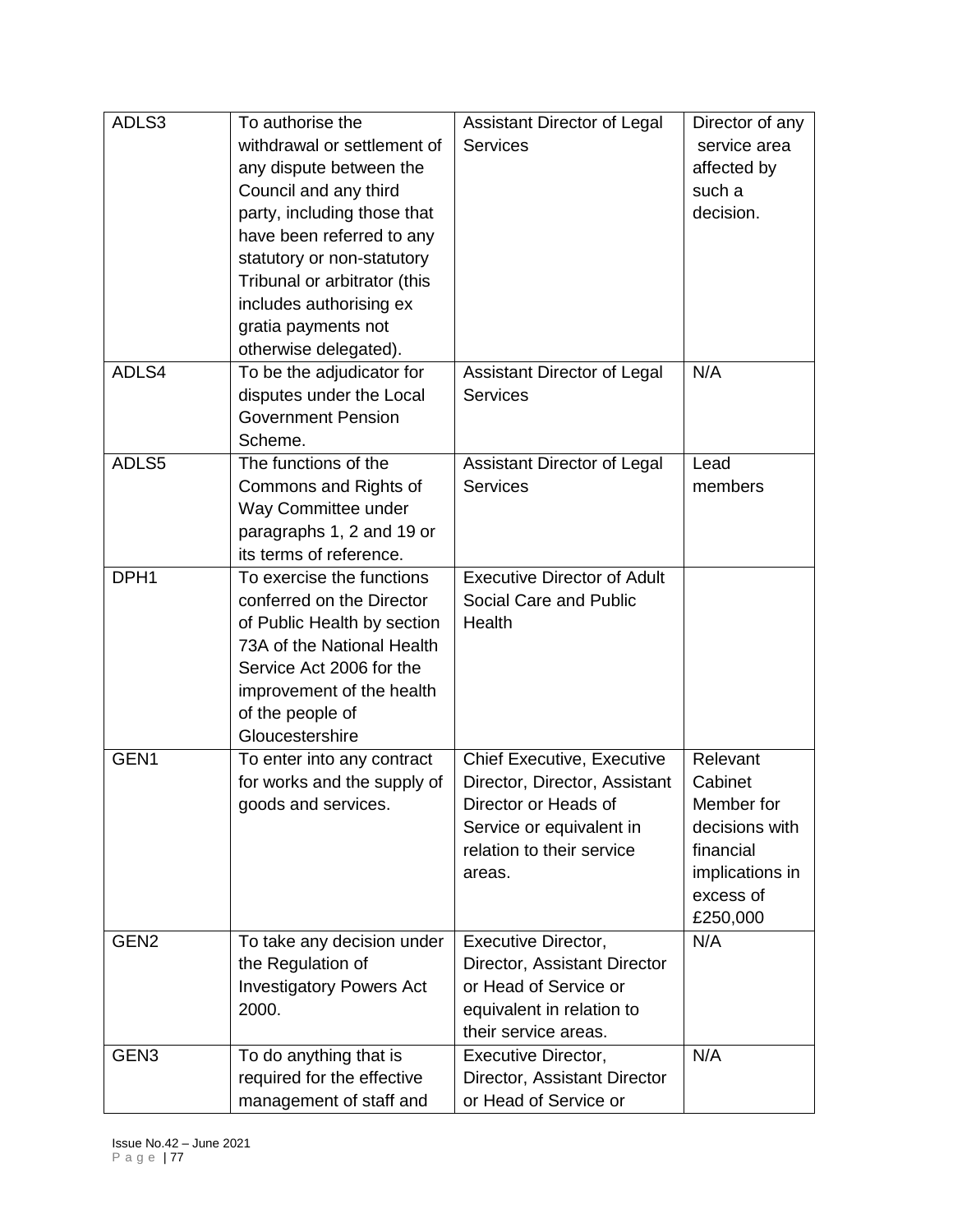|      | other resources within      | equivalent in relation to    |                 |
|------|-----------------------------|------------------------------|-----------------|
|      | each Service of the         | their service areas.         |                 |
|      | Council.                    |                              |                 |
| GEN4 | To be the Proper Officer in | <b>Executive Director,</b>   | Relevant        |
|      | relation to each Service of | Director, Assistant Director | Cabinet         |
|      | the Council                 | or Head of Service or        | Member for      |
|      |                             | equivalent in relation to    | decision with   |
|      |                             | their service areas.         | financial       |
|      |                             |                              | implications in |
|      |                             |                              | excess of       |
|      |                             |                              | £250,000        |

## **SECTION 6 – JOINT ARRANGEMENTS**

The Cabinet has established the following Joint Committee to which it has delegated certain of its responsibilities

#### **6.1 Gloucestershire Economic Growth Joint Committee**

- **1.** Pursuant to a partnership arrangements between Cheltenham Borough Council, Cotswold District Council, Gloucester City Council, Stroud District Council and Tewkesbury Borough Council, Forest of Dean District Council and Gloucestershire County Council, the Gloucestershire Economic Growth Joint Committee was formed under Sections 101, 102 of the Local Government Act 1972 and under Part 1A Chapter 2 Section 9EB of the Local Government Act 2000 and pursuant to the Local Authorities (Arrangements for the Discharge of Functions (England) Regulations 2012
- 2. The functions of the Gloucestershire Economic Growth Joint Committee are as follows:
	- 2.1 Each of the Councils empowers the Joint Committee to discharge on their behalf the power to do anything it considers likely to achieve the promotion or improvement of the economic wellbeing of the area of Gloucestershire together with such additional functions as the respective constituent Councils may determine from time to time.
	- 2.2. To facilitate and enable collaboration between the local authorities on economic development and associated activities.
	- 2.3 In conjunction with the GFirst LEP Board, to formulate and agree the Gloucestershire Strategic Economic Plan GFirst LEP Plan (and Implementation Plans), the GFirst LEP EU Structural and Investment Fund Strategy, and other plans and strategies related to economic growth, and to work jointly to ensure their delivery.
	- 2.4 To lobby and carry out other activities that help achieve the promotion or improvement of the economic wellbeing of the area of Gloucestershire.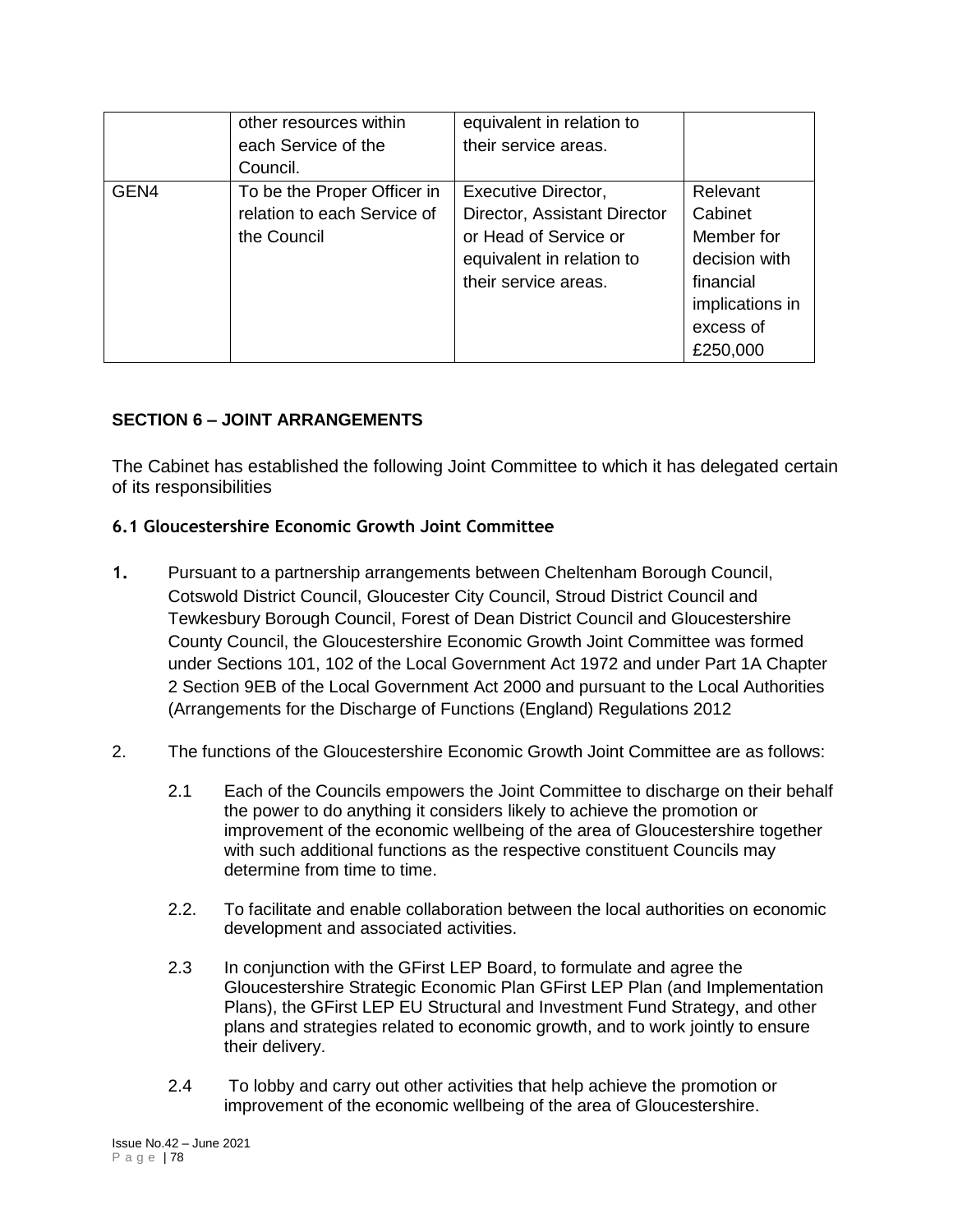- 2.5 To promote the vision contained in the Gloucestershire Strategic Economic Plan and to make recommendations to the GFirst LEP Board on any other matter relating to the economic wellbeing of Gloucestershire.
- 2.6 To have insight and the opportunity to review the GFirst LEP Board's activities and consider any further.
- 2.7 To seek the allocation of resources to achieve the promotion or improvement of the economic wellbeing of the area of Gloucestershire.
- 2.8 To ensure a co-ordinated approach to and liaise with the:-
	- Local Transport Board
	- County Strategic Planning and Infrastructure Group
	- LEP Investment Panel
	- EU Structural and Investment Fund Board
	- Business Rates Pool Arrangements

and other relevant Groups/Boards as the respective constituent Councils may determine from time to time.

- 2.9 To provide political and democratic accountability by:
	- Monitoring the delivery of each priority, plan, project or programme included in the SEP and by ensuring that action is taken to review and prepare revised action plans as necessary
	- Monitoring the annual SEP budget
	- Reviewing the annual SEP Report of GFirst LEP
	- Advising and making recommendations to the Accountable Body.
- 3. The membership of the committee comprises
	- 3.1 one elected member from each partner authority on a 'one member, one vote' basis. Such member to be the leader (or other appointed executive member where executive arrangements are in place) from each partner authority.
	- 3.2 the Chair and one other Board member of GFirst LEP or Substitute Board Members notified in advance (non-voting).
- 4. Each Committee member shall remain in office until removed or replaced by their appointing local authority, or in case of an executive member, until they cease to be a member of the Executive of the appointing local authority.
- 5. Where a substitute member takes the place of a committee member who is an executive member of the appointing partner authority, the substitute must also be a member of the executive. The substitute member shall have the same rights of speaking and voting at meetings as the member for whom the substitution is made.